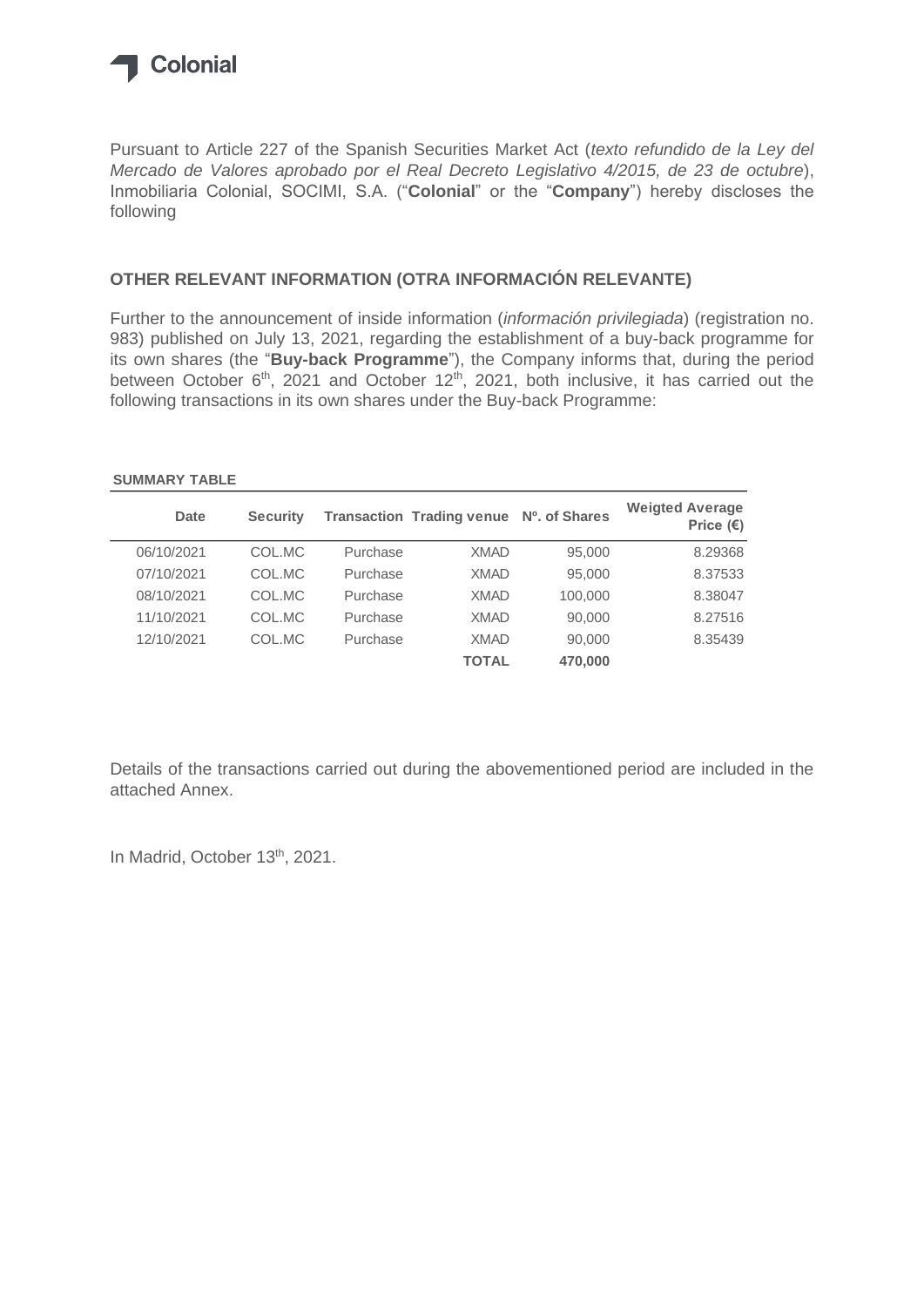#### **ANNEX**

| Date       | <b>Security</b> |          | Transaction Trading venue Nº. of Shares |       | Price $(\epsilon)$ | Intermediary         |
|------------|-----------------|----------|-----------------------------------------|-------|--------------------|----------------------|
| 06/10/2021 | COL.MC          | Purchase | <b>XMAD</b>                             | 108   | 8.325              | Banco Sabadell, S.A. |
| 06/10/2021 | COL.MC          | Purchase | <b>XMAD</b>                             | 468   | 8.325              | Banco Sabadell, S.A. |
| 06/10/2021 | COL.MC          | Purchase | <b>XMAD</b>                             | 1,924 | 8.325              | Banco Sabadell, S.A. |
| 06/10/2021 | COL.MC          | Purchase | <b>XMAD</b>                             | 2,500 | 8.275              | Banco Sabadell, S.A. |
| 06/10/2021 | COL.MC          | Purchase | <b>XMAD</b>                             | 360   | 8.275              | Banco Sabadell, S.A. |
| 06/10/2021 | COL.MC          | Purchase | <b>XMAD</b>                             | 2,448 | 8.275              | Banco Sabadell, S.A. |
| 06/10/2021 | COL.MC          | Purchase | <b>XMAD</b>                             | 52    | 8.275              | Banco Sabadell, S.A. |
| 06/10/2021 | COL.MC          | Purchase | <b>XMAD</b>                             | 305   | 8.275              | Banco Sabadell, S.A. |
| 06/10/2021 | COL.MC          | Purchase | XMAD                                    | 2,160 | 8.275              | Banco Sabadell, S.A. |
| 06/10/2021 | COL.MC          | Purchase | <b>XMAD</b>                             | 1,308 | 8.29               | Banco Sabadell, S.A. |
| 06/10/2021 | COL.MC          | Purchase | <b>XMAD</b>                             | 2,259 | 8.305              | Banco Sabadell, S.A. |
| 06/10/2021 | COL.MC          | Purchase | <b>XMAD</b>                             | 322   | 8.305              | Banco Sabadell, S.A. |
| 06/10/2021 | COL.MC          | Purchase | <b>XMAD</b>                             | 857   | 8.305              | Banco Sabadell, S.A. |
| 06/10/2021 | COL.MC          | Purchase | <b>XMAD</b>                             | 2,500 | 8.275              | Banco Sabadell, S.A. |
| 06/10/2021 | COL.MC          | Purchase | XMAD                                    | 120   | 8.275              | Banco Sabadell, S.A. |
| 06/10/2021 | COL.MC          | Purchase | XMAD                                    | 234   | 8.275              | Banco Sabadell, S.A. |
| 06/10/2021 | COL.MC          | Purchase | <b>XMAD</b>                             | 587   | 8.285              | Banco Sabadell, S.A. |
| 06/10/2021 | COL.MC          | Purchase | XMAD                                    | 322   | 8.27               | Banco Sabadell, S.A. |
| 06/10/2021 | COL.MC          | Purchase | <b>XMAD</b>                             | 426   | 8.26               | Banco Sabadell, S.A. |
| 06/10/2021 | COL.MC          | Purchase | <b>XMAD</b>                             | 76    | 8.26               | Banco Sabadell, S.A. |
| 06/10/2021 | COL.MC          | Purchase | <b>XMAD</b>                             | 85    | 8.27               | Banco Sabadell, S.A. |
| 06/10/2021 | COL.MC          | Purchase | <b>XMAD</b>                             | 639   | 8.27               | Banco Sabadell, S.A. |
| 06/10/2021 | COL.MC          | Purchase | <b>XMAD</b>                             | 313   | 8.255              | Banco Sabadell, S.A. |
| 06/10/2021 | COL.MC          | Purchase | <b>XMAD</b>                             | 283   | 8.26               | Banco Sabadell, S.A. |
| 06/10/2021 | COL.MC          | Purchase | <b>XMAD</b>                             | 291   | 8.26               | Banco Sabadell, S.A. |
| 06/10/2021 | COL.MC          | Purchase | <b>XMAD</b>                             | 318   | 8.285              | Banco Sabadell, S.A. |
| 06/10/2021 | COL.MC          | Purchase | <b>XMAD</b>                             | 528   | 8.28               | Banco Sabadell, S.A. |
| 06/10/2021 | COL.MC          | Purchase | <b>XMAD</b>                             | 55    | 8.26               | Banco Sabadell, S.A. |
| 06/10/2021 | COL.MC          | Purchase | <b>XMAD</b>                             | 238   | 8.26               | Banco Sabadell, S.A. |
| 06/10/2021 | COL.MC          | Purchase | <b>XMAD</b>                             | 297   | 8.29               | Banco Sabadell, S.A. |
| 06/10/2021 | COL.MC          | Purchase | <b>XMAD</b>                             | 362   | 8.29               | Banco Sabadell, S.A. |
| 06/10/2021 | COL.MC          | Purchase | <b>XMAD</b>                             | 357   | 8.29               | Banco Sabadell, S.A. |
| 06/10/2021 | COL.MC          | Purchase | <b>XMAD</b>                             | 465   | 8.29               | Banco Sabadell, S.A. |
| 06/10/2021 | COL.MC          | Purchase | <b>XMAD</b>                             | 74    | 8.28               | Banco Sabadell, S.A. |
| 06/10/2021 | COL.MC          | Purchase | <b>XMAD</b>                             | 241   | 8.28               | Banco Sabadell, S.A. |
| 06/10/2021 | COL.MC          | Purchase | XMAD                                    | 421   | 8.255              | Banco Sabadell, S.A. |
| 06/10/2021 | COL.MC          | Purchase | <b>XMAD</b>                             | 624   | 8.26               | Banco Sabadell, S.A. |
| 06/10/2021 | COL.MC          | Purchase | <b>XMAD</b>                             | 397   | 8.25               | Banco Sabadell, S.A. |
| 06/10/2021 | COL.MC          | Purchase | <b>XMAD</b>                             | 106   | 8.26               | Banco Sabadell, S.A. |
| 06/10/2021 | COL.MC          | Purchase | XMAD                                    | 127   | 8.26               | Banco Sabadell, S.A. |
| 06/10/2021 | COL.MC          | Purchase | <b>XMAD</b>                             | 90    | 8.26               | Banco Sabadell, S.A. |
| 06/10/2021 | COL.MC          | Purchase | XMAD                                    | 248   | 8.255              | Banco Sabadell, S.A. |
| 06/10/2021 | COL.MC          | Purchase | <b>XMAD</b>                             | 364   | 8.25               | Banco Sabadell, S.A. |
| 06/10/2021 | COL.MC          | Purchase | XMAD                                    | 310   | 8.24               | Banco Sabadell, S.A. |
| 06/10/2021 | COL.MC          | Purchase | XMAD                                    | 501   | 8.24               | Banco Sabadell, S.A. |
| 06/10/2021 | COL.MC          | Purchase | XMAD                                    | 677   | 8.23               | Banco Sabadell, S.A. |
| 06/10/2021 | COL.MC          | Purchase | <b>XMAD</b>                             | 1,978 | 8.225              | Banco Sabadell, S.A. |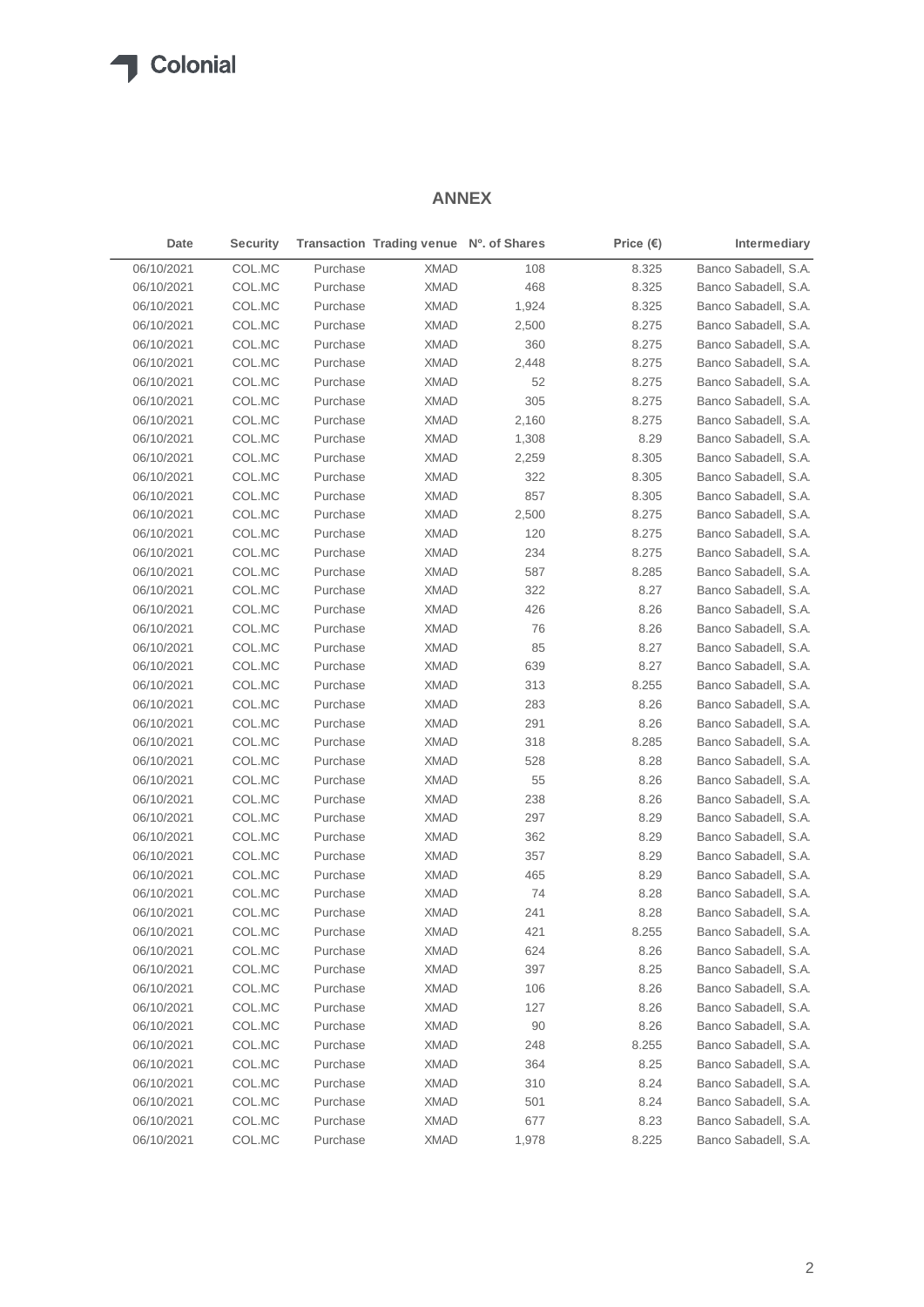| Date       | <b>Security</b> |                      | Transaction Trading venue Nº. of Shares |       | Price $(\epsilon)$ | Intermediary         |
|------------|-----------------|----------------------|-----------------------------------------|-------|--------------------|----------------------|
| 06/10/2021 | COL.MC          | Purchase             | <b>XMAD</b>                             | 479   | 8.225              | Banco Sabadell, S.A. |
| 06/10/2021 | COL.MC          | Purchase             | <b>XMAD</b>                             | 43    | 8.225              | Banco Sabadell, S.A. |
| 06/10/2021 | COL.MC          | Purchase             | XMAD                                    | 348   | 8.23               | Banco Sabadell, S.A. |
| 06/10/2021 | COL.MC          | Purchase             | XMAD                                    | 201   | 8.26               | Banco Sabadell, S.A. |
| 06/10/2021 | COL.MC          | Purchase             | XMAD                                    | 357   | 8.26               | Banco Sabadell, S.A. |
| 06/10/2021 | COL.MC          | Purchase             | XMAD                                    | 140   | 8.26               | Banco Sabadell, S.A. |
| 06/10/2021 | COL.MC          | Purchase             | XMAD                                    | 56    | 8.26               | Banco Sabadell, S.A. |
| 06/10/2021 | COL.MC          | Purchase             | XMAD                                    | 357   | 8.26               | Banco Sabadell, S.A. |
| 06/10/2021 | COL.MC          | Purchase             | <b>XMAD</b>                             | 72    | 8.26               | Banco Sabadell, S.A. |
| 06/10/2021 | COL.MC          | Purchase             | XMAD                                    | 446   | 8.255              | Banco Sabadell, S.A. |
| 06/10/2021 | COL.MC          | Purchase             | <b>XMAD</b>                             | 51    | 8.265              | Banco Sabadell, S.A. |
| 06/10/2021 | COL.MC          | Purchase             | <b>XMAD</b>                             | 878   | 8.27               | Banco Sabadell, S.A. |
| 06/10/2021 | COL.MC          | Purchase             | <b>XMAD</b>                             | 172   | 8.265              | Banco Sabadell, S.A. |
| 06/10/2021 | COL.MC          | Purchase             | <b>XMAD</b>                             | 500   | 8.275              | Banco Sabadell, S.A. |
| 06/10/2021 | COL.MC          | Purchase             | <b>XMAD</b>                             | 289   | 8.265              | Banco Sabadell, S.A. |
| 06/10/2021 | COL.MC          | Purchase             | <b>XMAD</b>                             | 287   | 8.29               | Banco Sabadell, S.A. |
| 06/10/2021 | COL.MC          | Purchase             | <b>XMAD</b>                             | 266   | 8.29               | Banco Sabadell, S.A. |
| 06/10/2021 | COL.MC          | Purchase             | <b>XMAD</b>                             | 1,112 | 8.285              | Banco Sabadell, S.A. |
| 06/10/2021 | COL.MC          | Purchase             | <b>XMAD</b>                             | 135   | 8.285              | Banco Sabadell, S.A. |
| 06/10/2021 | COL.MC          | Purchase             | <b>XMAD</b>                             | 280   | 8.265              | Banco Sabadell, S.A. |
| 06/10/2021 | COL.MC          | Purchase             | <b>XMAD</b>                             | 385   | 8.27               | Banco Sabadell, S.A. |
| 06/10/2021 | COL.MC          | Purchase             | <b>XMAD</b>                             | 312   | 8.28               | Banco Sabadell, S.A. |
| 06/10/2021 | COL.MC          | Purchase             | <b>XMAD</b>                             | 99    | 8.28               | Banco Sabadell, S.A. |
| 06/10/2021 | COL.MC          | Purchase             | <b>XMAD</b>                             | 93    | 8.28               | Banco Sabadell, S.A. |
| 06/10/2021 | COL.MC          | Purchase             | <b>XMAD</b>                             | 428   | 8.28               | Banco Sabadell, S.A. |
| 06/10/2021 | COL.MC          | Purchase             | <b>XMAD</b>                             | 90    | 8.27               | Banco Sabadell, S.A. |
| 06/10/2021 | COL.MC          | Purchase             | <b>XMAD</b>                             | 157   | 8.27               | Banco Sabadell, S.A. |
| 06/10/2021 | COL.MC          | Purchase             | <b>XMAD</b>                             | 10    | 8.27               | Banco Sabadell, S.A. |
| 06/10/2021 | COL.MC          | Purchase             | <b>XMAD</b>                             | 235   | 8.275              | Banco Sabadell, S.A. |
| 06/10/2021 | COL.MC          | Purchase             | <b>XMAD</b>                             | 219   | 8.27               | Banco Sabadell, S.A. |
| 06/10/2021 | COL.MC          | Purchase             | XMAD                                    | 259   | 8.28               | Banco Sabadell, S.A. |
| 06/10/2021 | COL.MC          | Purchase             | <b>XMAD</b>                             | 2,299 | 8.275              | Banco Sabadell, S.A. |
| 06/10/2021 | COL.MC          | Purchase             | XMAD                                    | 201   | 8.275              | Banco Sabadell, S.A. |
| 06/10/2021 | COL.MC          | Purchase             | <b>XMAD</b>                             | 29    | 8.26               | Banco Sabadell, S.A. |
| 06/10/2021 | COL.MC          | Purchase             | <b>XMAD</b>                             | 199   | 8.26               | Banco Sabadell, S.A. |
| 06/10/2021 | COL.MC          | Purchase             | XMAD                                    | 704   | 8.305              | Banco Sabadell, S.A. |
|            | COL.MC          |                      | <b>XMAD</b>                             |       |                    | Banco Sabadell, S.A. |
| 06/10/2021 |                 | Purchase             |                                         | 279   | 8.31               |                      |
| 06/10/2021 | COL.MC          | Purchase<br>Purchase | <b>XMAD</b>                             | 199   | 8.3                | Banco Sabadell, S.A. |
| 06/10/2021 | COL.MC          |                      | <b>XMAD</b>                             | 100   | 8.3                | Banco Sabadell, S.A. |
| 06/10/2021 | COL.MC          | Purchase             | <b>XMAD</b>                             | 27    | 8.29               | Banco Sabadell, S.A. |
| 06/10/2021 | COL.MC          | Purchase             | <b>XMAD</b>                             | 255   | 8.28               | Banco Sabadell, S.A. |
| 06/10/2021 | COL.MC          | Purchase             | <b>XMAD</b>                             | 732   | 8.23               | Banco Sabadell, S.A. |
| 06/10/2021 | COL.MC          | Purchase             | <b>XMAD</b>                             | 164   | 8.23               | Banco Sabadell, S.A. |
| 06/10/2021 | COL.MC          | Purchase             | <b>XMAD</b>                             | 604   | 8.23               | Banco Sabadell, S.A. |
| 06/10/2021 | COL.MC          | Purchase             | <b>XMAD</b>                             | 357   | 8.23               | Banco Sabadell, S.A. |
| 06/10/2021 | COL.MC          | Purchase             | <b>XMAD</b>                             | 257   | 8.23               | Banco Sabadell, S.A. |
| 06/10/2021 | COL.MC          | Purchase             | <b>XMAD</b>                             | 694   | 8.23               | Banco Sabadell, S.A. |
| 06/10/2021 | COL.MC          | Purchase             | <b>XMAD</b>                             | 716   | 8.225              | Banco Sabadell, S.A. |
| 06/10/2021 | COL.MC          | Purchase             | <b>XMAD</b>                             | 512   | 8.23               | Banco Sabadell, S.A. |
| 06/10/2021 | COL.MC          | Purchase             | <b>XMAD</b>                             | 848   | 8.23               | Banco Sabadell, S.A. |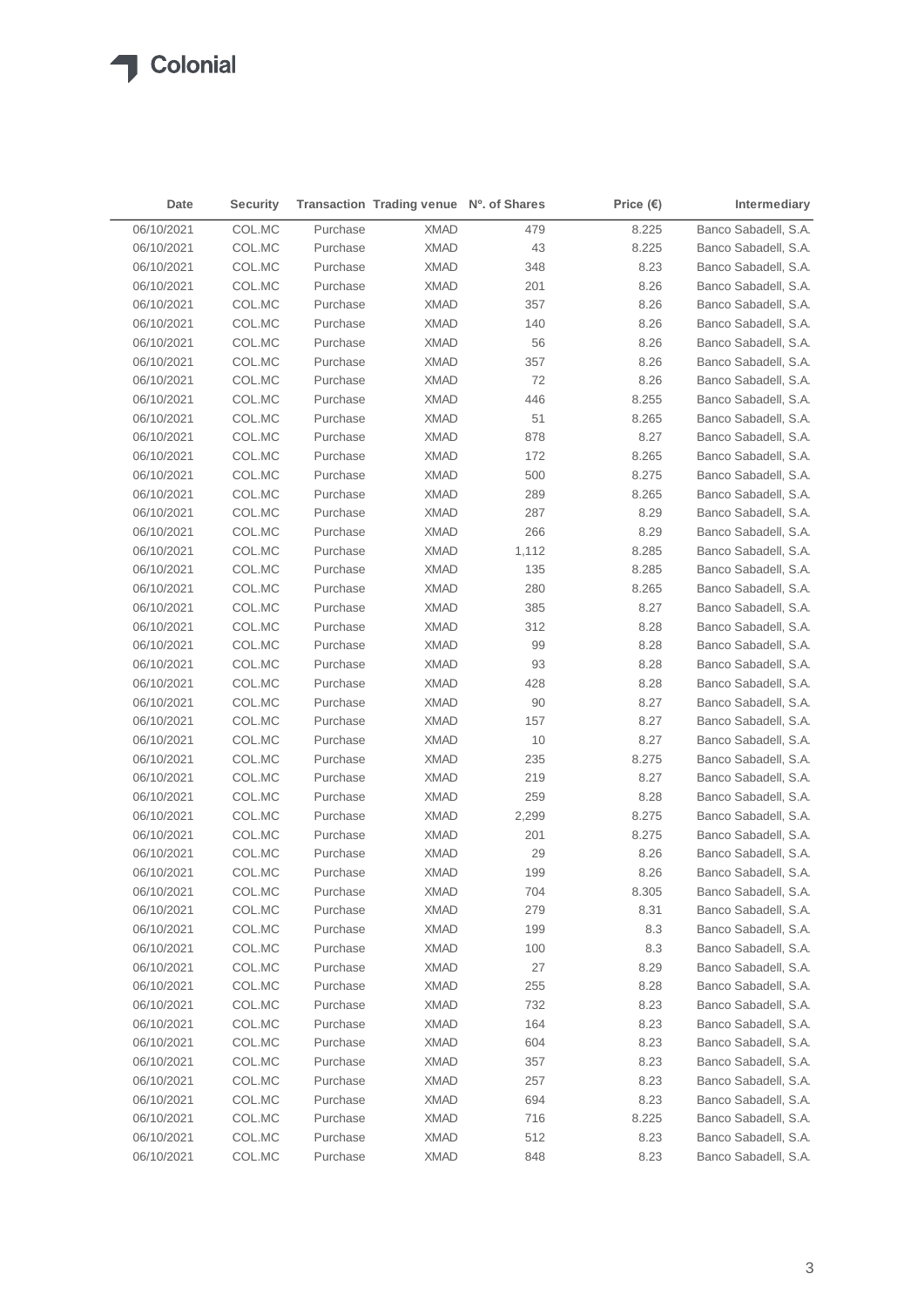| Date       | <b>Security</b> |          | Transaction Trading venue Nº. of Shares |              | Price $(\epsilon)$ | Intermediary         |
|------------|-----------------|----------|-----------------------------------------|--------------|--------------------|----------------------|
| 06/10/2021 | COL.MC          | Purchase | <b>XMAD</b>                             | 275          | 8.23               | Banco Sabadell, S.A. |
| 06/10/2021 | COL.MC          | Purchase | <b>XMAD</b>                             | 345          | 8.23               | Banco Sabadell, S.A. |
| 06/10/2021 | COL.MC          | Purchase | XMAD                                    | 593          | 8.23               | Banco Sabadell, S.A. |
| 06/10/2021 | COL.MC          | Purchase | XMAD                                    | 132          | 8.23               | Banco Sabadell, S.A. |
| 06/10/2021 | COL.MC          | Purchase | XMAD                                    | 136          | 8.245              | Banco Sabadell, S.A. |
| 06/10/2021 | COL.MC          | Purchase | XMAD                                    | 314          | 8.245              | Banco Sabadell, S.A. |
| 06/10/2021 | COL.MC          | Purchase | XMAD                                    | 655          | 8.245              | Banco Sabadell, S.A. |
| 06/10/2021 | COL.MC          | Purchase | XMAD                                    | 229          | 8.245              | Banco Sabadell, S.A. |
| 06/10/2021 | COL.MC          | Purchase | <b>XMAD</b>                             | 328          | 8.215              | Banco Sabadell, S.A. |
| 06/10/2021 | COL.MC          | Purchase | XMAD                                    | 297          | 8.225              | Banco Sabadell, S.A. |
| 06/10/2021 | COL.MC          | Purchase | <b>XMAD</b>                             | 154          | 8.225              | Banco Sabadell, S.A. |
| 06/10/2021 | COL.MC          | Purchase | <b>XMAD</b>                             | 585          | 8.235              | Banco Sabadell, S.A. |
| 06/10/2021 | COL.MC          | Purchase | <b>XMAD</b>                             | 20           | 8.225              | Banco Sabadell, S.A. |
| 06/10/2021 | COL.MC          | Purchase | <b>XMAD</b>                             | 688          | 8.245              | Banco Sabadell, S.A. |
| 06/10/2021 | COL.MC          | Purchase | <b>XMAD</b>                             | 239          | 8.24               | Banco Sabadell, S.A. |
| 06/10/2021 | COL.MC          | Purchase | <b>XMAD</b>                             | 225          | 8.235              | Banco Sabadell, S.A. |
| 06/10/2021 | COL.MC          | Purchase | <b>XMAD</b>                             | 61           | 8.235              | Banco Sabadell, S.A. |
| 06/10/2021 | COL.MC          | Purchase | <b>XMAD</b>                             | 376          | 8.29               | Banco Sabadell, S.A. |
| 06/10/2021 | COL.MC          | Purchase | <b>XMAD</b>                             | 503          | 8.295              | Banco Sabadell, S.A. |
| 06/10/2021 | COL.MC          | Purchase | <b>XMAD</b>                             | 112          | 8.295              | Banco Sabadell, S.A. |
| 06/10/2021 | COL.MC          | Purchase | <b>XMAD</b>                             | 656          | 8.3                | Banco Sabadell, S.A. |
| 06/10/2021 | COL.MC          | Purchase | <b>XMAD</b>                             | 235          | 8.295              | Banco Sabadell, S.A. |
| 06/10/2021 | COL.MC          | Purchase | <b>XMAD</b>                             | 91           | 8.315              | Banco Sabadell, S.A. |
| 06/10/2021 | COL.MC          | Purchase | <b>XMAD</b>                             | 276          | 8.3                | Banco Sabadell, S.A. |
| 06/10/2021 | COL.MC          | Purchase | <b>XMAD</b>                             | 15           | 8.3                | Banco Sabadell, S.A. |
| 06/10/2021 | COL.MC          | Purchase | <b>XMAD</b>                             | 3            | 8.29               | Banco Sabadell, S.A. |
| 06/10/2021 | COL.MC          | Purchase | <b>XMAD</b>                             | 293          | 8.29               | Banco Sabadell, S.A. |
| 06/10/2021 | COL.MC          | Purchase | <b>XMAD</b>                             | 151          | 8.3                | Banco Sabadell, S.A. |
| 06/10/2021 | COL.MC          | Purchase | <b>XMAD</b>                             | 531          | 8.3                | Banco Sabadell, S.A. |
| 06/10/2021 | COL.MC          | Purchase | <b>XMAD</b>                             | 306          | 8.29               | Banco Sabadell, S.A. |
| 06/10/2021 | COL.MC          | Purchase | XMAD                                    | 251          | 8.29               | Banco Sabadell, S.A. |
| 06/10/2021 | COL.MC          | Purchase | <b>XMAD</b>                             | 112          | 8.29               | Banco Sabadell, S.A. |
| 06/10/2021 | COL.MC          | Purchase | XMAD                                    | 425          | 8.29               | Banco Sabadell, S.A. |
| 06/10/2021 | COL.MC          | Purchase | <b>XMAD</b>                             | 396          | 8.29               | Banco Sabadell, S.A. |
| 06/10/2021 | COL.MC          | Purchase | <b>XMAD</b>                             | 255          | 8.295              | Banco Sabadell, S.A. |
| 06/10/2021 | COL.MC          | Purchase | XMAD                                    | 841          | $8.3\,$            | Banco Sabadell, S.A. |
| 06/10/2021 | COL.MC          | Purchase | <b>XMAD</b>                             | 438          | 8.295              | Banco Sabadell, S.A. |
| 06/10/2021 | COL.MC          | Purchase | <b>XMAD</b>                             | 39           | 8.305              | Banco Sabadell, S.A. |
| 06/10/2021 | COL.MC          | Purchase | <b>XMAD</b>                             | 85           | 8.305              | Banco Sabadell, S.A. |
| 06/10/2021 | COL.MC          | Purchase | <b>XMAD</b>                             | 91           | 8.305              | Banco Sabadell, S.A. |
| 06/10/2021 | COL.MC          | Purchase | <b>XMAD</b>                             | 39           | 8.305              | Banco Sabadell, S.A. |
| 06/10/2021 | COL.MC          | Purchase | <b>XMAD</b>                             | 116          | 8.305              | Banco Sabadell, S.A. |
| 06/10/2021 | COL.MC          | Purchase | <b>XMAD</b>                             | 123          | 8.305              | Banco Sabadell, S.A. |
| 06/10/2021 | COL.MC          | Purchase | <b>XMAD</b>                             | 278          | 8.305              | Banco Sabadell, S.A. |
| 06/10/2021 | COL.MC          | Purchase | <b>XMAD</b>                             |              | 8.315              | Banco Sabadell, S.A. |
| 06/10/2021 | COL.MC          | Purchase | <b>XMAD</b>                             | 1,555<br>227 | 8.31               | Banco Sabadell, S.A. |
| 06/10/2021 | COL.MC          | Purchase | <b>XMAD</b>                             | 249          | 8.32               | Banco Sabadell, S.A. |
| 06/10/2021 | COL.MC          | Purchase | <b>XMAD</b>                             | 344          | 8.315              | Banco Sabadell, S.A. |
| 06/10/2021 | COL.MC          | Purchase | <b>XMAD</b>                             | 476          | 8.31               | Banco Sabadell, S.A. |
| 06/10/2021 | COL.MC          | Purchase | <b>XMAD</b>                             | 87           | 8.32               | Banco Sabadell, S.A. |
|            |                 |          |                                         |              |                    |                      |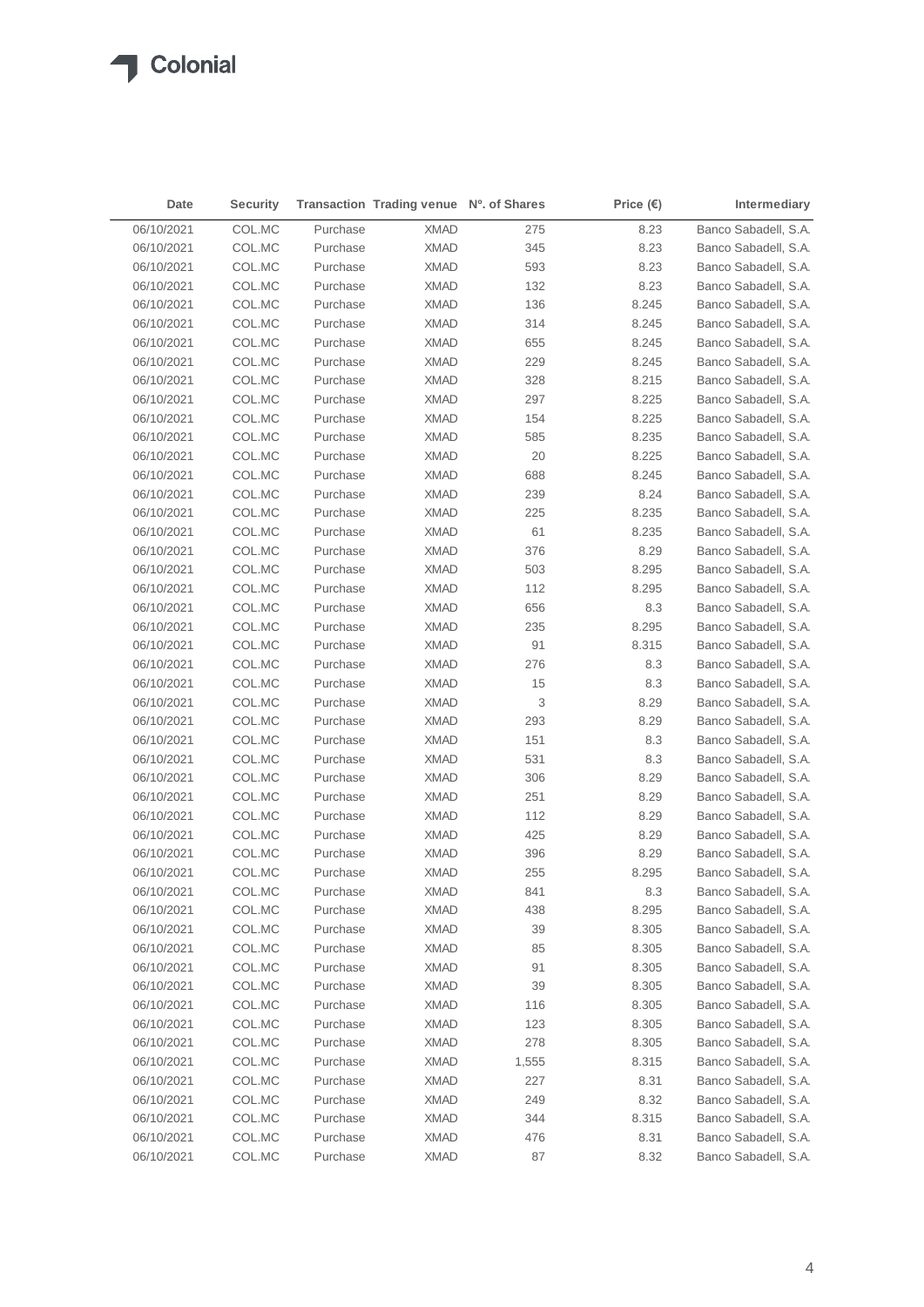| Date       | <b>Security</b>  |          | Transaction Trading venue Nº. of Shares |       | Price $(\epsilon)$ | Intermediary                                 |
|------------|------------------|----------|-----------------------------------------|-------|--------------------|----------------------------------------------|
| 06/10/2021 | COL.MC           | Purchase | <b>XMAD</b>                             | 513   | 8.32               | Banco Sabadell, S.A.                         |
| 06/10/2021 | COL.MC           | Purchase | <b>XMAD</b>                             | 276   | 8.32               | Banco Sabadell, S.A.                         |
| 06/10/2021 | COL.MC           | Purchase | XMAD                                    | 512   | 8.355              | Banco Sabadell, S.A.                         |
| 06/10/2021 | COL.MC           | Purchase | XMAD                                    | 377   | 8.355              | Banco Sabadell, S.A.                         |
| 06/10/2021 | COL.MC           | Purchase | XMAD                                    | 239   | 8.35               | Banco Sabadell, S.A.                         |
| 06/10/2021 | COL.MC           | Purchase | XMAD                                    | 6,733 | 8.35               | Banco Sabadell, S.A.                         |
| 06/10/2021 | COL.MC           | Purchase | XMAD                                    | 1,291 | 8.325              | Banco Sabadell, S.A.                         |
| 06/10/2021 | COL.MC           | Purchase | XMAD                                    | 205   | 8.325              | Banco Sabadell, S.A.                         |
| 06/10/2021 | COL.MC           | Purchase | <b>XMAD</b>                             | 57    | 8.325              | Banco Sabadell, S.A.                         |
| 06/10/2021 | COL.MC           | Purchase | XMAD                                    | 533   | 8.335              | Banco Sabadell, S.A.                         |
| 06/10/2021 | COL.MC           | Purchase | <b>XMAD</b>                             | 520   | 8.31               | Banco Sabadell, S.A.                         |
| 06/10/2021 | COL.MC           | Purchase | <b>XMAD</b>                             | 270   | 8.305              | Banco Sabadell, S.A.                         |
| 06/10/2021 | COL.MC           | Purchase | <b>XMAD</b>                             | 562   | 8.325              | Banco Sabadell, S.A.                         |
| 06/10/2021 | COL.MC           | Purchase | <b>XMAD</b>                             | 241   | 8.32               | Banco Sabadell, S.A.                         |
| 06/10/2021 | COL.MC           | Purchase | <b>XMAD</b>                             | 12    | 8.32               | Banco Sabadell, S.A.                         |
| 06/10/2021 | COL.MC           | Purchase | <b>XMAD</b>                             | 633   | 8.335              | Banco Sabadell, S.A.                         |
| 06/10/2021 | COL.MC           | Purchase | <b>XMAD</b>                             | 188   | 8.335              | Banco Sabadell, S.A.                         |
| 06/10/2021 | COL.MC           | Purchase | <b>XMAD</b>                             | 190   | 8.34               | Banco Sabadell, S.A.                         |
| 06/10/2021 | COL.MC           | Purchase | <b>XMAD</b>                             | 82    | 8.345              | Banco Sabadell, S.A.                         |
| 06/10/2021 | COL.MC           | Purchase | <b>XMAD</b>                             | 596   | 8.34               | Banco Sabadell, S.A.                         |
| 06/10/2021 | COL.MC           | Purchase | <b>XMAD</b>                             | 289   | 8.33               | Banco Sabadell, S.A.                         |
| 06/10/2021 | COL.MC           | Purchase | <b>XMAD</b>                             | 347   | 8.34               | Banco Sabadell, S.A.                         |
| 06/10/2021 | COL.MC           | Purchase | <b>XMAD</b>                             | 567   | 8.34               | Banco Sabadell, S.A.                         |
| 06/10/2021 | COL.MC           | Purchase | <b>XMAD</b>                             | 265   | 8.335              | Banco Sabadell, S.A.                         |
| 06/10/2021 | COL.MC           | Purchase | <b>XMAD</b>                             | 287   | 8.335              | Banco Sabadell, S.A.                         |
| 06/10/2021 | COL.MC           | Purchase | <b>XMAD</b>                             | 762   | 8.335              | Banco Sabadell, S.A.                         |
| 06/10/2021 | COL.MC           | Purchase | <b>XMAD</b>                             | 102   | 8.335              | Banco Sabadell, S.A.                         |
| 06/10/2021 | COL.MC           | Purchase | <b>XMAD</b>                             | 324   | 8.34               | Banco Sabadell, S.A.                         |
| 06/10/2021 | COL.MC           | Purchase | <b>XMAD</b>                             | 11    | 8.34               | Banco Sabadell, S.A.                         |
| 06/10/2021 | COL.MC           | Purchase | <b>XMAD</b>                             | 269   | 8.335              | Banco Sabadell, S.A.                         |
| 06/10/2021 | COL.MC           | Purchase | <b>XMAD</b>                             | 954   | 8.335              | Banco Sabadell, S.A.                         |
| 06/10/2021 | COL.MC           | Purchase | <b>XMAD</b>                             | 477   | 8.335              | Banco Sabadell, S.A.                         |
| 06/10/2021 | COL.MC           | Purchase | XMAD                                    | 104   | 8.335              | Banco Sabadell, S.A.                         |
| 06/10/2021 | COL.MC           | Purchase | <b>XMAD</b>                             | 73    | 8.335              | Banco Sabadell, S.A.                         |
| 06/10/2021 | COL.MC           | Purchase | <b>XMAD</b>                             | 383   | 8.345              | Banco Sabadell, S.A.                         |
| 06/10/2021 | COL.MC           | Purchase | XMAD                                    | 353   | 8.345              | Banco Sabadell, S.A.                         |
| 06/10/2021 | COL.MC           | Purchase | <b>XMAD</b>                             | 212   | 8.345              | Banco Sabadell, S.A.                         |
| 06/10/2021 | COL.MC           | Purchase | <b>XMAD</b>                             | 31    | 8.345              | Banco Sabadell, S.A.                         |
| 06/10/2021 | COL.MC           | Purchase | <b>XMAD</b>                             | 568   | 8.345              | Banco Sabadell, S.A.                         |
| 06/10/2021 | COL.MC           | Purchase | <b>XMAD</b>                             | 13    | 8.355              | Banco Sabadell, S.A.                         |
| 06/10/2021 | COL.MC           | Purchase | <b>XMAD</b>                             | 738   | 8.355              | Banco Sabadell, S.A.                         |
|            |                  |          |                                         |       |                    |                                              |
| 06/10/2021 | COL.MC<br>COL.MC | Purchase | <b>XMAD</b>                             | 533   | 8.325<br>8.335     | Banco Sabadell, S.A.<br>Banco Sabadell, S.A. |
| 06/10/2021 |                  | Purchase | <b>XMAD</b>                             | 290   |                    |                                              |
| 06/10/2021 | COL.MC           | Purchase | <b>XMAD</b>                             | 279   | 8.325              | Banco Sabadell, S.A.                         |
| 06/10/2021 | COL.MC           | Purchase | <b>XMAD</b>                             | 272   | 8.33               | Banco Sabadell, S.A.                         |
| 06/10/2021 | COL.MC           | Purchase | <b>XMAD</b>                             | 271   | 8.32               | Banco Sabadell, S.A.                         |
| 06/10/2021 | COL.MC           | Purchase | <b>XMAD</b>                             | 264   | 8.33               | Banco Sabadell, S.A.                         |
| 06/10/2021 | COL.MC           | Purchase | <b>XMAD</b>                             | 691   | 8.325              | Banco Sabadell, S.A.                         |
| 06/10/2021 | COL.MC           | Purchase | <b>XMAD</b>                             | 242   | 8.325              | Banco Sabadell, S.A.                         |
| 06/10/2021 | COL.MC           | Purchase | <b>XMAD</b>                             | 60    | 8.335              | Banco Sabadell, S.A.                         |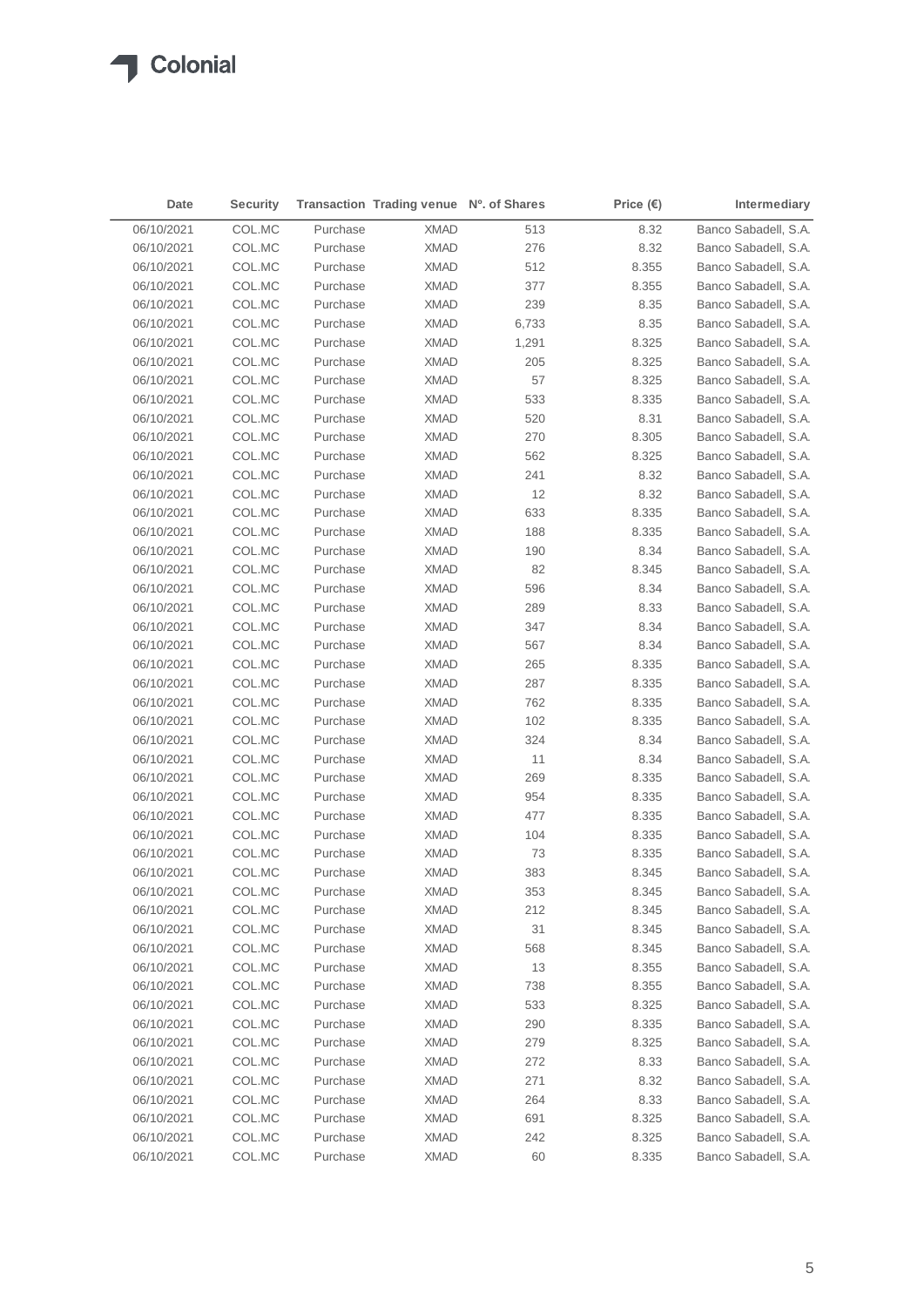| Date       | <b>Security</b> |          | Transaction Trading venue Nº. of Shares |       | Price $(\epsilon)$ | Intermediary         |
|------------|-----------------|----------|-----------------------------------------|-------|--------------------|----------------------|
| 06/10/2021 | COL.MC          | Purchase | <b>XMAD</b>                             | 213   | 8.335              | Banco Sabadell, S.A. |
| 06/10/2021 | COL.MC          | Purchase | <b>XMAD</b>                             | 75    | 8.325              | Banco Sabadell, S.A. |
| 06/10/2021 | COL.MC          | Purchase | XMAD                                    | 78    | 8.325              | Banco Sabadell, S.A. |
| 06/10/2021 | COL.MC          | Purchase | XMAD                                    | 95    | 8.325              | Banco Sabadell, S.A. |
| 06/10/2021 | COL.MC          | Purchase | XMAD                                    | 328   | 8.32               | Banco Sabadell, S.A. |
| 06/10/2021 | COL.MC          | Purchase | XMAD                                    | 77    | 8.32               | Banco Sabadell, S.A. |
| 06/10/2021 | COL.MC          | Purchase | XMAD                                    | 183   | 8.32               | Banco Sabadell, S.A. |
| 06/10/2021 | COL.MC          | Purchase | XMAD                                    | 266   | 8.315              | Banco Sabadell, S.A. |
| 06/10/2021 | COL.MC          | Purchase | <b>XMAD</b>                             | 64    | 8.31               | Banco Sabadell, S.A. |
| 06/10/2021 | COL.MC          | Purchase | XMAD                                    | 296   | 8.31               | Banco Sabadell, S.A. |
| 06/10/2021 | COL.MC          | Purchase | <b>XMAD</b>                             | 918   | 8.315              | Banco Sabadell, S.A. |
| 06/10/2021 | COL.MC          | Purchase | <b>XMAD</b>                             | 531   | 8.315              | Banco Sabadell, S.A. |
| 06/10/2021 | COL.MC          | Purchase | <b>XMAD</b>                             | 350   | 8.315              | Banco Sabadell, S.A. |
| 06/10/2021 | COL.MC          | Purchase | <b>XMAD</b>                             | 224   | 8.315              | Banco Sabadell, S.A. |
| 06/10/2021 | COL.MC          | Purchase | <b>XMAD</b>                             | 279   | 8.32               | Banco Sabadell, S.A. |
| 06/10/2021 | COL.MC          | Purchase | <b>XMAD</b>                             | 143   | 8.34               | Banco Sabadell, S.A. |
| 06/10/2021 | COL.MC          | Purchase | <b>XMAD</b>                             | 863   | 8.34               | Banco Sabadell, S.A. |
| 06/10/2021 | COL.MC          | Purchase | <b>XMAD</b>                             | 662   | 8.335              | Banco Sabadell, S.A. |
| 06/10/2021 | COL.MC          | Purchase | <b>XMAD</b>                             | 317   | 8.33               | Banco Sabadell, S.A. |
| 06/10/2021 | COL.MC          | Purchase | <b>XMAD</b>                             | 330   | 8.325              | Banco Sabadell, S.A. |
| 06/10/2021 | COL.MC          | Purchase | <b>XMAD</b>                             | 246   | 8.325              | Banco Sabadell, S.A. |
| 06/10/2021 | COL.MC          | Purchase | <b>XMAD</b>                             | 361   | 8.325              | Banco Sabadell, S.A. |
| 06/10/2021 | COL.MC          | Purchase | <b>XMAD</b>                             | 321   | 8.32               | Banco Sabadell, S.A. |
| 06/10/2021 | COL.MC          | Purchase | <b>XMAD</b>                             | 811   | 8.32               | Banco Sabadell, S.A. |
| 07/10/2021 | COL.MC          | Purchase | <b>XMAD</b>                             | 220   | 8.39               | Banco Sabadell, S.A. |
| 07/10/2021 | COL.MC          | Purchase | <b>XMAD</b>                             | 63    | 8.39               | Banco Sabadell, S.A. |
| 07/10/2021 | COL.MC          | Purchase | <b>XMAD</b>                             | 386   | 8.39               | Banco Sabadell, S.A. |
| 07/10/2021 | COL.MC          | Purchase | <b>XMAD</b>                             | 931   | 8.415              | Banco Sabadell, S.A. |
| 07/10/2021 | COL.MC          | Purchase | <b>XMAD</b>                             | 465   | 8.405              | Banco Sabadell, S.A. |
| 07/10/2021 | COL.MC          | Purchase | <b>XMAD</b>                             | 479   | 8.405              | Banco Sabadell, S.A. |
| 07/10/2021 | COL.MC          | Purchase | <b>XMAD</b>                             | 256   | 8.35               | Banco Sabadell, S.A. |
| 07/10/2021 | COL.MC          | Purchase | <b>XMAD</b>                             | 289   | 8.365              | Banco Sabadell, S.A. |
| 07/10/2021 | COL.MC          | Purchase | XMAD                                    | 261   | 8.33               | Banco Sabadell, S.A. |
| 07/10/2021 | COL.MC          | Purchase | <b>XMAD</b>                             | 324   | 8.395              | Banco Sabadell, S.A. |
| 07/10/2021 | COL.MC          | Purchase | <b>XMAD</b>                             | 302   | 8.4                | Banco Sabadell, S.A. |
| 07/10/2021 | COL.MC          | Purchase | XMAD                                    | 1,183 | 8.4                | Banco Sabadell, S.A. |
| 07/10/2021 | COL.MC          | Purchase | <b>XMAD</b>                             | 673   | 8.4                | Banco Sabadell, S.A. |
| 07/10/2021 | COL.MC          | Purchase | <b>XMAD</b>                             | 118   | 8.395              | Banco Sabadell, S.A. |
| 07/10/2021 | COL.MC          | Purchase | <b>XMAD</b>                             | 630   | 8.38               | Banco Sabadell, S.A. |
| 07/10/2021 | COL.MC          | Purchase | XMAD                                    | 354   | 8.38               | Banco Sabadell, S.A. |
| 07/10/2021 | COL.MC          | Purchase | <b>XMAD</b>                             | 244   | 8.38               | Banco Sabadell, S.A. |
| 07/10/2021 | COL.MC          | Purchase | <b>XMAD</b>                             | 325   | 8.395              | Banco Sabadell, S.A. |
| 07/10/2021 | COL.MC          | Purchase | <b>XMAD</b>                             | 301   | 8.41               | Banco Sabadell, S.A. |
| 07/10/2021 | COL.MC          | Purchase | <b>XMAD</b>                             | 898   | 8.38               | Banco Sabadell, S.A. |
| 07/10/2021 | COL.MC          | Purchase | <b>XMAD</b>                             | 60    | 8.335              | Banco Sabadell, S.A. |
| 07/10/2021 | COL.MC          | Purchase | <b>XMAD</b>                             | 315   | 8.335              | Banco Sabadell, S.A. |
| 07/10/2021 | COL.MC          | Purchase | <b>XMAD</b>                             | 584   | 8.345              | Banco Sabadell, S.A. |
| 07/10/2021 | COL.MC          | Purchase | <b>XMAD</b>                             | 448   | 8.345              | Banco Sabadell, S.A. |
| 07/10/2021 | COL.MC          | Purchase | <b>XMAD</b>                             | 36    | 8.325              | Banco Sabadell, S.A. |
| 07/10/2021 | COL.MC          | Purchase | <b>XMAD</b>                             | 2,464 | 8.325              | Banco Sabadell, S.A. |
|            |                 |          |                                         |       |                    |                      |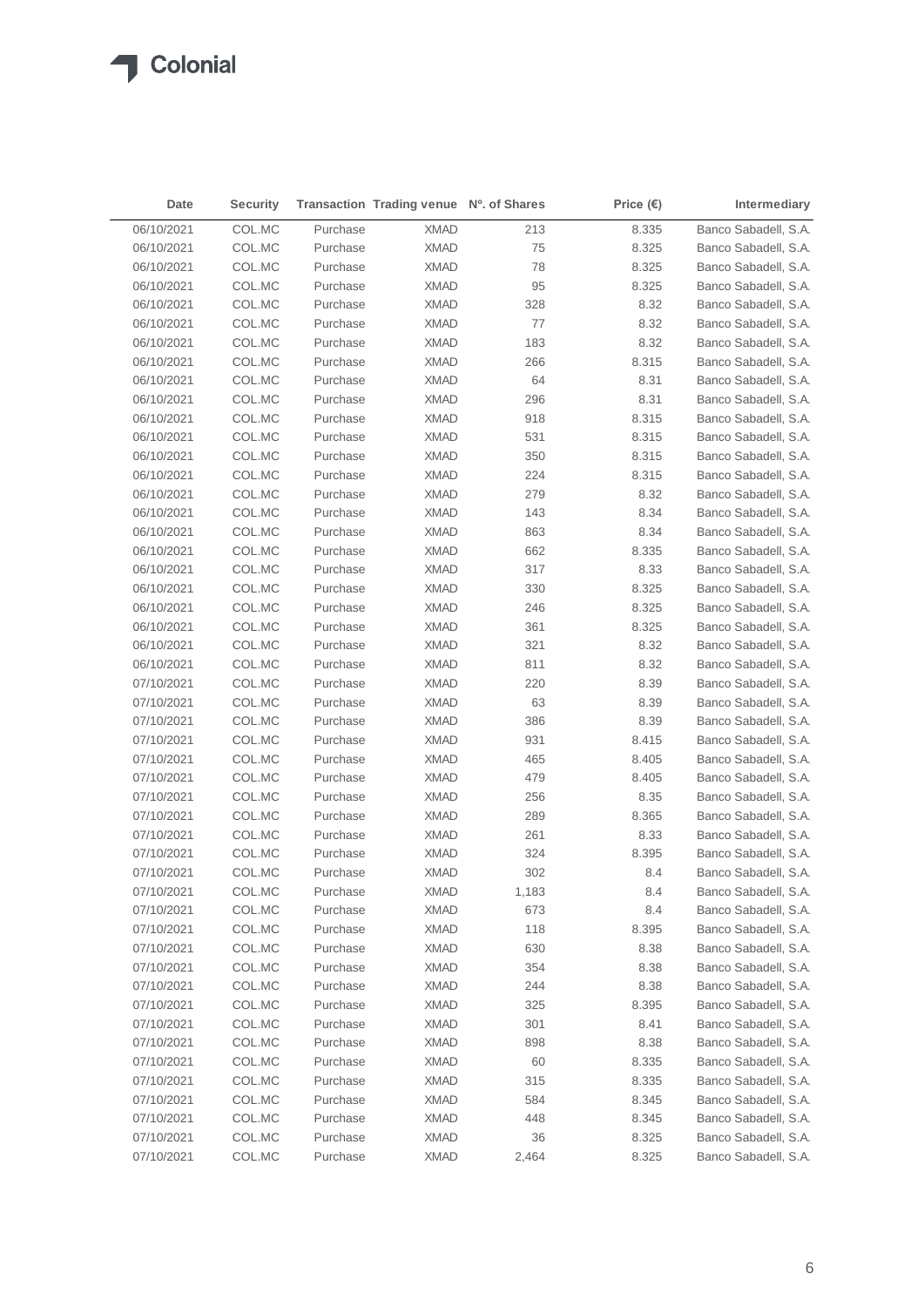| Date       | <b>Security</b> |          | Transaction Trading venue Nº. of Shares |       | Price $(\epsilon)$ | Intermediary         |
|------------|-----------------|----------|-----------------------------------------|-------|--------------------|----------------------|
| 07/10/2021 | COL.MC          | Purchase | <b>XMAD</b>                             | 967   | 8.41               | Banco Sabadell, S.A. |
| 07/10/2021 | COL.MC          | Purchase | <b>XMAD</b>                             | 901   | 8.43               | Banco Sabadell, S.A. |
| 07/10/2021 | COL.MC          | Purchase | XMAD                                    | 184   | 8.415              | Banco Sabadell, S.A. |
| 07/10/2021 | COL.MC          | Purchase | XMAD                                    | 123   | 8.43               | Banco Sabadell, S.A. |
| 07/10/2021 | COL.MC          | Purchase | XMAD                                    | 41    | 8.43               | Banco Sabadell, S.A. |
| 07/10/2021 | COL.MC          | Purchase | XMAD                                    | 298   | 8.41               | Banco Sabadell, S.A. |
| 07/10/2021 | COL.MC          | Purchase | XMAD                                    | 138   | 8.4                | Banco Sabadell, S.A. |
| 07/10/2021 | COL.MC          | Purchase | XMAD                                    | 306   | 8.4                | Banco Sabadell, S.A. |
| 07/10/2021 | COL.MC          | Purchase | <b>XMAD</b>                             | 307   | 8.405              | Banco Sabadell, S.A. |
| 07/10/2021 | COL.MC          | Purchase | XMAD                                    | 342   | 8.38               | Banco Sabadell, S.A. |
| 07/10/2021 | COL.MC          | Purchase | <b>XMAD</b>                             | 277   | 8.415              | Banco Sabadell, S.A. |
| 07/10/2021 | COL.MC          | Purchase | <b>XMAD</b>                             | 80    | 8.405              | Banco Sabadell, S.A. |
| 07/10/2021 | COL.MC          | Purchase | <b>XMAD</b>                             | 273   | 8.405              | Banco Sabadell, S.A. |
| 07/10/2021 | COL.MC          | Purchase | <b>XMAD</b>                             | 1,114 | 8.405              | Banco Sabadell, S.A. |
| 07/10/2021 | COL.MC          | Purchase | <b>XMAD</b>                             | 2     | 8.405              | Banco Sabadell, S.A. |
| 07/10/2021 | COL.MC          | Purchase | <b>XMAD</b>                             | 303   | 8.375              | Banco Sabadell, S.A. |
| 07/10/2021 | COL.MC          | Purchase | <b>XMAD</b>                             | 200   | 8.38               | Banco Sabadell, S.A. |
| 07/10/2021 | COL.MC          | Purchase | <b>XMAD</b>                             | 230   | 8.37               | Banco Sabadell, S.A. |
| 07/10/2021 | COL.MC          | Purchase | <b>XMAD</b>                             | 679   | 8.38               | Banco Sabadell, S.A. |
| 07/10/2021 | COL.MC          | Purchase | <b>XMAD</b>                             | 485   | 8.38               | Banco Sabadell, S.A. |
| 07/10/2021 | COL.MC          | Purchase | <b>XMAD</b>                             | 359   | 8.38               | Banco Sabadell, S.A. |
| 07/10/2021 | COL.MC          | Purchase | <b>XMAD</b>                             | 730   | 8.38               | Banco Sabadell, S.A. |
| 07/10/2021 | COL.MC          | Purchase | <b>XMAD</b>                             | 318   | 8.38               | Banco Sabadell, S.A. |
| 07/10/2021 | COL.MC          | Purchase | <b>XMAD</b>                             | 608   | 8.39               | Banco Sabadell, S.A. |
| 07/10/2021 | COL.MC          | Purchase | <b>XMAD</b>                             | 25    | 8.37               | Banco Sabadell, S.A. |
| 07/10/2021 | COL.MC          | Purchase | <b>XMAD</b>                             | 241   | 8.37               | Banco Sabadell, S.A. |
| 07/10/2021 | COL.MC          | Purchase | <b>XMAD</b>                             | 649   | 8.39               | Banco Sabadell, S.A. |
| 07/10/2021 | COL.MC          | Purchase | <b>XMAD</b>                             | 118   | 8.38               | Banco Sabadell, S.A. |
| 07/10/2021 | COL.MC          | Purchase | <b>XMAD</b>                             | 573   | 8.38               | Banco Sabadell, S.A. |
| 07/10/2021 | COL.MC          | Purchase | <b>XMAD</b>                             | 625   | 8.36               | Banco Sabadell, S.A. |
| 07/10/2021 | COL.MC          | Purchase | <b>XMAD</b>                             | 45    | 8.35               | Banco Sabadell, S.A. |
| 07/10/2021 | COL.MC          | Purchase | <b>XMAD</b>                             | 274   | 8.35               | Banco Sabadell, S.A. |
| 07/10/2021 | COL.MC          | Purchase | XMAD                                    | 128   | 8.35               | Banco Sabadell, S.A. |
| 07/10/2021 | COL.MC          | Purchase | <b>XMAD</b>                             | 167   | 8.35               | Banco Sabadell, S.A. |
| 07/10/2021 | COL.MC          | Purchase | <b>XMAD</b>                             | 879   | 8.38               | Banco Sabadell, S.A. |
| 07/10/2021 | COL.MC          | Purchase | XMAD                                    | 334   | 8.385              | Banco Sabadell, S.A. |
| 07/10/2021 | COL.MC          | Purchase | <b>XMAD</b>                             | 28    | 8.355              | Banco Sabadell, S.A. |
| 07/10/2021 | COL.MC          | Purchase | <b>XMAD</b>                             | 261   | 8.355              | Banco Sabadell, S.A. |
| 07/10/2021 | COL.MC          | Purchase | <b>XMAD</b>                             | 60    | 8.375              | Banco Sabadell, S.A. |
| 07/10/2021 | COL.MC          | Purchase | <b>XMAD</b>                             | 298   | 8.375              | Banco Sabadell, S.A. |
| 07/10/2021 | COL.MC          | Purchase | <b>XMAD</b>                             | 307   | 8.375              | Banco Sabadell, S.A. |
| 07/10/2021 | COL.MC          | Purchase | <b>XMAD</b>                             | 278   | 8.37               | Banco Sabadell, S.A. |
| 07/10/2021 | COL.MC          | Purchase | <b>XMAD</b>                             | 295   | 8.375              | Banco Sabadell, S.A. |
| 07/10/2021 | COL.MC          | Purchase | <b>XMAD</b>                             | 306   | 8.38               | Banco Sabadell, S.A. |
| 07/10/2021 | COL.MC          | Purchase | <b>XMAD</b>                             | 347   | 8.38               | Banco Sabadell, S.A. |
| 07/10/2021 | COL.MC          | Purchase | <b>XMAD</b>                             | 106   | 8.38               | Banco Sabadell, S.A. |
| 07/10/2021 | COL.MC          | Purchase | <b>XMAD</b>                             | 350   | 8.38               | Banco Sabadell, S.A. |
| 07/10/2021 | COL.MC          | Purchase | <b>XMAD</b>                             | 143   | 8.36               | Banco Sabadell, S.A. |
| 07/10/2021 | COL.MC          | Purchase | <b>XMAD</b>                             | 136   | 8.36               | Banco Sabadell, S.A. |
| 07/10/2021 | COL.MC          | Purchase | <b>XMAD</b>                             | 1,698 | 8.365              | Banco Sabadell, S.A. |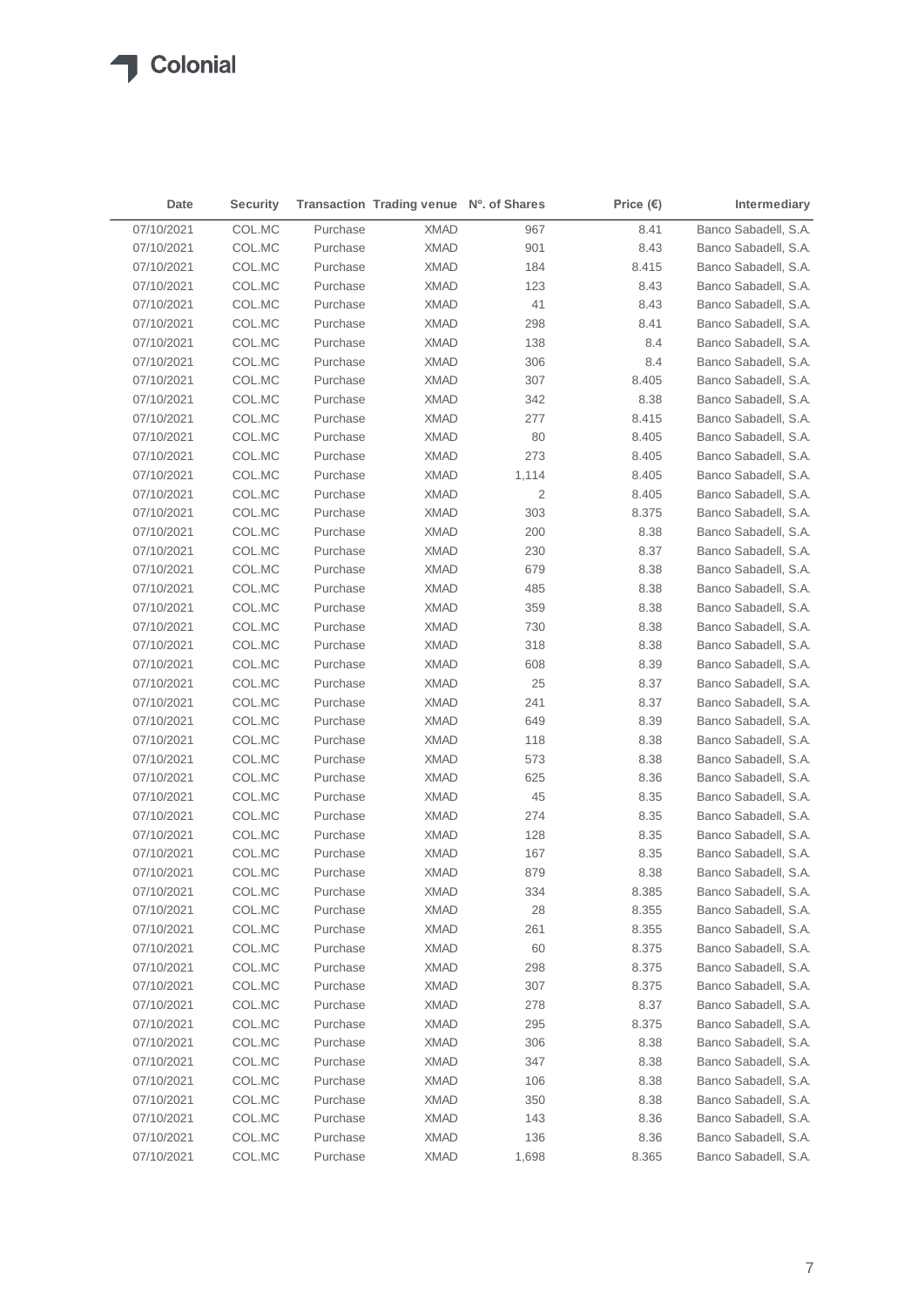| Date                     | <b>Security</b>  |          | Transaction Trading venue Nº. of Shares |              | Price $(\epsilon)$ | Intermediary                                 |
|--------------------------|------------------|----------|-----------------------------------------|--------------|--------------------|----------------------------------------------|
| 07/10/2021               | COL.MC           | Purchase | <b>XMAD</b>                             | 248          | 8.365              | Banco Sabadell, S.A.                         |
| 07/10/2021               | COL.MC           | Purchase | <b>XMAD</b>                             | 421          | 8.375              | Banco Sabadell, S.A.                         |
| 07/10/2021               | COL.MC           | Purchase | XMAD                                    | 204          | 8.4                | Banco Sabadell, S.A.                         |
| 07/10/2021               | COL.MC           | Purchase | XMAD                                    | 93           | 8.4                | Banco Sabadell, S.A.                         |
| 07/10/2021               | COL.MC           | Purchase | <b>XMAD</b>                             | 279          | 8.4                | Banco Sabadell, S.A.                         |
| 07/10/2021               | COL.MC           | Purchase | <b>XMAD</b>                             | 569          | 8.4                | Banco Sabadell, S.A.                         |
| 07/10/2021               | COL.MC           | Purchase | <b>XMAD</b>                             | 537          | 8.42               | Banco Sabadell, S.A.                         |
| 07/10/2021               | COL.MC           | Purchase | <b>XMAD</b>                             | 60           | 8.375              | Banco Sabadell, S.A.                         |
| 07/10/2021               | COL.MC           | Purchase | <b>XMAD</b>                             | 103          | 8.375              | Banco Sabadell, S.A.                         |
| 07/10/2021               | COL.MC           | Purchase | <b>XMAD</b>                             | 303          | 8.365              | Banco Sabadell, S.A.                         |
| 07/10/2021               | COL.MC           | Purchase | <b>XMAD</b>                             | 204          | 8.36               | Banco Sabadell, S.A.                         |
| 07/10/2021               | COL.MC           | Purchase | <b>XMAD</b>                             | 79           | 8.36               | Banco Sabadell, S.A.                         |
| 07/10/2021               | COL.MC           | Purchase | <b>XMAD</b>                             | 368          | 8.39               | Banco Sabadell, S.A.                         |
| 07/10/2021               | COL.MC           | Purchase | <b>XMAD</b>                             | 738          | 8.35               | Banco Sabadell, S.A.                         |
| 07/10/2021               | COL.MC           | Purchase | <b>XMAD</b>                             | 809          | 8.37               | Banco Sabadell, S.A.                         |
| 07/10/2021               | COL.MC           | Purchase | <b>XMAD</b>                             | 235          | 8.375              | Banco Sabadell, S.A.                         |
| 07/10/2021               | COL.MC           | Purchase | <b>XMAD</b>                             | 205          | 8.395              | Banco Sabadell, S.A.                         |
| 07/10/2021               | COL.MC           | Purchase | <b>XMAD</b>                             | 430          | 8.39               | Banco Sabadell, S.A.                         |
| 07/10/2021               | COL.MC           | Purchase | <b>XMAD</b>                             | 895          | 8.395              | Banco Sabadell, S.A.                         |
| 07/10/2021               | COL.MC           | Purchase | <b>XMAD</b>                             | 841          | 8.395              | Banco Sabadell, S.A.                         |
| 07/10/2021               | COL.MC           | Purchase | <b>XMAD</b>                             | 595          | 8.405              | Banco Sabadell, S.A.                         |
| 07/10/2021               | COL.MC           | Purchase | <b>XMAD</b>                             | 250          | 8.405              | Banco Sabadell, S.A.                         |
| 07/10/2021               | COL.MC           | Purchase | <b>XMAD</b>                             | 56           | 8.4                | Banco Sabadell, S.A.                         |
| 07/10/2021               | COL.MC           | Purchase | <b>XMAD</b>                             | 276          | 8.41               | Banco Sabadell, S.A.                         |
| 07/10/2021               | COL.MC           | Purchase | <b>XMAD</b>                             | 35           | 8.395              | Banco Sabadell, S.A.                         |
| 07/10/2021               | COL.MC           | Purchase | <b>XMAD</b>                             | 159          | 8.395              | Banco Sabadell, S.A.                         |
| 07/10/2021               | COL.MC           | Purchase | <b>XMAD</b>                             | 300          | 8.395              | Banco Sabadell, S.A.                         |
| 07/10/2021               | COL.MC           | Purchase | <b>XMAD</b>                             | 18           | 8.395              | Banco Sabadell, S.A.                         |
| 07/10/2021               | COL.MC           | Purchase | <b>XMAD</b>                             | 1            | 8.39               | Banco Sabadell, S.A.                         |
| 07/10/2021               | COL.MC           | Purchase | <b>XMAD</b>                             | 1,255        | 8.395              | Banco Sabadell, S.A.                         |
| 07/10/2021               | COL.MC           | Purchase | XMAD                                    | 898          | 8.39               | Banco Sabadell, S.A.                         |
| 07/10/2021               | COL.MC           | Purchase | <b>XMAD</b>                             | 390          | 8.35               | Banco Sabadell, S.A.                         |
| 07/10/2021               | COL.MC           | Purchase | XMAD                                    | 679          | 8.325              | Banco Sabadell, S.A.                         |
| 07/10/2021               | COL.MC           | Purchase | <b>XMAD</b>                             | 720          | 8.325              | Banco Sabadell, S.A.                         |
| 07/10/2021               | COL.MC           | Purchase | <b>XMAD</b>                             | 402          | 8.325              | Banco Sabadell, S.A.                         |
|                          | COL.MC           | Purchase | XMAD                                    | 2,110        | 8.35               |                                              |
| 07/10/2021<br>07/10/2021 |                  | Purchase | <b>XMAD</b>                             |              |                    | Banco Sabadell, S.A.<br>Banco Sabadell, S.A. |
| 07/10/2021               | COL.MC<br>COL.MC | Purchase | <b>XMAD</b>                             | 699          | 8.325<br>8.325     | Banco Sabadell, S.A.                         |
| 07/10/2021               | COL.MC           | Purchase | <b>XMAD</b>                             | 2,500<br>683 | 8.345              | Banco Sabadell, S.A.                         |
|                          |                  | Purchase |                                         |              |                    |                                              |
| 07/10/2021               | COL.MC           |          | <b>XMAD</b>                             | 236          | 8.33               | Banco Sabadell, S.A.                         |
| 07/10/2021               | COL.MC           | Purchase | <b>XMAD</b>                             | 249          | 8.33               | Banco Sabadell, S.A.                         |
| 07/10/2021               | COL.MC           | Purchase | <b>XMAD</b>                             | 14           | 8.405              | Banco Sabadell, S.A.                         |
| 07/10/2021               | COL.MC           | Purchase | <b>XMAD</b>                             | 614          | 8.41               | Banco Sabadell, S.A.                         |
| 07/10/2021               | COL.MC           | Purchase | <b>XMAD</b>                             | 843          | 8.405              | Banco Sabadell, S.A.                         |
| 07/10/2021               | COL.MC           | Purchase | <b>XMAD</b>                             | 333          | 8.405              | Banco Sabadell, S.A.                         |
| 07/10/2021               | COL.MC           | Purchase | <b>XMAD</b>                             | 375          | 8.4                | Banco Sabadell, S.A.                         |
| 07/10/2021               | COL.MC           | Purchase | <b>XMAD</b>                             | 349          | 8.4                | Banco Sabadell, S.A.                         |
| 07/10/2021               | COL.MC           | Purchase | <b>XMAD</b>                             | 327          | 8.345              | Banco Sabadell, S.A.                         |
| 07/10/2021               | COL.MC           | Purchase | <b>XMAD</b>                             | 159          | 8.335              | Banco Sabadell, S.A.                         |
| 07/10/2021               | COL.MC           | Purchase | <b>XMAD</b>                             | 820          | 8.355              | Banco Sabadell, S.A.                         |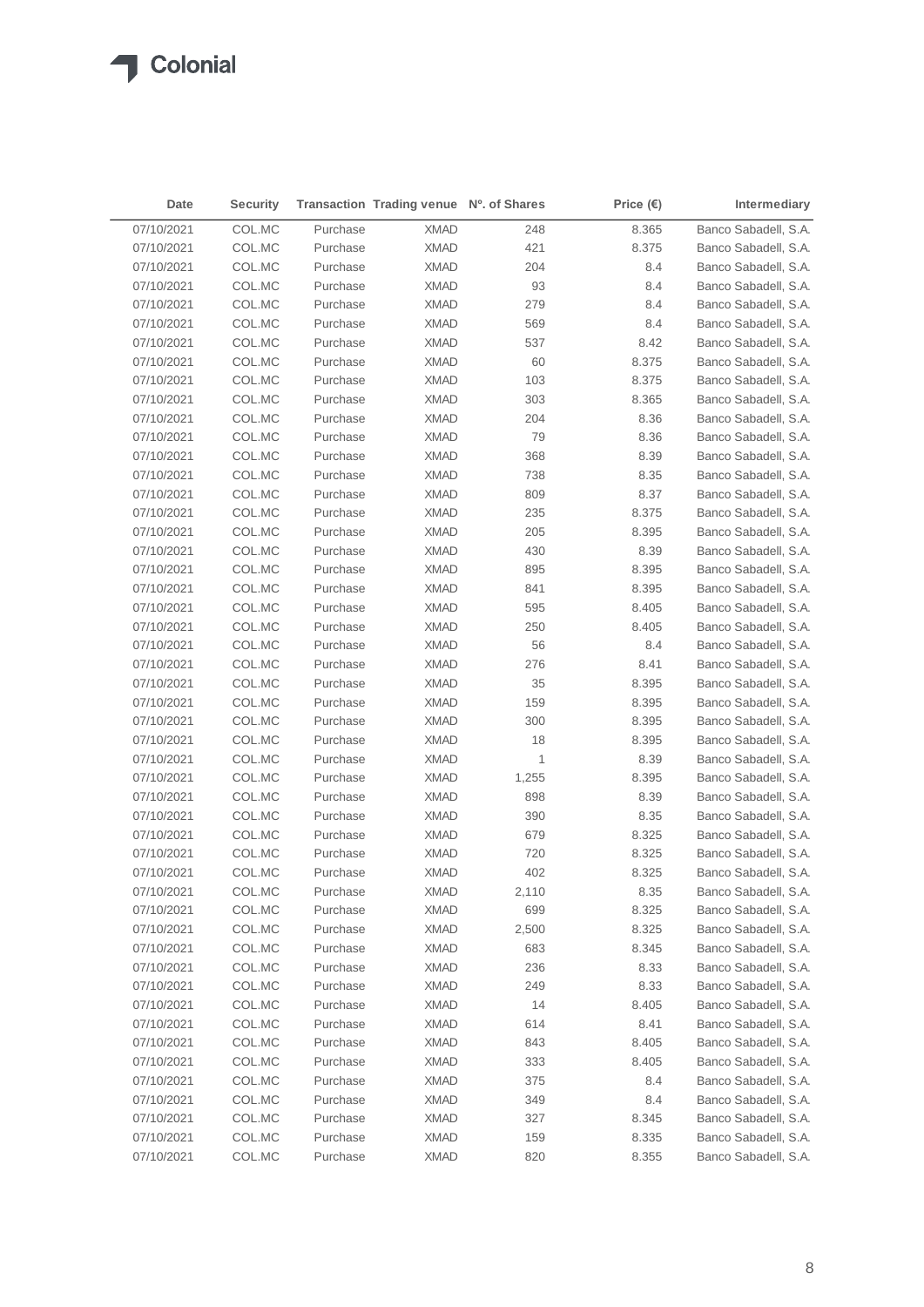| 07/10/2021<br>COL.MC<br><b>XMAD</b><br>1<br>Banco Sabadell, S.A.<br>Purchase<br>8.36<br>Banco Sabadell, S.A.<br>07/10/2021<br>COL.MC<br>Purchase<br><b>XMAD</b><br>173<br>8.375<br>$\boldsymbol{9}$<br>07/10/2021<br>COL.MC<br>Purchase<br>8.38<br>Banco Sabadell, S.A.<br>XMAD<br>07/10/2021<br>COL.MC<br>Purchase<br>78<br>8.38<br>Banco Sabadell, S.A.<br><b>XMAD</b><br>07/10/2021<br>COL.MC<br>Purchase<br>454<br>8.38<br>Banco Sabadell, S.A.<br>XMAD<br>07/10/2021<br>COL.MC<br>Purchase<br>165<br>Banco Sabadell, S.A.<br>XMAD<br>8.385<br>07/10/2021<br>COL.MC<br>Purchase<br>1,325<br>8.385<br>Banco Sabadell, S.A.<br>XMAD<br>07/10/2021<br>COL.MC<br>Purchase<br>404<br>8.38<br>Banco Sabadell, S.A.<br>XMAD<br>Banco Sabadell, S.A.<br>07/10/2021<br>COL.MC<br>Purchase<br><b>XMAD</b><br>847<br>8.375<br>07/10/2021<br>COL.MC<br>Purchase<br>647<br>8.37<br>Banco Sabadell, S.A.<br>XMAD<br>07/10/2021<br>COL.MC<br>Purchase<br><b>XMAD</b><br>492<br>8.375<br>Banco Sabadell, S.A.<br>07/10/2021<br>COL.MC<br>Purchase<br><b>XMAD</b><br>534<br>8.375<br>Banco Sabadell, S.A.<br>Banco Sabadell, S.A.<br>07/10/2021<br>COL.MC<br>Purchase<br><b>XMAD</b><br>386<br>8.375<br>107<br>07/10/2021<br>COL.MC<br>Purchase<br><b>XMAD</b><br>8.355<br>Banco Sabadell, S.A.<br>07/10/2021<br>COL.MC<br>Purchase<br><b>XMAD</b><br>226<br>8.365<br>Banco Sabadell, S.A.<br>277<br>07/10/2021<br>COL.MC<br>Purchase<br><b>XMAD</b><br>8.365<br>Banco Sabadell, S.A.<br>07/10/2021<br>COL.MC<br>Purchase<br><b>XMAD</b><br>2,040<br>8.365<br>Banco Sabadell, S.A.<br>07/10/2021<br>COL.MC<br>Purchase<br><b>XMAD</b><br>440<br>8.385<br>Banco Sabadell, S.A.<br>Banco Sabadell, S.A.<br>07/10/2021<br>COL.MC<br>Purchase<br><b>XMAD</b><br>200<br>8.375<br>07/10/2021<br>COL.MC<br>Purchase<br><b>XMAD</b><br>477<br>8.37<br>Banco Sabadell, S.A.<br>Banco Sabadell, S.A.<br>07/10/2021<br>COL.MC<br>Purchase<br><b>XMAD</b><br>2,067<br>8.34<br>Banco Sabadell, S.A.<br>07/10/2021<br>COL.MC<br>Purchase<br><b>XMAD</b><br>52<br>8.35<br>167<br>Banco Sabadell, S.A.<br>07/10/2021<br>COL.MC<br>Purchase<br><b>XMAD</b><br>8.35<br>07/10/2021<br>COL.MC<br>Purchase<br><b>XMAD</b><br>595<br>8.34<br>Banco Sabadell, S.A.<br>Banco Sabadell, S.A.<br>07/10/2021<br>COL.MC<br>Purchase<br><b>XMAD</b><br>1,856<br>8.34<br>07/10/2021<br>COL.MC<br>Purchase<br><b>XMAD</b><br>308<br>8.36<br>Banco Sabadell, S.A.<br>07/10/2021<br>Purchase<br>Banco Sabadell, S.A.<br>COL.MC<br><b>XMAD</b><br>165<br>8.355<br>122<br>07/10/2021<br>COL.MC<br>Purchase<br><b>XMAD</b><br>8.355<br>Banco Sabadell, S.A.<br>290<br>Banco Sabadell, S.A.<br>07/10/2021<br>COL.MC<br>Purchase<br><b>XMAD</b><br>8.375<br>Banco Sabadell, S.A.<br>07/10/2021<br>COL.MC<br>Purchase<br><b>XMAD</b><br>117<br>8.4<br>07/10/2021<br>COL.MC<br>Purchase<br><b>XMAD</b><br>450<br>8.4<br>Banco Sabadell, S.A.<br>Banco Sabadell, S.A.<br>07/10/2021<br>COL.MC<br>Purchase<br><b>XMAD</b><br>388<br>8.395<br>07/10/2021<br>Purchase<br>267<br>Banco Sabadell, S.A.<br>COL.MC<br>XMAD<br>8.405<br>Banco Sabadell, S.A.<br>07/10/2021<br>COL.MC<br>Purchase<br><b>XMAD</b><br>44<br>8.405<br>90<br>07/10/2021<br>COL.MC<br>Purchase<br><b>XMAD</b><br>8.375<br>Banco Sabadell, S.A.<br>07/10/2021<br>COL.MC<br>XMAD<br>682<br>8.375<br>Purchase<br>Banco Sabadell, S.A.<br>COL.MC<br><b>XMAD</b><br>Banco Sabadell, S.A.<br>07/10/2021<br>Purchase<br>1,385<br>8.375<br>07/10/2021<br>COL.MC<br>Purchase<br><b>XMAD</b><br>3<br>8.375<br>Banco Sabadell, S.A.<br>141<br>07/10/2021<br>COL.MC<br>Purchase<br><b>XMAD</b><br>8.375<br>Banco Sabadell, S.A.<br>07/10/2021<br>COL.MC<br>Purchase<br><b>XMAD</b><br>144<br>8.37<br>Banco Sabadell, S.A.<br>07/10/2021<br>COL.MC<br>Purchase<br><b>XMAD</b><br>197<br>8.37<br>Banco Sabadell, S.A.<br>07/10/2021<br>COL.MC<br>Purchase<br><b>XMAD</b><br>8.375<br>Banco Sabadell, S.A.<br>2,013<br>07/10/2021<br>COL.MC<br>Purchase<br><b>XMAD</b><br>236<br>8.385<br>Banco Sabadell, S.A.<br>07/10/2021<br>COL.MC<br>Purchase<br><b>XMAD</b><br>516<br>8.385<br>Banco Sabadell, S.A.<br>07/10/2021<br>COL.MC<br>Purchase<br><b>XMAD</b><br>8<br>8.38<br>Banco Sabadell, S.A.<br>07/10/2021<br>COL.MC<br>Purchase<br><b>XMAD</b><br>1,083<br>8.38<br>Banco Sabadell, S.A.<br>07/10/2021<br>COL.MC<br>Purchase<br><b>XMAD</b><br>8.38<br>Banco Sabadell, S.A.<br>2,523<br>Banco Sabadell, S.A.<br>07/10/2021<br>COL.MC<br>Purchase<br><b>XMAD</b><br>41<br>8.38<br>Banco Sabadell, S.A.<br>07/10/2021<br>COL.MC<br>Purchase<br><b>XMAD</b><br>246<br>8.38<br>07/10/2021<br>Purchase<br>Banco Sabadell, S.A.<br>COL.MC<br><b>XMAD</b><br>4,322<br>8.375 | Date | <b>Security</b> | Transaction Trading venue Nº. of Shares | Price $(\epsilon)$ | Intermediary |
|------------------------------------------------------------------------------------------------------------------------------------------------------------------------------------------------------------------------------------------------------------------------------------------------------------------------------------------------------------------------------------------------------------------------------------------------------------------------------------------------------------------------------------------------------------------------------------------------------------------------------------------------------------------------------------------------------------------------------------------------------------------------------------------------------------------------------------------------------------------------------------------------------------------------------------------------------------------------------------------------------------------------------------------------------------------------------------------------------------------------------------------------------------------------------------------------------------------------------------------------------------------------------------------------------------------------------------------------------------------------------------------------------------------------------------------------------------------------------------------------------------------------------------------------------------------------------------------------------------------------------------------------------------------------------------------------------------------------------------------------------------------------------------------------------------------------------------------------------------------------------------------------------------------------------------------------------------------------------------------------------------------------------------------------------------------------------------------------------------------------------------------------------------------------------------------------------------------------------------------------------------------------------------------------------------------------------------------------------------------------------------------------------------------------------------------------------------------------------------------------------------------------------------------------------------------------------------------------------------------------------------------------------------------------------------------------------------------------------------------------------------------------------------------------------------------------------------------------------------------------------------------------------------------------------------------------------------------------------------------------------------------------------------------------------------------------------------------------------------------------------------------------------------------------------------------------------------------------------------------------------------------------------------------------------------------------------------------------------------------------------------------------------------------------------------------------------------------------------------------------------------------------------------------------------------------------------------------------------------------------------------------------------------------------------------------------------------------------------------------------------------------------------------------------------------------------------------------------------------------------------------------------------------------------------------------------------------------------------------------------------------------------------------------------------------------------------------------------------------------------------------------------------------------------------------------------------------------------------------------------------------------------------------------------------------------------------------------------------------------------------------------------------------------------------------------------------------------------------------------------------------------------------------------------------------------------------------------------------------------------------------------------------------------------|------|-----------------|-----------------------------------------|--------------------|--------------|
|                                                                                                                                                                                                                                                                                                                                                                                                                                                                                                                                                                                                                                                                                                                                                                                                                                                                                                                                                                                                                                                                                                                                                                                                                                                                                                                                                                                                                                                                                                                                                                                                                                                                                                                                                                                                                                                                                                                                                                                                                                                                                                                                                                                                                                                                                                                                                                                                                                                                                                                                                                                                                                                                                                                                                                                                                                                                                                                                                                                                                                                                                                                                                                                                                                                                                                                                                                                                                                                                                                                                                                                                                                                                                                                                                                                                                                                                                                                                                                                                                                                                                                                                                                                                                                                                                                                                                                                                                                                                                                                                                                                                                                                                        |      |                 |                                         |                    |              |
|                                                                                                                                                                                                                                                                                                                                                                                                                                                                                                                                                                                                                                                                                                                                                                                                                                                                                                                                                                                                                                                                                                                                                                                                                                                                                                                                                                                                                                                                                                                                                                                                                                                                                                                                                                                                                                                                                                                                                                                                                                                                                                                                                                                                                                                                                                                                                                                                                                                                                                                                                                                                                                                                                                                                                                                                                                                                                                                                                                                                                                                                                                                                                                                                                                                                                                                                                                                                                                                                                                                                                                                                                                                                                                                                                                                                                                                                                                                                                                                                                                                                                                                                                                                                                                                                                                                                                                                                                                                                                                                                                                                                                                                                        |      |                 |                                         |                    |              |
|                                                                                                                                                                                                                                                                                                                                                                                                                                                                                                                                                                                                                                                                                                                                                                                                                                                                                                                                                                                                                                                                                                                                                                                                                                                                                                                                                                                                                                                                                                                                                                                                                                                                                                                                                                                                                                                                                                                                                                                                                                                                                                                                                                                                                                                                                                                                                                                                                                                                                                                                                                                                                                                                                                                                                                                                                                                                                                                                                                                                                                                                                                                                                                                                                                                                                                                                                                                                                                                                                                                                                                                                                                                                                                                                                                                                                                                                                                                                                                                                                                                                                                                                                                                                                                                                                                                                                                                                                                                                                                                                                                                                                                                                        |      |                 |                                         |                    |              |
|                                                                                                                                                                                                                                                                                                                                                                                                                                                                                                                                                                                                                                                                                                                                                                                                                                                                                                                                                                                                                                                                                                                                                                                                                                                                                                                                                                                                                                                                                                                                                                                                                                                                                                                                                                                                                                                                                                                                                                                                                                                                                                                                                                                                                                                                                                                                                                                                                                                                                                                                                                                                                                                                                                                                                                                                                                                                                                                                                                                                                                                                                                                                                                                                                                                                                                                                                                                                                                                                                                                                                                                                                                                                                                                                                                                                                                                                                                                                                                                                                                                                                                                                                                                                                                                                                                                                                                                                                                                                                                                                                                                                                                                                        |      |                 |                                         |                    |              |
|                                                                                                                                                                                                                                                                                                                                                                                                                                                                                                                                                                                                                                                                                                                                                                                                                                                                                                                                                                                                                                                                                                                                                                                                                                                                                                                                                                                                                                                                                                                                                                                                                                                                                                                                                                                                                                                                                                                                                                                                                                                                                                                                                                                                                                                                                                                                                                                                                                                                                                                                                                                                                                                                                                                                                                                                                                                                                                                                                                                                                                                                                                                                                                                                                                                                                                                                                                                                                                                                                                                                                                                                                                                                                                                                                                                                                                                                                                                                                                                                                                                                                                                                                                                                                                                                                                                                                                                                                                                                                                                                                                                                                                                                        |      |                 |                                         |                    |              |
|                                                                                                                                                                                                                                                                                                                                                                                                                                                                                                                                                                                                                                                                                                                                                                                                                                                                                                                                                                                                                                                                                                                                                                                                                                                                                                                                                                                                                                                                                                                                                                                                                                                                                                                                                                                                                                                                                                                                                                                                                                                                                                                                                                                                                                                                                                                                                                                                                                                                                                                                                                                                                                                                                                                                                                                                                                                                                                                                                                                                                                                                                                                                                                                                                                                                                                                                                                                                                                                                                                                                                                                                                                                                                                                                                                                                                                                                                                                                                                                                                                                                                                                                                                                                                                                                                                                                                                                                                                                                                                                                                                                                                                                                        |      |                 |                                         |                    |              |
|                                                                                                                                                                                                                                                                                                                                                                                                                                                                                                                                                                                                                                                                                                                                                                                                                                                                                                                                                                                                                                                                                                                                                                                                                                                                                                                                                                                                                                                                                                                                                                                                                                                                                                                                                                                                                                                                                                                                                                                                                                                                                                                                                                                                                                                                                                                                                                                                                                                                                                                                                                                                                                                                                                                                                                                                                                                                                                                                                                                                                                                                                                                                                                                                                                                                                                                                                                                                                                                                                                                                                                                                                                                                                                                                                                                                                                                                                                                                                                                                                                                                                                                                                                                                                                                                                                                                                                                                                                                                                                                                                                                                                                                                        |      |                 |                                         |                    |              |
|                                                                                                                                                                                                                                                                                                                                                                                                                                                                                                                                                                                                                                                                                                                                                                                                                                                                                                                                                                                                                                                                                                                                                                                                                                                                                                                                                                                                                                                                                                                                                                                                                                                                                                                                                                                                                                                                                                                                                                                                                                                                                                                                                                                                                                                                                                                                                                                                                                                                                                                                                                                                                                                                                                                                                                                                                                                                                                                                                                                                                                                                                                                                                                                                                                                                                                                                                                                                                                                                                                                                                                                                                                                                                                                                                                                                                                                                                                                                                                                                                                                                                                                                                                                                                                                                                                                                                                                                                                                                                                                                                                                                                                                                        |      |                 |                                         |                    |              |
|                                                                                                                                                                                                                                                                                                                                                                                                                                                                                                                                                                                                                                                                                                                                                                                                                                                                                                                                                                                                                                                                                                                                                                                                                                                                                                                                                                                                                                                                                                                                                                                                                                                                                                                                                                                                                                                                                                                                                                                                                                                                                                                                                                                                                                                                                                                                                                                                                                                                                                                                                                                                                                                                                                                                                                                                                                                                                                                                                                                                                                                                                                                                                                                                                                                                                                                                                                                                                                                                                                                                                                                                                                                                                                                                                                                                                                                                                                                                                                                                                                                                                                                                                                                                                                                                                                                                                                                                                                                                                                                                                                                                                                                                        |      |                 |                                         |                    |              |
|                                                                                                                                                                                                                                                                                                                                                                                                                                                                                                                                                                                                                                                                                                                                                                                                                                                                                                                                                                                                                                                                                                                                                                                                                                                                                                                                                                                                                                                                                                                                                                                                                                                                                                                                                                                                                                                                                                                                                                                                                                                                                                                                                                                                                                                                                                                                                                                                                                                                                                                                                                                                                                                                                                                                                                                                                                                                                                                                                                                                                                                                                                                                                                                                                                                                                                                                                                                                                                                                                                                                                                                                                                                                                                                                                                                                                                                                                                                                                                                                                                                                                                                                                                                                                                                                                                                                                                                                                                                                                                                                                                                                                                                                        |      |                 |                                         |                    |              |
|                                                                                                                                                                                                                                                                                                                                                                                                                                                                                                                                                                                                                                                                                                                                                                                                                                                                                                                                                                                                                                                                                                                                                                                                                                                                                                                                                                                                                                                                                                                                                                                                                                                                                                                                                                                                                                                                                                                                                                                                                                                                                                                                                                                                                                                                                                                                                                                                                                                                                                                                                                                                                                                                                                                                                                                                                                                                                                                                                                                                                                                                                                                                                                                                                                                                                                                                                                                                                                                                                                                                                                                                                                                                                                                                                                                                                                                                                                                                                                                                                                                                                                                                                                                                                                                                                                                                                                                                                                                                                                                                                                                                                                                                        |      |                 |                                         |                    |              |
|                                                                                                                                                                                                                                                                                                                                                                                                                                                                                                                                                                                                                                                                                                                                                                                                                                                                                                                                                                                                                                                                                                                                                                                                                                                                                                                                                                                                                                                                                                                                                                                                                                                                                                                                                                                                                                                                                                                                                                                                                                                                                                                                                                                                                                                                                                                                                                                                                                                                                                                                                                                                                                                                                                                                                                                                                                                                                                                                                                                                                                                                                                                                                                                                                                                                                                                                                                                                                                                                                                                                                                                                                                                                                                                                                                                                                                                                                                                                                                                                                                                                                                                                                                                                                                                                                                                                                                                                                                                                                                                                                                                                                                                                        |      |                 |                                         |                    |              |
|                                                                                                                                                                                                                                                                                                                                                                                                                                                                                                                                                                                                                                                                                                                                                                                                                                                                                                                                                                                                                                                                                                                                                                                                                                                                                                                                                                                                                                                                                                                                                                                                                                                                                                                                                                                                                                                                                                                                                                                                                                                                                                                                                                                                                                                                                                                                                                                                                                                                                                                                                                                                                                                                                                                                                                                                                                                                                                                                                                                                                                                                                                                                                                                                                                                                                                                                                                                                                                                                                                                                                                                                                                                                                                                                                                                                                                                                                                                                                                                                                                                                                                                                                                                                                                                                                                                                                                                                                                                                                                                                                                                                                                                                        |      |                 |                                         |                    |              |
|                                                                                                                                                                                                                                                                                                                                                                                                                                                                                                                                                                                                                                                                                                                                                                                                                                                                                                                                                                                                                                                                                                                                                                                                                                                                                                                                                                                                                                                                                                                                                                                                                                                                                                                                                                                                                                                                                                                                                                                                                                                                                                                                                                                                                                                                                                                                                                                                                                                                                                                                                                                                                                                                                                                                                                                                                                                                                                                                                                                                                                                                                                                                                                                                                                                                                                                                                                                                                                                                                                                                                                                                                                                                                                                                                                                                                                                                                                                                                                                                                                                                                                                                                                                                                                                                                                                                                                                                                                                                                                                                                                                                                                                                        |      |                 |                                         |                    |              |
|                                                                                                                                                                                                                                                                                                                                                                                                                                                                                                                                                                                                                                                                                                                                                                                                                                                                                                                                                                                                                                                                                                                                                                                                                                                                                                                                                                                                                                                                                                                                                                                                                                                                                                                                                                                                                                                                                                                                                                                                                                                                                                                                                                                                                                                                                                                                                                                                                                                                                                                                                                                                                                                                                                                                                                                                                                                                                                                                                                                                                                                                                                                                                                                                                                                                                                                                                                                                                                                                                                                                                                                                                                                                                                                                                                                                                                                                                                                                                                                                                                                                                                                                                                                                                                                                                                                                                                                                                                                                                                                                                                                                                                                                        |      |                 |                                         |                    |              |
|                                                                                                                                                                                                                                                                                                                                                                                                                                                                                                                                                                                                                                                                                                                                                                                                                                                                                                                                                                                                                                                                                                                                                                                                                                                                                                                                                                                                                                                                                                                                                                                                                                                                                                                                                                                                                                                                                                                                                                                                                                                                                                                                                                                                                                                                                                                                                                                                                                                                                                                                                                                                                                                                                                                                                                                                                                                                                                                                                                                                                                                                                                                                                                                                                                                                                                                                                                                                                                                                                                                                                                                                                                                                                                                                                                                                                                                                                                                                                                                                                                                                                                                                                                                                                                                                                                                                                                                                                                                                                                                                                                                                                                                                        |      |                 |                                         |                    |              |
|                                                                                                                                                                                                                                                                                                                                                                                                                                                                                                                                                                                                                                                                                                                                                                                                                                                                                                                                                                                                                                                                                                                                                                                                                                                                                                                                                                                                                                                                                                                                                                                                                                                                                                                                                                                                                                                                                                                                                                                                                                                                                                                                                                                                                                                                                                                                                                                                                                                                                                                                                                                                                                                                                                                                                                                                                                                                                                                                                                                                                                                                                                                                                                                                                                                                                                                                                                                                                                                                                                                                                                                                                                                                                                                                                                                                                                                                                                                                                                                                                                                                                                                                                                                                                                                                                                                                                                                                                                                                                                                                                                                                                                                                        |      |                 |                                         |                    |              |
|                                                                                                                                                                                                                                                                                                                                                                                                                                                                                                                                                                                                                                                                                                                                                                                                                                                                                                                                                                                                                                                                                                                                                                                                                                                                                                                                                                                                                                                                                                                                                                                                                                                                                                                                                                                                                                                                                                                                                                                                                                                                                                                                                                                                                                                                                                                                                                                                                                                                                                                                                                                                                                                                                                                                                                                                                                                                                                                                                                                                                                                                                                                                                                                                                                                                                                                                                                                                                                                                                                                                                                                                                                                                                                                                                                                                                                                                                                                                                                                                                                                                                                                                                                                                                                                                                                                                                                                                                                                                                                                                                                                                                                                                        |      |                 |                                         |                    |              |
|                                                                                                                                                                                                                                                                                                                                                                                                                                                                                                                                                                                                                                                                                                                                                                                                                                                                                                                                                                                                                                                                                                                                                                                                                                                                                                                                                                                                                                                                                                                                                                                                                                                                                                                                                                                                                                                                                                                                                                                                                                                                                                                                                                                                                                                                                                                                                                                                                                                                                                                                                                                                                                                                                                                                                                                                                                                                                                                                                                                                                                                                                                                                                                                                                                                                                                                                                                                                                                                                                                                                                                                                                                                                                                                                                                                                                                                                                                                                                                                                                                                                                                                                                                                                                                                                                                                                                                                                                                                                                                                                                                                                                                                                        |      |                 |                                         |                    |              |
|                                                                                                                                                                                                                                                                                                                                                                                                                                                                                                                                                                                                                                                                                                                                                                                                                                                                                                                                                                                                                                                                                                                                                                                                                                                                                                                                                                                                                                                                                                                                                                                                                                                                                                                                                                                                                                                                                                                                                                                                                                                                                                                                                                                                                                                                                                                                                                                                                                                                                                                                                                                                                                                                                                                                                                                                                                                                                                                                                                                                                                                                                                                                                                                                                                                                                                                                                                                                                                                                                                                                                                                                                                                                                                                                                                                                                                                                                                                                                                                                                                                                                                                                                                                                                                                                                                                                                                                                                                                                                                                                                                                                                                                                        |      |                 |                                         |                    |              |
|                                                                                                                                                                                                                                                                                                                                                                                                                                                                                                                                                                                                                                                                                                                                                                                                                                                                                                                                                                                                                                                                                                                                                                                                                                                                                                                                                                                                                                                                                                                                                                                                                                                                                                                                                                                                                                                                                                                                                                                                                                                                                                                                                                                                                                                                                                                                                                                                                                                                                                                                                                                                                                                                                                                                                                                                                                                                                                                                                                                                                                                                                                                                                                                                                                                                                                                                                                                                                                                                                                                                                                                                                                                                                                                                                                                                                                                                                                                                                                                                                                                                                                                                                                                                                                                                                                                                                                                                                                                                                                                                                                                                                                                                        |      |                 |                                         |                    |              |
|                                                                                                                                                                                                                                                                                                                                                                                                                                                                                                                                                                                                                                                                                                                                                                                                                                                                                                                                                                                                                                                                                                                                                                                                                                                                                                                                                                                                                                                                                                                                                                                                                                                                                                                                                                                                                                                                                                                                                                                                                                                                                                                                                                                                                                                                                                                                                                                                                                                                                                                                                                                                                                                                                                                                                                                                                                                                                                                                                                                                                                                                                                                                                                                                                                                                                                                                                                                                                                                                                                                                                                                                                                                                                                                                                                                                                                                                                                                                                                                                                                                                                                                                                                                                                                                                                                                                                                                                                                                                                                                                                                                                                                                                        |      |                 |                                         |                    |              |
|                                                                                                                                                                                                                                                                                                                                                                                                                                                                                                                                                                                                                                                                                                                                                                                                                                                                                                                                                                                                                                                                                                                                                                                                                                                                                                                                                                                                                                                                                                                                                                                                                                                                                                                                                                                                                                                                                                                                                                                                                                                                                                                                                                                                                                                                                                                                                                                                                                                                                                                                                                                                                                                                                                                                                                                                                                                                                                                                                                                                                                                                                                                                                                                                                                                                                                                                                                                                                                                                                                                                                                                                                                                                                                                                                                                                                                                                                                                                                                                                                                                                                                                                                                                                                                                                                                                                                                                                                                                                                                                                                                                                                                                                        |      |                 |                                         |                    |              |
|                                                                                                                                                                                                                                                                                                                                                                                                                                                                                                                                                                                                                                                                                                                                                                                                                                                                                                                                                                                                                                                                                                                                                                                                                                                                                                                                                                                                                                                                                                                                                                                                                                                                                                                                                                                                                                                                                                                                                                                                                                                                                                                                                                                                                                                                                                                                                                                                                                                                                                                                                                                                                                                                                                                                                                                                                                                                                                                                                                                                                                                                                                                                                                                                                                                                                                                                                                                                                                                                                                                                                                                                                                                                                                                                                                                                                                                                                                                                                                                                                                                                                                                                                                                                                                                                                                                                                                                                                                                                                                                                                                                                                                                                        |      |                 |                                         |                    |              |
|                                                                                                                                                                                                                                                                                                                                                                                                                                                                                                                                                                                                                                                                                                                                                                                                                                                                                                                                                                                                                                                                                                                                                                                                                                                                                                                                                                                                                                                                                                                                                                                                                                                                                                                                                                                                                                                                                                                                                                                                                                                                                                                                                                                                                                                                                                                                                                                                                                                                                                                                                                                                                                                                                                                                                                                                                                                                                                                                                                                                                                                                                                                                                                                                                                                                                                                                                                                                                                                                                                                                                                                                                                                                                                                                                                                                                                                                                                                                                                                                                                                                                                                                                                                                                                                                                                                                                                                                                                                                                                                                                                                                                                                                        |      |                 |                                         |                    |              |
|                                                                                                                                                                                                                                                                                                                                                                                                                                                                                                                                                                                                                                                                                                                                                                                                                                                                                                                                                                                                                                                                                                                                                                                                                                                                                                                                                                                                                                                                                                                                                                                                                                                                                                                                                                                                                                                                                                                                                                                                                                                                                                                                                                                                                                                                                                                                                                                                                                                                                                                                                                                                                                                                                                                                                                                                                                                                                                                                                                                                                                                                                                                                                                                                                                                                                                                                                                                                                                                                                                                                                                                                                                                                                                                                                                                                                                                                                                                                                                                                                                                                                                                                                                                                                                                                                                                                                                                                                                                                                                                                                                                                                                                                        |      |                 |                                         |                    |              |
|                                                                                                                                                                                                                                                                                                                                                                                                                                                                                                                                                                                                                                                                                                                                                                                                                                                                                                                                                                                                                                                                                                                                                                                                                                                                                                                                                                                                                                                                                                                                                                                                                                                                                                                                                                                                                                                                                                                                                                                                                                                                                                                                                                                                                                                                                                                                                                                                                                                                                                                                                                                                                                                                                                                                                                                                                                                                                                                                                                                                                                                                                                                                                                                                                                                                                                                                                                                                                                                                                                                                                                                                                                                                                                                                                                                                                                                                                                                                                                                                                                                                                                                                                                                                                                                                                                                                                                                                                                                                                                                                                                                                                                                                        |      |                 |                                         |                    |              |
|                                                                                                                                                                                                                                                                                                                                                                                                                                                                                                                                                                                                                                                                                                                                                                                                                                                                                                                                                                                                                                                                                                                                                                                                                                                                                                                                                                                                                                                                                                                                                                                                                                                                                                                                                                                                                                                                                                                                                                                                                                                                                                                                                                                                                                                                                                                                                                                                                                                                                                                                                                                                                                                                                                                                                                                                                                                                                                                                                                                                                                                                                                                                                                                                                                                                                                                                                                                                                                                                                                                                                                                                                                                                                                                                                                                                                                                                                                                                                                                                                                                                                                                                                                                                                                                                                                                                                                                                                                                                                                                                                                                                                                                                        |      |                 |                                         |                    |              |
|                                                                                                                                                                                                                                                                                                                                                                                                                                                                                                                                                                                                                                                                                                                                                                                                                                                                                                                                                                                                                                                                                                                                                                                                                                                                                                                                                                                                                                                                                                                                                                                                                                                                                                                                                                                                                                                                                                                                                                                                                                                                                                                                                                                                                                                                                                                                                                                                                                                                                                                                                                                                                                                                                                                                                                                                                                                                                                                                                                                                                                                                                                                                                                                                                                                                                                                                                                                                                                                                                                                                                                                                                                                                                                                                                                                                                                                                                                                                                                                                                                                                                                                                                                                                                                                                                                                                                                                                                                                                                                                                                                                                                                                                        |      |                 |                                         |                    |              |
|                                                                                                                                                                                                                                                                                                                                                                                                                                                                                                                                                                                                                                                                                                                                                                                                                                                                                                                                                                                                                                                                                                                                                                                                                                                                                                                                                                                                                                                                                                                                                                                                                                                                                                                                                                                                                                                                                                                                                                                                                                                                                                                                                                                                                                                                                                                                                                                                                                                                                                                                                                                                                                                                                                                                                                                                                                                                                                                                                                                                                                                                                                                                                                                                                                                                                                                                                                                                                                                                                                                                                                                                                                                                                                                                                                                                                                                                                                                                                                                                                                                                                                                                                                                                                                                                                                                                                                                                                                                                                                                                                                                                                                                                        |      |                 |                                         |                    |              |
|                                                                                                                                                                                                                                                                                                                                                                                                                                                                                                                                                                                                                                                                                                                                                                                                                                                                                                                                                                                                                                                                                                                                                                                                                                                                                                                                                                                                                                                                                                                                                                                                                                                                                                                                                                                                                                                                                                                                                                                                                                                                                                                                                                                                                                                                                                                                                                                                                                                                                                                                                                                                                                                                                                                                                                                                                                                                                                                                                                                                                                                                                                                                                                                                                                                                                                                                                                                                                                                                                                                                                                                                                                                                                                                                                                                                                                                                                                                                                                                                                                                                                                                                                                                                                                                                                                                                                                                                                                                                                                                                                                                                                                                                        |      |                 |                                         |                    |              |
|                                                                                                                                                                                                                                                                                                                                                                                                                                                                                                                                                                                                                                                                                                                                                                                                                                                                                                                                                                                                                                                                                                                                                                                                                                                                                                                                                                                                                                                                                                                                                                                                                                                                                                                                                                                                                                                                                                                                                                                                                                                                                                                                                                                                                                                                                                                                                                                                                                                                                                                                                                                                                                                                                                                                                                                                                                                                                                                                                                                                                                                                                                                                                                                                                                                                                                                                                                                                                                                                                                                                                                                                                                                                                                                                                                                                                                                                                                                                                                                                                                                                                                                                                                                                                                                                                                                                                                                                                                                                                                                                                                                                                                                                        |      |                 |                                         |                    |              |
|                                                                                                                                                                                                                                                                                                                                                                                                                                                                                                                                                                                                                                                                                                                                                                                                                                                                                                                                                                                                                                                                                                                                                                                                                                                                                                                                                                                                                                                                                                                                                                                                                                                                                                                                                                                                                                                                                                                                                                                                                                                                                                                                                                                                                                                                                                                                                                                                                                                                                                                                                                                                                                                                                                                                                                                                                                                                                                                                                                                                                                                                                                                                                                                                                                                                                                                                                                                                                                                                                                                                                                                                                                                                                                                                                                                                                                                                                                                                                                                                                                                                                                                                                                                                                                                                                                                                                                                                                                                                                                                                                                                                                                                                        |      |                 |                                         |                    |              |
|                                                                                                                                                                                                                                                                                                                                                                                                                                                                                                                                                                                                                                                                                                                                                                                                                                                                                                                                                                                                                                                                                                                                                                                                                                                                                                                                                                                                                                                                                                                                                                                                                                                                                                                                                                                                                                                                                                                                                                                                                                                                                                                                                                                                                                                                                                                                                                                                                                                                                                                                                                                                                                                                                                                                                                                                                                                                                                                                                                                                                                                                                                                                                                                                                                                                                                                                                                                                                                                                                                                                                                                                                                                                                                                                                                                                                                                                                                                                                                                                                                                                                                                                                                                                                                                                                                                                                                                                                                                                                                                                                                                                                                                                        |      |                 |                                         |                    |              |
|                                                                                                                                                                                                                                                                                                                                                                                                                                                                                                                                                                                                                                                                                                                                                                                                                                                                                                                                                                                                                                                                                                                                                                                                                                                                                                                                                                                                                                                                                                                                                                                                                                                                                                                                                                                                                                                                                                                                                                                                                                                                                                                                                                                                                                                                                                                                                                                                                                                                                                                                                                                                                                                                                                                                                                                                                                                                                                                                                                                                                                                                                                                                                                                                                                                                                                                                                                                                                                                                                                                                                                                                                                                                                                                                                                                                                                                                                                                                                                                                                                                                                                                                                                                                                                                                                                                                                                                                                                                                                                                                                                                                                                                                        |      |                 |                                         |                    |              |
|                                                                                                                                                                                                                                                                                                                                                                                                                                                                                                                                                                                                                                                                                                                                                                                                                                                                                                                                                                                                                                                                                                                                                                                                                                                                                                                                                                                                                                                                                                                                                                                                                                                                                                                                                                                                                                                                                                                                                                                                                                                                                                                                                                                                                                                                                                                                                                                                                                                                                                                                                                                                                                                                                                                                                                                                                                                                                                                                                                                                                                                                                                                                                                                                                                                                                                                                                                                                                                                                                                                                                                                                                                                                                                                                                                                                                                                                                                                                                                                                                                                                                                                                                                                                                                                                                                                                                                                                                                                                                                                                                                                                                                                                        |      |                 |                                         |                    |              |
|                                                                                                                                                                                                                                                                                                                                                                                                                                                                                                                                                                                                                                                                                                                                                                                                                                                                                                                                                                                                                                                                                                                                                                                                                                                                                                                                                                                                                                                                                                                                                                                                                                                                                                                                                                                                                                                                                                                                                                                                                                                                                                                                                                                                                                                                                                                                                                                                                                                                                                                                                                                                                                                                                                                                                                                                                                                                                                                                                                                                                                                                                                                                                                                                                                                                                                                                                                                                                                                                                                                                                                                                                                                                                                                                                                                                                                                                                                                                                                                                                                                                                                                                                                                                                                                                                                                                                                                                                                                                                                                                                                                                                                                                        |      |                 |                                         |                    |              |
|                                                                                                                                                                                                                                                                                                                                                                                                                                                                                                                                                                                                                                                                                                                                                                                                                                                                                                                                                                                                                                                                                                                                                                                                                                                                                                                                                                                                                                                                                                                                                                                                                                                                                                                                                                                                                                                                                                                                                                                                                                                                                                                                                                                                                                                                                                                                                                                                                                                                                                                                                                                                                                                                                                                                                                                                                                                                                                                                                                                                                                                                                                                                                                                                                                                                                                                                                                                                                                                                                                                                                                                                                                                                                                                                                                                                                                                                                                                                                                                                                                                                                                                                                                                                                                                                                                                                                                                                                                                                                                                                                                                                                                                                        |      |                 |                                         |                    |              |
|                                                                                                                                                                                                                                                                                                                                                                                                                                                                                                                                                                                                                                                                                                                                                                                                                                                                                                                                                                                                                                                                                                                                                                                                                                                                                                                                                                                                                                                                                                                                                                                                                                                                                                                                                                                                                                                                                                                                                                                                                                                                                                                                                                                                                                                                                                                                                                                                                                                                                                                                                                                                                                                                                                                                                                                                                                                                                                                                                                                                                                                                                                                                                                                                                                                                                                                                                                                                                                                                                                                                                                                                                                                                                                                                                                                                                                                                                                                                                                                                                                                                                                                                                                                                                                                                                                                                                                                                                                                                                                                                                                                                                                                                        |      |                 |                                         |                    |              |
|                                                                                                                                                                                                                                                                                                                                                                                                                                                                                                                                                                                                                                                                                                                                                                                                                                                                                                                                                                                                                                                                                                                                                                                                                                                                                                                                                                                                                                                                                                                                                                                                                                                                                                                                                                                                                                                                                                                                                                                                                                                                                                                                                                                                                                                                                                                                                                                                                                                                                                                                                                                                                                                                                                                                                                                                                                                                                                                                                                                                                                                                                                                                                                                                                                                                                                                                                                                                                                                                                                                                                                                                                                                                                                                                                                                                                                                                                                                                                                                                                                                                                                                                                                                                                                                                                                                                                                                                                                                                                                                                                                                                                                                                        |      |                 |                                         |                    |              |
|                                                                                                                                                                                                                                                                                                                                                                                                                                                                                                                                                                                                                                                                                                                                                                                                                                                                                                                                                                                                                                                                                                                                                                                                                                                                                                                                                                                                                                                                                                                                                                                                                                                                                                                                                                                                                                                                                                                                                                                                                                                                                                                                                                                                                                                                                                                                                                                                                                                                                                                                                                                                                                                                                                                                                                                                                                                                                                                                                                                                                                                                                                                                                                                                                                                                                                                                                                                                                                                                                                                                                                                                                                                                                                                                                                                                                                                                                                                                                                                                                                                                                                                                                                                                                                                                                                                                                                                                                                                                                                                                                                                                                                                                        |      |                 |                                         |                    |              |
|                                                                                                                                                                                                                                                                                                                                                                                                                                                                                                                                                                                                                                                                                                                                                                                                                                                                                                                                                                                                                                                                                                                                                                                                                                                                                                                                                                                                                                                                                                                                                                                                                                                                                                                                                                                                                                                                                                                                                                                                                                                                                                                                                                                                                                                                                                                                                                                                                                                                                                                                                                                                                                                                                                                                                                                                                                                                                                                                                                                                                                                                                                                                                                                                                                                                                                                                                                                                                                                                                                                                                                                                                                                                                                                                                                                                                                                                                                                                                                                                                                                                                                                                                                                                                                                                                                                                                                                                                                                                                                                                                                                                                                                                        |      |                 |                                         |                    |              |
|                                                                                                                                                                                                                                                                                                                                                                                                                                                                                                                                                                                                                                                                                                                                                                                                                                                                                                                                                                                                                                                                                                                                                                                                                                                                                                                                                                                                                                                                                                                                                                                                                                                                                                                                                                                                                                                                                                                                                                                                                                                                                                                                                                                                                                                                                                                                                                                                                                                                                                                                                                                                                                                                                                                                                                                                                                                                                                                                                                                                                                                                                                                                                                                                                                                                                                                                                                                                                                                                                                                                                                                                                                                                                                                                                                                                                                                                                                                                                                                                                                                                                                                                                                                                                                                                                                                                                                                                                                                                                                                                                                                                                                                                        |      |                 |                                         |                    |              |
|                                                                                                                                                                                                                                                                                                                                                                                                                                                                                                                                                                                                                                                                                                                                                                                                                                                                                                                                                                                                                                                                                                                                                                                                                                                                                                                                                                                                                                                                                                                                                                                                                                                                                                                                                                                                                                                                                                                                                                                                                                                                                                                                                                                                                                                                                                                                                                                                                                                                                                                                                                                                                                                                                                                                                                                                                                                                                                                                                                                                                                                                                                                                                                                                                                                                                                                                                                                                                                                                                                                                                                                                                                                                                                                                                                                                                                                                                                                                                                                                                                                                                                                                                                                                                                                                                                                                                                                                                                                                                                                                                                                                                                                                        |      |                 |                                         |                    |              |
|                                                                                                                                                                                                                                                                                                                                                                                                                                                                                                                                                                                                                                                                                                                                                                                                                                                                                                                                                                                                                                                                                                                                                                                                                                                                                                                                                                                                                                                                                                                                                                                                                                                                                                                                                                                                                                                                                                                                                                                                                                                                                                                                                                                                                                                                                                                                                                                                                                                                                                                                                                                                                                                                                                                                                                                                                                                                                                                                                                                                                                                                                                                                                                                                                                                                                                                                                                                                                                                                                                                                                                                                                                                                                                                                                                                                                                                                                                                                                                                                                                                                                                                                                                                                                                                                                                                                                                                                                                                                                                                                                                                                                                                                        |      |                 |                                         |                    |              |
|                                                                                                                                                                                                                                                                                                                                                                                                                                                                                                                                                                                                                                                                                                                                                                                                                                                                                                                                                                                                                                                                                                                                                                                                                                                                                                                                                                                                                                                                                                                                                                                                                                                                                                                                                                                                                                                                                                                                                                                                                                                                                                                                                                                                                                                                                                                                                                                                                                                                                                                                                                                                                                                                                                                                                                                                                                                                                                                                                                                                                                                                                                                                                                                                                                                                                                                                                                                                                                                                                                                                                                                                                                                                                                                                                                                                                                                                                                                                                                                                                                                                                                                                                                                                                                                                                                                                                                                                                                                                                                                                                                                                                                                                        |      |                 |                                         |                    |              |
|                                                                                                                                                                                                                                                                                                                                                                                                                                                                                                                                                                                                                                                                                                                                                                                                                                                                                                                                                                                                                                                                                                                                                                                                                                                                                                                                                                                                                                                                                                                                                                                                                                                                                                                                                                                                                                                                                                                                                                                                                                                                                                                                                                                                                                                                                                                                                                                                                                                                                                                                                                                                                                                                                                                                                                                                                                                                                                                                                                                                                                                                                                                                                                                                                                                                                                                                                                                                                                                                                                                                                                                                                                                                                                                                                                                                                                                                                                                                                                                                                                                                                                                                                                                                                                                                                                                                                                                                                                                                                                                                                                                                                                                                        |      |                 |                                         |                    |              |
|                                                                                                                                                                                                                                                                                                                                                                                                                                                                                                                                                                                                                                                                                                                                                                                                                                                                                                                                                                                                                                                                                                                                                                                                                                                                                                                                                                                                                                                                                                                                                                                                                                                                                                                                                                                                                                                                                                                                                                                                                                                                                                                                                                                                                                                                                                                                                                                                                                                                                                                                                                                                                                                                                                                                                                                                                                                                                                                                                                                                                                                                                                                                                                                                                                                                                                                                                                                                                                                                                                                                                                                                                                                                                                                                                                                                                                                                                                                                                                                                                                                                                                                                                                                                                                                                                                                                                                                                                                                                                                                                                                                                                                                                        |      |                 |                                         |                    |              |
|                                                                                                                                                                                                                                                                                                                                                                                                                                                                                                                                                                                                                                                                                                                                                                                                                                                                                                                                                                                                                                                                                                                                                                                                                                                                                                                                                                                                                                                                                                                                                                                                                                                                                                                                                                                                                                                                                                                                                                                                                                                                                                                                                                                                                                                                                                                                                                                                                                                                                                                                                                                                                                                                                                                                                                                                                                                                                                                                                                                                                                                                                                                                                                                                                                                                                                                                                                                                                                                                                                                                                                                                                                                                                                                                                                                                                                                                                                                                                                                                                                                                                                                                                                                                                                                                                                                                                                                                                                                                                                                                                                                                                                                                        |      |                 |                                         |                    |              |
|                                                                                                                                                                                                                                                                                                                                                                                                                                                                                                                                                                                                                                                                                                                                                                                                                                                                                                                                                                                                                                                                                                                                                                                                                                                                                                                                                                                                                                                                                                                                                                                                                                                                                                                                                                                                                                                                                                                                                                                                                                                                                                                                                                                                                                                                                                                                                                                                                                                                                                                                                                                                                                                                                                                                                                                                                                                                                                                                                                                                                                                                                                                                                                                                                                                                                                                                                                                                                                                                                                                                                                                                                                                                                                                                                                                                                                                                                                                                                                                                                                                                                                                                                                                                                                                                                                                                                                                                                                                                                                                                                                                                                                                                        |      |                 |                                         |                    |              |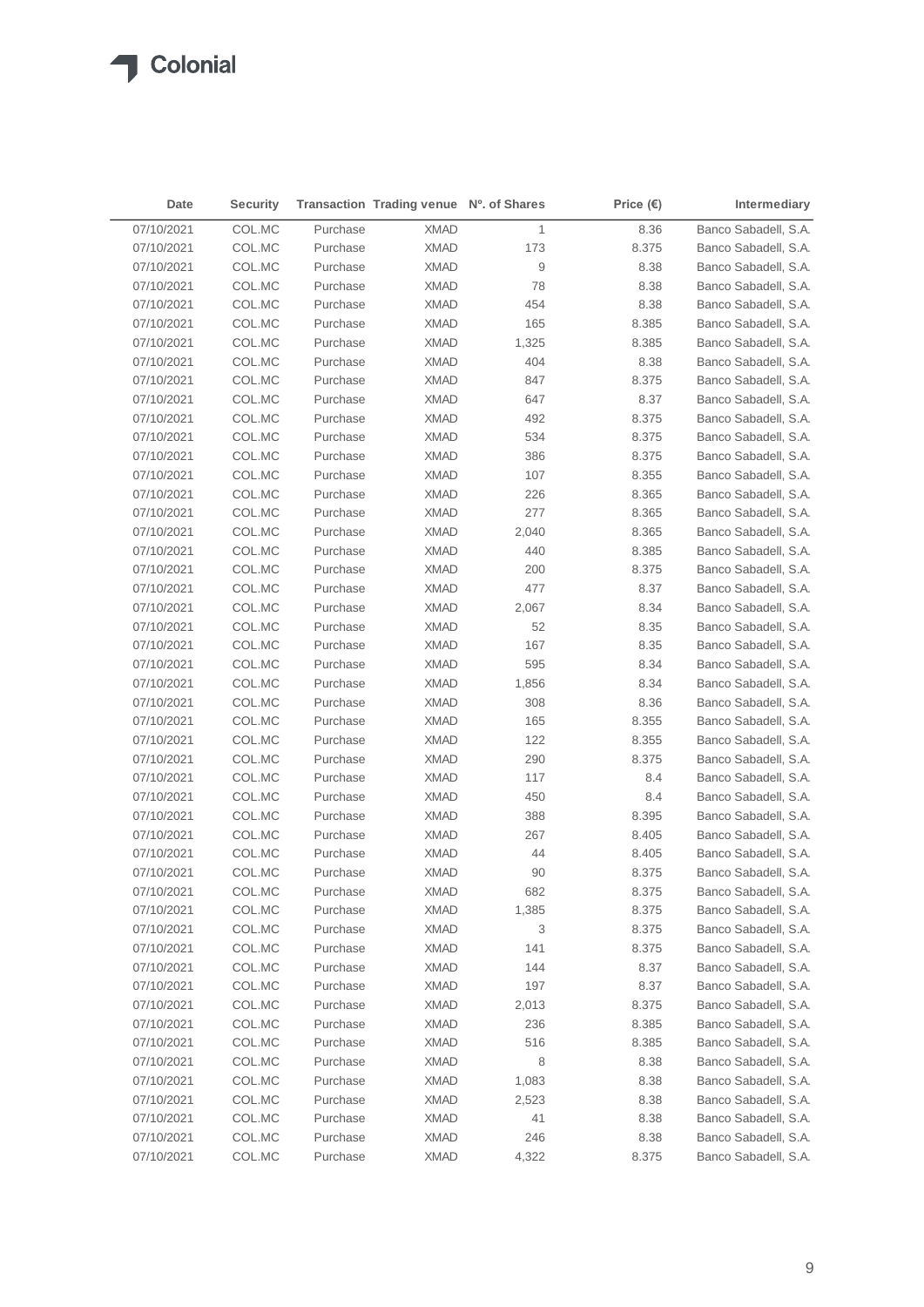$\blacktriangle$ 

| Date       | <b>Security</b> |          | Transaction Trading venue Nº. of Shares |                | Price $(\epsilon)$ | Intermediary         |
|------------|-----------------|----------|-----------------------------------------|----------------|--------------------|----------------------|
| 07/10/2021 | COL.MC          | Purchase | <b>XMAD</b>                             | 678            | 8.375              | Banco Sabadell, S.A. |
| 07/10/2021 | COL.MC          | Purchase | <b>XMAD</b>                             | 84             | 8.395              | Banco Sabadell, S.A. |
| 07/10/2021 | COL.MC          | Purchase | XMAD                                    | 203            | 8.395              | Banco Sabadell, S.A. |
| 07/10/2021 | COL.MC          | Purchase | <b>XMAD</b>                             | 679            | 8.39               | Banco Sabadell, S.A. |
| 07/10/2021 | COL.MC          | Purchase | XMAD                                    | 85             | 8.39               | Banco Sabadell, S.A. |
| 07/10/2021 | COL.MC          | Purchase | XMAD                                    | 156            | 8.395              | Banco Sabadell, S.A. |
| 07/10/2021 | COL.MC          | Purchase | XMAD                                    | 89             | 8.395              | Banco Sabadell, S.A. |
| 07/10/2021 | COL.MC          | Purchase | XMAD                                    | 161            | 8.38               | Banco Sabadell, S.A. |
| 07/10/2021 | COL.MC          | Purchase | <b>XMAD</b>                             | 367            | 8.39               | Banco Sabadell, S.A. |
| 07/10/2021 | COL.MC          | Purchase | <b>XMAD</b>                             | 46             | 8.395              | Banco Sabadell, S.A. |
| 07/10/2021 | COL.MC          | Purchase | <b>XMAD</b>                             | 5              | 8.395              | Banco Sabadell, S.A. |
| 07/10/2021 | COL.MC          | Purchase | <b>XMAD</b>                             | 202            | 8.395              | Banco Sabadell, S.A. |
| 07/10/2021 | COL.MC          | Purchase | <b>XMAD</b>                             | 171            | 8.395              | Banco Sabadell, S.A. |
| 07/10/2021 | COL.MC          | Purchase | <b>XMAD</b>                             | 68             | 8.395              | Banco Sabadell, S.A. |
| 07/10/2021 | COL.MC          | Purchase | <b>XMAD</b>                             | 4              | 8.395              | Banco Sabadell, S.A. |
| 07/10/2021 | COL.MC          | Purchase | <b>XMAD</b>                             | 25             | 8.395              | Banco Sabadell, S.A. |
| 07/10/2021 | COL.MC          | Purchase | <b>XMAD</b>                             | 163            | 8.395              | Banco Sabadell, S.A. |
| 07/10/2021 | COL.MC          | Purchase | <b>XMAD</b>                             | 96             | 8.395              | Banco Sabadell, S.A. |
| 07/10/2021 | COL.MC          | Purchase | <b>XMAD</b>                             | 25             | 8.395              | Banco Sabadell, S.A. |
| 07/10/2021 | COL.MC          | Purchase | <b>XMAD</b>                             | $\overline{7}$ | 8.395              | Banco Sabadell, S.A. |
| 07/10/2021 | COL.MC          | Purchase | <b>XMAD</b>                             | 6              | 8.395              | Banco Sabadell, S.A. |
| 07/10/2021 | COL.MC          | Purchase | <b>XMAD</b>                             | 6              | 8.395              | Banco Sabadell, S.A. |
| 07/10/2021 | COL.MC          | Purchase | <b>XMAD</b>                             | 170            | 8.395              | Banco Sabadell, S.A. |
| 07/10/2021 | COL.MC          | Purchase | <b>XMAD</b>                             | 64             | 8.395              | Banco Sabadell, S.A. |
| 07/10/2021 | COL.MC          | Purchase | <b>XMAD</b>                             | 280            | 8.395              | Banco Sabadell, S.A. |
| 07/10/2021 | COL.MC          | Purchase | <b>XMAD</b>                             | 2,810          | 8.39               | Banco Sabadell, S.A. |
| 07/10/2021 | COL.MC          | Purchase | <b>XMAD</b>                             | 3,486          | 8.39               | Banco Sabadell, S.A. |
| 07/10/2021 | COL.MC          | Purchase | <b>XMAD</b>                             | 3              | 8.39               | Banco Sabadell, S.A. |
| 07/10/2021 | COL.MC          | Purchase | <b>XMAD</b>                             | 164            | 8.39               | Banco Sabadell, S.A. |
| 07/10/2021 | COL.MC          | Purchase | <b>XMAD</b>                             | 259            | 8.39               | Banco Sabadell, S.A. |
| 07/10/2021 | COL.MC          | Purchase | <b>XMAD</b>                             | 127            | 8.39               | Banco Sabadell, S.A. |
| 08/10/2021 | COL.MC          | Purchase | <b>XMAD</b>                             | 2,810          | 8.395              | Banco Sabadell, S.A. |
| 08/10/2021 | COL.MC          | Purchase | XMAD                                    | 366            | 8.385              | Banco Sabadell, S.A. |
| 08/10/2021 | COL.MC          | Purchase | <b>XMAD</b>                             | 1,035          | 8.395              | Banco Sabadell, S.A. |
| 08/10/2021 | COL.MC          | Purchase | <b>XMAD</b>                             | 273            | 8.395              | Banco Sabadell, S.A. |
| 08/10/2021 | COL.MC          | Purchase | XMAD                                    | 347            | 8.365              | Banco Sabadell, S.A. |
| 08/10/2021 | COL.MC          | Purchase | <b>XMAD</b>                             | 267            | 8.375              | Banco Sabadell, S.A. |
| 08/10/2021 | COL.MC          | Purchase | <b>XMAD</b>                             | 389            | 8.375              | Banco Sabadell, S.A. |
| 08/10/2021 | COL.MC          | Purchase | <b>XMAD</b>                             | 657            | 8.395              | Banco Sabadell, S.A. |
| 08/10/2021 | COL.MC          | Purchase | <b>XMAD</b>                             | 662            | 8.39               | Banco Sabadell, S.A. |
| 08/10/2021 | COL.MC          | Purchase | <b>XMAD</b>                             | 116            | 8.39               | Banco Sabadell, S.A. |
| 08/10/2021 | COL.MC          | Purchase | <b>XMAD</b>                             | 593            | 8.39               | Banco Sabadell, S.A. |
| 08/10/2021 | COL.MC          | Purchase | <b>XMAD</b>                             | 60             | 8.385              | Banco Sabadell, S.A. |
| 08/10/2021 | COL.MC          | Purchase | <b>XMAD</b>                             | 1,760          | 8.385              | Banco Sabadell, S.A. |
| 08/10/2021 | COL.MC          | Purchase | <b>XMAD</b>                             | 268            | 8.39               | Banco Sabadell, S.A. |
| 08/10/2021 | COL.MC          | Purchase | <b>XMAD</b>                             | 60             | 8.39               | Banco Sabadell, S.A. |
| 08/10/2021 | COL.MC          | Purchase | <b>XMAD</b>                             | 60             | 8.39               | Banco Sabadell, S.A. |
| 08/10/2021 | COL.MC          | Purchase | <b>XMAD</b>                             | 98             | 8.39               | Banco Sabadell, S.A. |
| 08/10/2021 | COL.MC          | Purchase | <b>XMAD</b>                             | 964            | 8.39               | Banco Sabadell, S.A. |
| 08/10/2021 | COL.MC          | Purchase | <b>XMAD</b>                             | 193            | 8.375              | Banco Sabadell, S.A. |
|            |                 |          |                                         |                |                    |                      |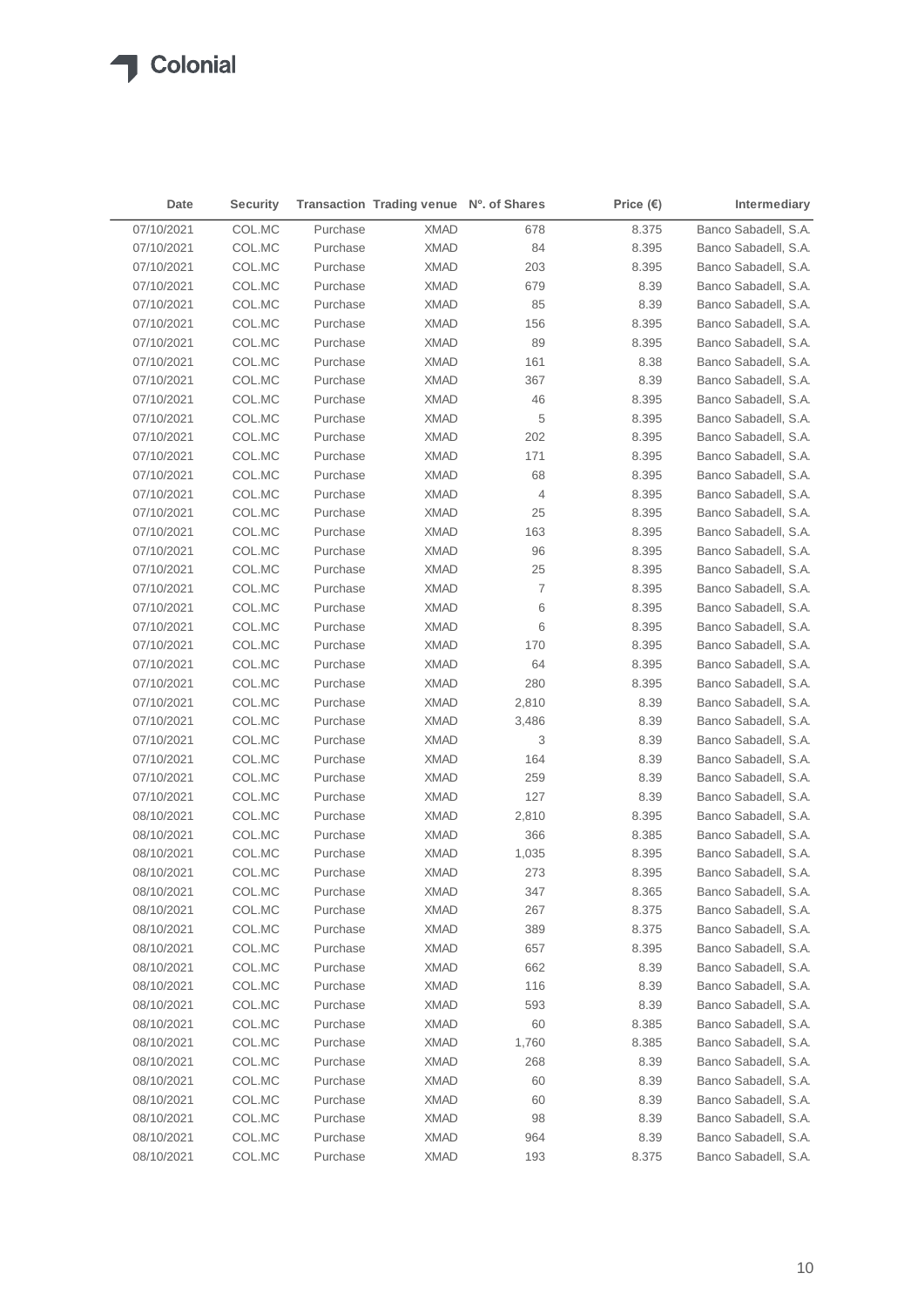| Date       | <b>Security</b> |          | Transaction Trading venue Nº. of Shares |                  | Price $(\epsilon)$ | Intermediary         |
|------------|-----------------|----------|-----------------------------------------|------------------|--------------------|----------------------|
| 08/10/2021 | COL.MC          | Purchase | <b>XMAD</b>                             | 127              | 8.375              | Banco Sabadell, S.A. |
| 08/10/2021 | COL.MC          | Purchase | <b>XMAD</b>                             | 69               | 8.365              | Banco Sabadell, S.A. |
| 08/10/2021 | COL.MC          | Purchase | XMAD                                    | 60               | 8.375              | Banco Sabadell, S.A. |
| 08/10/2021 | COL.MC          | Purchase | <b>XMAD</b>                             | 241              | 8.375              | Banco Sabadell, S.A. |
| 08/10/2021 | COL.MC          | Purchase | XMAD                                    | 46               | 8.37               | Banco Sabadell, S.A. |
| 08/10/2021 | COL.MC          | Purchase | XMAD                                    | 631              | 8.365              | Banco Sabadell, S.A. |
| 08/10/2021 | COL.MC          | Purchase | XMAD                                    | 679              | 8.365              | Banco Sabadell, S.A. |
| 08/10/2021 | COL.MC          | Purchase | XMAD                                    | 1,045            | 8.365              | Banco Sabadell, S.A. |
| 08/10/2021 | COL.MC          | Purchase | <b>XMAD</b>                             | $\boldsymbol{9}$ | 8.365              | Banco Sabadell, S.A. |
| 08/10/2021 | COL.MC          | Purchase | XMAD                                    | 67               | 8.365              | Banco Sabadell, S.A. |
| 08/10/2021 | COL.MC          | Purchase | <b>XMAD</b>                             | 60               | 8.37               | Banco Sabadell, S.A. |
| 08/10/2021 | COL.MC          | Purchase | <b>XMAD</b>                             | 541              | 8.37               | Banco Sabadell, S.A. |
| 08/10/2021 | COL.MC          | Purchase | <b>XMAD</b>                             | 321              | 8.395              | Banco Sabadell, S.A. |
| 08/10/2021 | COL.MC          | Purchase | <b>XMAD</b>                             | 279              | 8.395              | Banco Sabadell, S.A. |
| 08/10/2021 | COL.MC          | Purchase | <b>XMAD</b>                             | 300              | 8.385              | Banco Sabadell, S.A. |
| 08/10/2021 | COL.MC          | Purchase | <b>XMAD</b>                             | 631              | 8.39               | Banco Sabadell, S.A. |
| 08/10/2021 | COL.MC          | Purchase | <b>XMAD</b>                             | 185              | 8.395              | Banco Sabadell, S.A. |
| 08/10/2021 | COL.MC          | Purchase | <b>XMAD</b>                             | 280              | 8.39               | Banco Sabadell, S.A. |
| 08/10/2021 | COL.MC          | Purchase | <b>XMAD</b>                             | 204              | 8.395              | Banco Sabadell, S.A. |
| 08/10/2021 | COL.MC          | Purchase | <b>XMAD</b>                             | 203              | 8.395              | Banco Sabadell, S.A. |
| 08/10/2021 | COL.MC          | Purchase | <b>XMAD</b>                             | 291              | 8.385              | Banco Sabadell, S.A. |
| 08/10/2021 | COL.MC          | Purchase | <b>XMAD</b>                             | 303              | 8.395              | Banco Sabadell, S.A. |
| 08/10/2021 | COL.MC          | Purchase | <b>XMAD</b>                             | 514              | 8.395              | Banco Sabadell, S.A. |
| 08/10/2021 | COL.MC          | Purchase | <b>XMAD</b>                             | 287              | 8.39               | Banco Sabadell, S.A. |
| 08/10/2021 | COL.MC          | Purchase | <b>XMAD</b>                             | 875              | 8.38               | Banco Sabadell, S.A. |
| 08/10/2021 | COL.MC          | Purchase | <b>XMAD</b>                             | 28               | 8.385              | Banco Sabadell, S.A. |
| 08/10/2021 | COL.MC          | Purchase | <b>XMAD</b>                             | 60               | 8.385              | Banco Sabadell, S.A. |
| 08/10/2021 | COL.MC          | Purchase | <b>XMAD</b>                             | 44               | 8.385              | Banco Sabadell, S.A. |
| 08/10/2021 | COL.MC          | Purchase | <b>XMAD</b>                             | 61               | 8.385              | Banco Sabadell, S.A. |
| 08/10/2021 | COL.MC          | Purchase | <b>XMAD</b>                             | 127              | 8.385              | Banco Sabadell, S.A. |
| 08/10/2021 | COL.MC          | Purchase | <b>XMAD</b>                             | 477              | 8.385              | Banco Sabadell, S.A. |
| 08/10/2021 | COL.MC          | Purchase | <b>XMAD</b>                             | 835              | 8.395              | Banco Sabadell, S.A. |
| 08/10/2021 | COL.MC          | Purchase | XMAD                                    | 919              | 8.375              | Banco Sabadell, S.A. |
| 08/10/2021 | COL.MC          | Purchase | <b>XMAD</b>                             | 343              | 8.375              | Banco Sabadell, S.A. |
| 08/10/2021 | COL.MC          | Purchase | <b>XMAD</b>                             | 60               | 8.385              | Banco Sabadell, S.A. |
| 08/10/2021 | COL.MC          | Purchase | XMAD                                    | 639              | 8.385              | Banco Sabadell, S.A. |
| 08/10/2021 | COL.MC          | Purchase | <b>XMAD</b>                             | 216              | 8.38               | Banco Sabadell, S.A. |
| 08/10/2021 | COL.MC          | Purchase | <b>XMAD</b>                             | 264              | 8.38               | Banco Sabadell, S.A. |
| 08/10/2021 | COL.MC          | Purchase | <b>XMAD</b>                             | 323              | 8.385              | Banco Sabadell, S.A. |
| 08/10/2021 | COL.MC          | Purchase | <b>XMAD</b>                             | 202              | 8.385              | Banco Sabadell, S.A. |
| 08/10/2021 | COL.MC          | Purchase | <b>XMAD</b>                             | 29               | 8.385              | Banco Sabadell, S.A. |
| 08/10/2021 | COL.MC          | Purchase | <b>XMAD</b>                             | 227              | 8.385              | Banco Sabadell, S.A. |
| 08/10/2021 | COL.MC          | Purchase | <b>XMAD</b>                             | 496              | 8.38               | Banco Sabadell, S.A. |
| 08/10/2021 | COL.MC          | Purchase | <b>XMAD</b>                             | 491              | 8.385              | Banco Sabadell, S.A. |
| 08/10/2021 | COL.MC          | Purchase | <b>XMAD</b>                             | 19               | 8.385              | Banco Sabadell, S.A. |
| 08/10/2021 | COL.MC          | Purchase | <b>XMAD</b>                             | 60               | 8.385              | Banco Sabadell, S.A. |
| 08/10/2021 | COL.MC          | Purchase | <b>XMAD</b>                             | 1,019            | 8.385              | Banco Sabadell, S.A. |
| 08/10/2021 | COL.MC          | Purchase | <b>XMAD</b>                             | 339              | 8.385              | Banco Sabadell, S.A. |
| 08/10/2021 | COL.MC          | Purchase | <b>XMAD</b>                             | 2,500            | 8.38               | Banco Sabadell, S.A. |
| 08/10/2021 | COL.MC          | Purchase | <b>XMAD</b>                             | 293              | 8.38               | Banco Sabadell, S.A. |
|            |                 |          |                                         |                  |                    |                      |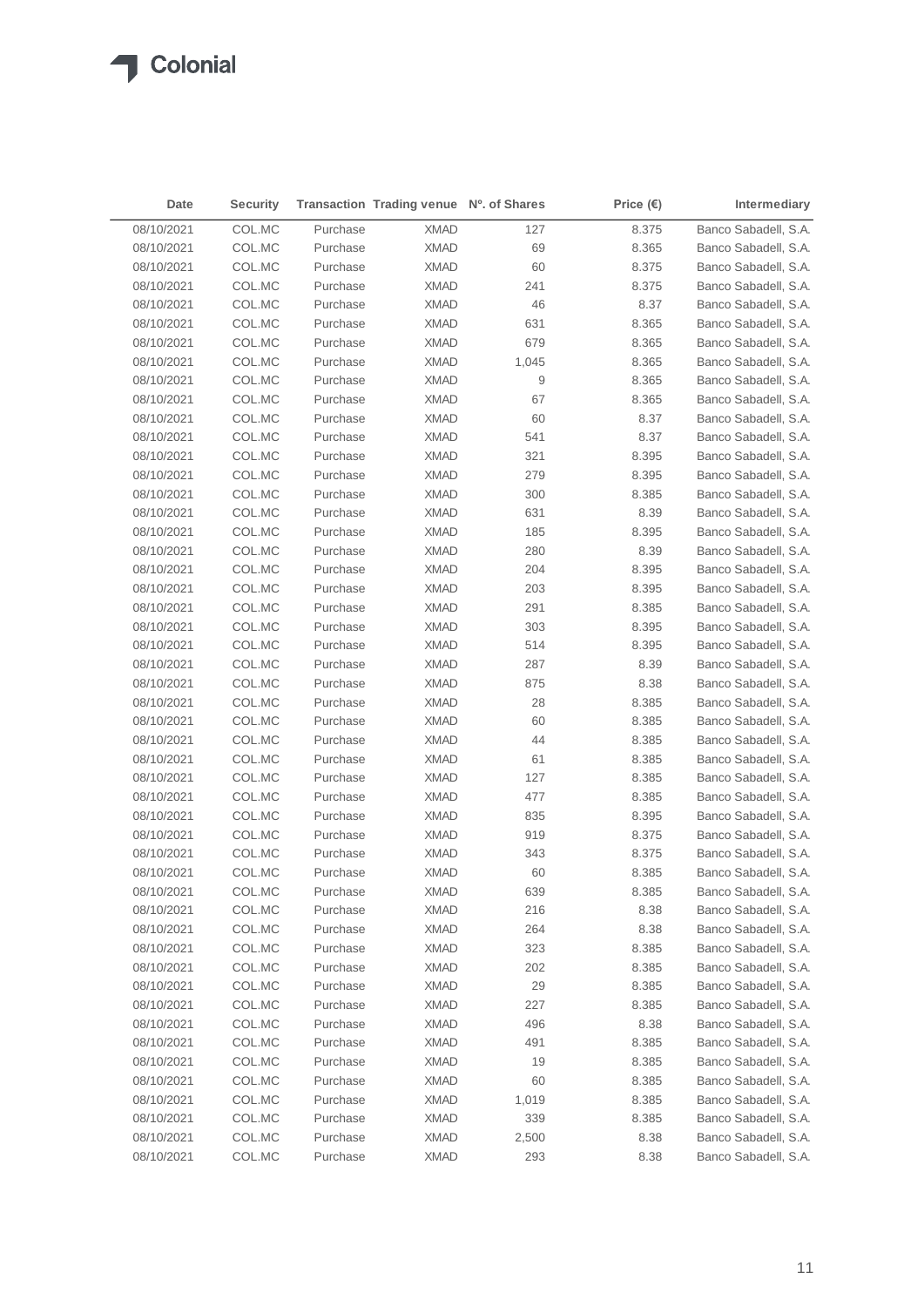$\sqrt{2}$ 

| 08/10/2021<br>COL.MC<br><b>XMAD</b><br>Banco Sabadell, S.A.<br>Purchase<br>659<br>8.385<br>Banco Sabadell, S.A.<br>08/10/2021<br>COL.MC<br>Purchase<br><b>XMAD</b><br>1,529<br>8.4<br>08/10/2021<br>COL.MC<br>Purchase<br><b>XMAD</b><br>679<br>8.385<br>Banco Sabadell, S.A.<br>08/10/2021<br>COL.MC<br>Purchase<br>679<br>Banco Sabadell, S.A.<br>XMAD<br>8.385<br>08/10/2021<br>COL.MC<br>Purchase<br>XMAD<br>799<br>Banco Sabadell, S.A.<br>8.385<br>08/10/2021<br>Purchase<br>Banco Sabadell, S.A.<br>COL.MC<br>XMAD<br>3,267<br>8.375<br>08/10/2021<br>COL.MC<br>Purchase<br><b>XMAD</b><br>59<br>8.39<br>Banco Sabadell, S.A.<br>08/10/2021<br>COL.MC<br>375<br>8.39<br>Banco Sabadell, S.A.<br>Purchase<br>XMAD<br>08/10/2021<br>COL.MC<br>Purchase<br><b>XMAD</b><br>600<br>8.395<br>Banco Sabadell, S.A.<br>08/10/2021<br>COL.MC<br>Purchase<br><b>XMAD</b><br>679<br>8.385<br>Banco Sabadell, S.A.<br>08/10/2021<br>COL.MC<br>Purchase<br>XMAD<br>430<br>8.385<br>Banco Sabadell, S.A.<br>08/10/2021<br>COL.MC<br>Purchase<br><b>XMAD</b><br>1,335<br>8.385<br>Banco Sabadell, S.A.<br>08/10/2021<br>410<br>Banco Sabadell, S.A.<br>COL.MC<br>Purchase<br><b>XMAD</b><br>8.385<br>08/10/2021<br>COL.MC<br>Purchase<br><b>XMAD</b><br>56<br>8.385<br>Banco Sabadell, S.A.<br>465<br>08/10/2021<br>COL.MC<br>Purchase<br>XMAD<br>8.395<br>Banco Sabadell, S.A.<br>282<br>8.4<br>08/10/2021<br>COL.MC<br>Purchase<br>XMAD<br>Banco Sabadell, S.A.<br>959<br>08/10/2021<br>COL.MC<br>Purchase<br><b>XMAD</b><br>8.37<br>Banco Sabadell, S.A.<br>41<br>08/10/2021<br>COL.MC<br>Purchase<br>XMAD<br>8.37<br>Banco Sabadell, S.A.<br>Banco Sabadell, S.A.<br>08/10/2021<br>COL.MC<br>Purchase<br>XMAD<br>1,100<br>8.37<br>08/10/2021<br>COL.MC<br>Purchase<br>XMAD<br>633<br>8.37<br>Banco Sabadell, S.A.<br>33<br>Banco Sabadell, S.A.<br>08/10/2021<br>COL.MC<br>Purchase<br><b>XMAD</b><br>8.37<br>Banco Sabadell, S.A.<br>08/10/2021<br>COL.MC<br>Purchase<br><b>XMAD</b><br>610<br>8.39<br>261<br>Banco Sabadell, S.A.<br>08/10/2021<br>COL.MC<br>Purchase<br>XMAD<br>8.39<br>08/10/2021<br>COL.MC<br>Purchase<br>XMAD<br>295<br>8.39<br>Banco Sabadell, S.A.<br>Banco Sabadell, S.A.<br>08/10/2021<br>COL.MC<br>Purchase<br>XMAD<br>145<br>8.38<br>08/10/2021<br>COL.MC<br>Purchase<br>XMAD<br>1,463<br>8.38<br>Banco Sabadell, S.A.<br>290<br>Banco Sabadell, S.A.<br>08/10/2021<br>COL.MC<br>Purchase<br>XMAD<br>8.385<br>67<br>08/10/2021<br>COL.MC<br>Purchase<br>XMAD<br>8.385<br>Banco Sabadell, S.A.<br>Banco Sabadell, S.A.<br>08/10/2021<br>COL.MC<br>Purchase<br><b>XMAD</b><br>139<br>8.385<br>08/10/2021<br>Purchase<br><b>XMAD</b><br>655<br>Banco Sabadell, S.A.<br>COL.MC<br>8.385<br>08/10/2021<br>COL.MC<br>Purchase<br><b>XMAD</b><br>1,239<br>8.39<br>Banco Sabadell, S.A.<br>Banco Sabadell, S.A.<br>08/10/2021<br>COL.MC<br>Purchase<br>XMAD<br>611<br>8.385<br>08/10/2021<br>Purchase<br>580<br>Banco Sabadell, S.A.<br>COL.MC<br>XMAD<br>8.375<br>Banco Sabadell, S.A.<br>08/10/2021<br>COL.MC<br>Purchase<br><b>XMAD</b><br>60<br>8.385<br>08/10/2021<br>COL.MC<br>Purchase<br><b>XMAD</b><br>1,447<br>8.375<br>Banco Sabadell, S.A.<br>355<br>08/10/2021<br>COL.MC<br><b>XMAD</b><br>8.38<br>Banco Sabadell, S.A.<br>Purchase<br>COL.MC<br><b>XMAD</b><br>Banco Sabadell, S.A.<br>08/10/2021<br>Purchase<br>67<br>8.385<br>08/10/2021<br>COL.MC<br>Purchase<br><b>XMAD</b><br>103<br>8.385<br>Banco Sabadell, S.A.<br>08/10/2021<br>COL.MC<br>Purchase<br><b>XMAD</b><br>500<br>8.37<br>Banco Sabadell, S.A.<br>08/10/2021<br>COL.MC<br>Purchase<br><b>XMAD</b><br>253<br>8.37<br>Banco Sabadell, S.A.<br>08/10/2021<br>COL.MC<br>Purchase<br><b>XMAD</b><br>266<br>Banco Sabadell, S.A.<br>8.375<br>08/10/2021<br>COL.MC<br>Purchase<br><b>XMAD</b><br>2,016<br>8.375<br>Banco Sabadell, S.A.<br>08/10/2021<br>COL.MC<br>Purchase<br><b>XMAD</b><br>218<br>8.375<br>Banco Sabadell, S.A.<br>08/10/2021<br>COL.MC<br>Purchase<br><b>XMAD</b><br>213<br>8.375<br>Banco Sabadell, S.A.<br>91<br>08/10/2021<br>COL.MC<br>Purchase<br><b>XMAD</b><br>8.375<br>Banco Sabadell, S.A.<br>08/10/2021<br>COL.MC<br>Purchase<br><b>XMAD</b><br>8.375<br>Banco Sabadell, S.A.<br>3,155<br>08/10/2021<br>COL.MC<br>Purchase<br><b>XMAD</b><br>897<br>8.375<br>Banco Sabadell, S.A.<br>08/10/2021<br>COL.MC<br>Purchase<br><b>XMAD</b><br>534<br>8.375<br>Banco Sabadell, S.A.<br>Banco Sabadell, S.A.<br>08/10/2021<br>COL.MC<br>Purchase<br><b>XMAD</b><br>146<br>8.375<br>Purchase<br>Banco Sabadell, S.A.<br>08/10/2021<br>COL.MC<br><b>XMAD</b><br>101<br>8.375 | Date | <b>Security</b> | Transaction Trading venue Nº. of Shares | Price $(\epsilon)$ | Intermediary |
|--------------------------------------------------------------------------------------------------------------------------------------------------------------------------------------------------------------------------------------------------------------------------------------------------------------------------------------------------------------------------------------------------------------------------------------------------------------------------------------------------------------------------------------------------------------------------------------------------------------------------------------------------------------------------------------------------------------------------------------------------------------------------------------------------------------------------------------------------------------------------------------------------------------------------------------------------------------------------------------------------------------------------------------------------------------------------------------------------------------------------------------------------------------------------------------------------------------------------------------------------------------------------------------------------------------------------------------------------------------------------------------------------------------------------------------------------------------------------------------------------------------------------------------------------------------------------------------------------------------------------------------------------------------------------------------------------------------------------------------------------------------------------------------------------------------------------------------------------------------------------------------------------------------------------------------------------------------------------------------------------------------------------------------------------------------------------------------------------------------------------------------------------------------------------------------------------------------------------------------------------------------------------------------------------------------------------------------------------------------------------------------------------------------------------------------------------------------------------------------------------------------------------------------------------------------------------------------------------------------------------------------------------------------------------------------------------------------------------------------------------------------------------------------------------------------------------------------------------------------------------------------------------------------------------------------------------------------------------------------------------------------------------------------------------------------------------------------------------------------------------------------------------------------------------------------------------------------------------------------------------------------------------------------------------------------------------------------------------------------------------------------------------------------------------------------------------------------------------------------------------------------------------------------------------------------------------------------------------------------------------------------------------------------------------------------------------------------------------------------------------------------------------------------------------------------------------------------------------------------------------------------------------------------------------------------------------------------------------------------------------------------------------------------------------------------------------------------------------------------------------------------------------------------------------------------------------------------------------------------------------------------------------------------------------------------------------------------------------------------------------------------------------------------------------------------------------------------------------------------------------------------------------------------------------------------------------------------------|------|-----------------|-----------------------------------------|--------------------|--------------|
|                                                                                                                                                                                                                                                                                                                                                                                                                                                                                                                                                                                                                                                                                                                                                                                                                                                                                                                                                                                                                                                                                                                                                                                                                                                                                                                                                                                                                                                                                                                                                                                                                                                                                                                                                                                                                                                                                                                                                                                                                                                                                                                                                                                                                                                                                                                                                                                                                                                                                                                                                                                                                                                                                                                                                                                                                                                                                                                                                                                                                                                                                                                                                                                                                                                                                                                                                                                                                                                                                                                                                                                                                                                                                                                                                                                                                                                                                                                                                                                                                                                                                                                                                                                                                                                                                                                                                                                                                                                                                                                                                                                            |      |                 |                                         |                    |              |
|                                                                                                                                                                                                                                                                                                                                                                                                                                                                                                                                                                                                                                                                                                                                                                                                                                                                                                                                                                                                                                                                                                                                                                                                                                                                                                                                                                                                                                                                                                                                                                                                                                                                                                                                                                                                                                                                                                                                                                                                                                                                                                                                                                                                                                                                                                                                                                                                                                                                                                                                                                                                                                                                                                                                                                                                                                                                                                                                                                                                                                                                                                                                                                                                                                                                                                                                                                                                                                                                                                                                                                                                                                                                                                                                                                                                                                                                                                                                                                                                                                                                                                                                                                                                                                                                                                                                                                                                                                                                                                                                                                                            |      |                 |                                         |                    |              |
|                                                                                                                                                                                                                                                                                                                                                                                                                                                                                                                                                                                                                                                                                                                                                                                                                                                                                                                                                                                                                                                                                                                                                                                                                                                                                                                                                                                                                                                                                                                                                                                                                                                                                                                                                                                                                                                                                                                                                                                                                                                                                                                                                                                                                                                                                                                                                                                                                                                                                                                                                                                                                                                                                                                                                                                                                                                                                                                                                                                                                                                                                                                                                                                                                                                                                                                                                                                                                                                                                                                                                                                                                                                                                                                                                                                                                                                                                                                                                                                                                                                                                                                                                                                                                                                                                                                                                                                                                                                                                                                                                                                            |      |                 |                                         |                    |              |
|                                                                                                                                                                                                                                                                                                                                                                                                                                                                                                                                                                                                                                                                                                                                                                                                                                                                                                                                                                                                                                                                                                                                                                                                                                                                                                                                                                                                                                                                                                                                                                                                                                                                                                                                                                                                                                                                                                                                                                                                                                                                                                                                                                                                                                                                                                                                                                                                                                                                                                                                                                                                                                                                                                                                                                                                                                                                                                                                                                                                                                                                                                                                                                                                                                                                                                                                                                                                                                                                                                                                                                                                                                                                                                                                                                                                                                                                                                                                                                                                                                                                                                                                                                                                                                                                                                                                                                                                                                                                                                                                                                                            |      |                 |                                         |                    |              |
|                                                                                                                                                                                                                                                                                                                                                                                                                                                                                                                                                                                                                                                                                                                                                                                                                                                                                                                                                                                                                                                                                                                                                                                                                                                                                                                                                                                                                                                                                                                                                                                                                                                                                                                                                                                                                                                                                                                                                                                                                                                                                                                                                                                                                                                                                                                                                                                                                                                                                                                                                                                                                                                                                                                                                                                                                                                                                                                                                                                                                                                                                                                                                                                                                                                                                                                                                                                                                                                                                                                                                                                                                                                                                                                                                                                                                                                                                                                                                                                                                                                                                                                                                                                                                                                                                                                                                                                                                                                                                                                                                                                            |      |                 |                                         |                    |              |
|                                                                                                                                                                                                                                                                                                                                                                                                                                                                                                                                                                                                                                                                                                                                                                                                                                                                                                                                                                                                                                                                                                                                                                                                                                                                                                                                                                                                                                                                                                                                                                                                                                                                                                                                                                                                                                                                                                                                                                                                                                                                                                                                                                                                                                                                                                                                                                                                                                                                                                                                                                                                                                                                                                                                                                                                                                                                                                                                                                                                                                                                                                                                                                                                                                                                                                                                                                                                                                                                                                                                                                                                                                                                                                                                                                                                                                                                                                                                                                                                                                                                                                                                                                                                                                                                                                                                                                                                                                                                                                                                                                                            |      |                 |                                         |                    |              |
|                                                                                                                                                                                                                                                                                                                                                                                                                                                                                                                                                                                                                                                                                                                                                                                                                                                                                                                                                                                                                                                                                                                                                                                                                                                                                                                                                                                                                                                                                                                                                                                                                                                                                                                                                                                                                                                                                                                                                                                                                                                                                                                                                                                                                                                                                                                                                                                                                                                                                                                                                                                                                                                                                                                                                                                                                                                                                                                                                                                                                                                                                                                                                                                                                                                                                                                                                                                                                                                                                                                                                                                                                                                                                                                                                                                                                                                                                                                                                                                                                                                                                                                                                                                                                                                                                                                                                                                                                                                                                                                                                                                            |      |                 |                                         |                    |              |
|                                                                                                                                                                                                                                                                                                                                                                                                                                                                                                                                                                                                                                                                                                                                                                                                                                                                                                                                                                                                                                                                                                                                                                                                                                                                                                                                                                                                                                                                                                                                                                                                                                                                                                                                                                                                                                                                                                                                                                                                                                                                                                                                                                                                                                                                                                                                                                                                                                                                                                                                                                                                                                                                                                                                                                                                                                                                                                                                                                                                                                                                                                                                                                                                                                                                                                                                                                                                                                                                                                                                                                                                                                                                                                                                                                                                                                                                                                                                                                                                                                                                                                                                                                                                                                                                                                                                                                                                                                                                                                                                                                                            |      |                 |                                         |                    |              |
|                                                                                                                                                                                                                                                                                                                                                                                                                                                                                                                                                                                                                                                                                                                                                                                                                                                                                                                                                                                                                                                                                                                                                                                                                                                                                                                                                                                                                                                                                                                                                                                                                                                                                                                                                                                                                                                                                                                                                                                                                                                                                                                                                                                                                                                                                                                                                                                                                                                                                                                                                                                                                                                                                                                                                                                                                                                                                                                                                                                                                                                                                                                                                                                                                                                                                                                                                                                                                                                                                                                                                                                                                                                                                                                                                                                                                                                                                                                                                                                                                                                                                                                                                                                                                                                                                                                                                                                                                                                                                                                                                                                            |      |                 |                                         |                    |              |
|                                                                                                                                                                                                                                                                                                                                                                                                                                                                                                                                                                                                                                                                                                                                                                                                                                                                                                                                                                                                                                                                                                                                                                                                                                                                                                                                                                                                                                                                                                                                                                                                                                                                                                                                                                                                                                                                                                                                                                                                                                                                                                                                                                                                                                                                                                                                                                                                                                                                                                                                                                                                                                                                                                                                                                                                                                                                                                                                                                                                                                                                                                                                                                                                                                                                                                                                                                                                                                                                                                                                                                                                                                                                                                                                                                                                                                                                                                                                                                                                                                                                                                                                                                                                                                                                                                                                                                                                                                                                                                                                                                                            |      |                 |                                         |                    |              |
|                                                                                                                                                                                                                                                                                                                                                                                                                                                                                                                                                                                                                                                                                                                                                                                                                                                                                                                                                                                                                                                                                                                                                                                                                                                                                                                                                                                                                                                                                                                                                                                                                                                                                                                                                                                                                                                                                                                                                                                                                                                                                                                                                                                                                                                                                                                                                                                                                                                                                                                                                                                                                                                                                                                                                                                                                                                                                                                                                                                                                                                                                                                                                                                                                                                                                                                                                                                                                                                                                                                                                                                                                                                                                                                                                                                                                                                                                                                                                                                                                                                                                                                                                                                                                                                                                                                                                                                                                                                                                                                                                                                            |      |                 |                                         |                    |              |
|                                                                                                                                                                                                                                                                                                                                                                                                                                                                                                                                                                                                                                                                                                                                                                                                                                                                                                                                                                                                                                                                                                                                                                                                                                                                                                                                                                                                                                                                                                                                                                                                                                                                                                                                                                                                                                                                                                                                                                                                                                                                                                                                                                                                                                                                                                                                                                                                                                                                                                                                                                                                                                                                                                                                                                                                                                                                                                                                                                                                                                                                                                                                                                                                                                                                                                                                                                                                                                                                                                                                                                                                                                                                                                                                                                                                                                                                                                                                                                                                                                                                                                                                                                                                                                                                                                                                                                                                                                                                                                                                                                                            |      |                 |                                         |                    |              |
|                                                                                                                                                                                                                                                                                                                                                                                                                                                                                                                                                                                                                                                                                                                                                                                                                                                                                                                                                                                                                                                                                                                                                                                                                                                                                                                                                                                                                                                                                                                                                                                                                                                                                                                                                                                                                                                                                                                                                                                                                                                                                                                                                                                                                                                                                                                                                                                                                                                                                                                                                                                                                                                                                                                                                                                                                                                                                                                                                                                                                                                                                                                                                                                                                                                                                                                                                                                                                                                                                                                                                                                                                                                                                                                                                                                                                                                                                                                                                                                                                                                                                                                                                                                                                                                                                                                                                                                                                                                                                                                                                                                            |      |                 |                                         |                    |              |
|                                                                                                                                                                                                                                                                                                                                                                                                                                                                                                                                                                                                                                                                                                                                                                                                                                                                                                                                                                                                                                                                                                                                                                                                                                                                                                                                                                                                                                                                                                                                                                                                                                                                                                                                                                                                                                                                                                                                                                                                                                                                                                                                                                                                                                                                                                                                                                                                                                                                                                                                                                                                                                                                                                                                                                                                                                                                                                                                                                                                                                                                                                                                                                                                                                                                                                                                                                                                                                                                                                                                                                                                                                                                                                                                                                                                                                                                                                                                                                                                                                                                                                                                                                                                                                                                                                                                                                                                                                                                                                                                                                                            |      |                 |                                         |                    |              |
|                                                                                                                                                                                                                                                                                                                                                                                                                                                                                                                                                                                                                                                                                                                                                                                                                                                                                                                                                                                                                                                                                                                                                                                                                                                                                                                                                                                                                                                                                                                                                                                                                                                                                                                                                                                                                                                                                                                                                                                                                                                                                                                                                                                                                                                                                                                                                                                                                                                                                                                                                                                                                                                                                                                                                                                                                                                                                                                                                                                                                                                                                                                                                                                                                                                                                                                                                                                                                                                                                                                                                                                                                                                                                                                                                                                                                                                                                                                                                                                                                                                                                                                                                                                                                                                                                                                                                                                                                                                                                                                                                                                            |      |                 |                                         |                    |              |
|                                                                                                                                                                                                                                                                                                                                                                                                                                                                                                                                                                                                                                                                                                                                                                                                                                                                                                                                                                                                                                                                                                                                                                                                                                                                                                                                                                                                                                                                                                                                                                                                                                                                                                                                                                                                                                                                                                                                                                                                                                                                                                                                                                                                                                                                                                                                                                                                                                                                                                                                                                                                                                                                                                                                                                                                                                                                                                                                                                                                                                                                                                                                                                                                                                                                                                                                                                                                                                                                                                                                                                                                                                                                                                                                                                                                                                                                                                                                                                                                                                                                                                                                                                                                                                                                                                                                                                                                                                                                                                                                                                                            |      |                 |                                         |                    |              |
|                                                                                                                                                                                                                                                                                                                                                                                                                                                                                                                                                                                                                                                                                                                                                                                                                                                                                                                                                                                                                                                                                                                                                                                                                                                                                                                                                                                                                                                                                                                                                                                                                                                                                                                                                                                                                                                                                                                                                                                                                                                                                                                                                                                                                                                                                                                                                                                                                                                                                                                                                                                                                                                                                                                                                                                                                                                                                                                                                                                                                                                                                                                                                                                                                                                                                                                                                                                                                                                                                                                                                                                                                                                                                                                                                                                                                                                                                                                                                                                                                                                                                                                                                                                                                                                                                                                                                                                                                                                                                                                                                                                            |      |                 |                                         |                    |              |
|                                                                                                                                                                                                                                                                                                                                                                                                                                                                                                                                                                                                                                                                                                                                                                                                                                                                                                                                                                                                                                                                                                                                                                                                                                                                                                                                                                                                                                                                                                                                                                                                                                                                                                                                                                                                                                                                                                                                                                                                                                                                                                                                                                                                                                                                                                                                                                                                                                                                                                                                                                                                                                                                                                                                                                                                                                                                                                                                                                                                                                                                                                                                                                                                                                                                                                                                                                                                                                                                                                                                                                                                                                                                                                                                                                                                                                                                                                                                                                                                                                                                                                                                                                                                                                                                                                                                                                                                                                                                                                                                                                                            |      |                 |                                         |                    |              |
|                                                                                                                                                                                                                                                                                                                                                                                                                                                                                                                                                                                                                                                                                                                                                                                                                                                                                                                                                                                                                                                                                                                                                                                                                                                                                                                                                                                                                                                                                                                                                                                                                                                                                                                                                                                                                                                                                                                                                                                                                                                                                                                                                                                                                                                                                                                                                                                                                                                                                                                                                                                                                                                                                                                                                                                                                                                                                                                                                                                                                                                                                                                                                                                                                                                                                                                                                                                                                                                                                                                                                                                                                                                                                                                                                                                                                                                                                                                                                                                                                                                                                                                                                                                                                                                                                                                                                                                                                                                                                                                                                                                            |      |                 |                                         |                    |              |
|                                                                                                                                                                                                                                                                                                                                                                                                                                                                                                                                                                                                                                                                                                                                                                                                                                                                                                                                                                                                                                                                                                                                                                                                                                                                                                                                                                                                                                                                                                                                                                                                                                                                                                                                                                                                                                                                                                                                                                                                                                                                                                                                                                                                                                                                                                                                                                                                                                                                                                                                                                                                                                                                                                                                                                                                                                                                                                                                                                                                                                                                                                                                                                                                                                                                                                                                                                                                                                                                                                                                                                                                                                                                                                                                                                                                                                                                                                                                                                                                                                                                                                                                                                                                                                                                                                                                                                                                                                                                                                                                                                                            |      |                 |                                         |                    |              |
|                                                                                                                                                                                                                                                                                                                                                                                                                                                                                                                                                                                                                                                                                                                                                                                                                                                                                                                                                                                                                                                                                                                                                                                                                                                                                                                                                                                                                                                                                                                                                                                                                                                                                                                                                                                                                                                                                                                                                                                                                                                                                                                                                                                                                                                                                                                                                                                                                                                                                                                                                                                                                                                                                                                                                                                                                                                                                                                                                                                                                                                                                                                                                                                                                                                                                                                                                                                                                                                                                                                                                                                                                                                                                                                                                                                                                                                                                                                                                                                                                                                                                                                                                                                                                                                                                                                                                                                                                                                                                                                                                                                            |      |                 |                                         |                    |              |
|                                                                                                                                                                                                                                                                                                                                                                                                                                                                                                                                                                                                                                                                                                                                                                                                                                                                                                                                                                                                                                                                                                                                                                                                                                                                                                                                                                                                                                                                                                                                                                                                                                                                                                                                                                                                                                                                                                                                                                                                                                                                                                                                                                                                                                                                                                                                                                                                                                                                                                                                                                                                                                                                                                                                                                                                                                                                                                                                                                                                                                                                                                                                                                                                                                                                                                                                                                                                                                                                                                                                                                                                                                                                                                                                                                                                                                                                                                                                                                                                                                                                                                                                                                                                                                                                                                                                                                                                                                                                                                                                                                                            |      |                 |                                         |                    |              |
|                                                                                                                                                                                                                                                                                                                                                                                                                                                                                                                                                                                                                                                                                                                                                                                                                                                                                                                                                                                                                                                                                                                                                                                                                                                                                                                                                                                                                                                                                                                                                                                                                                                                                                                                                                                                                                                                                                                                                                                                                                                                                                                                                                                                                                                                                                                                                                                                                                                                                                                                                                                                                                                                                                                                                                                                                                                                                                                                                                                                                                                                                                                                                                                                                                                                                                                                                                                                                                                                                                                                                                                                                                                                                                                                                                                                                                                                                                                                                                                                                                                                                                                                                                                                                                                                                                                                                                                                                                                                                                                                                                                            |      |                 |                                         |                    |              |
|                                                                                                                                                                                                                                                                                                                                                                                                                                                                                                                                                                                                                                                                                                                                                                                                                                                                                                                                                                                                                                                                                                                                                                                                                                                                                                                                                                                                                                                                                                                                                                                                                                                                                                                                                                                                                                                                                                                                                                                                                                                                                                                                                                                                                                                                                                                                                                                                                                                                                                                                                                                                                                                                                                                                                                                                                                                                                                                                                                                                                                                                                                                                                                                                                                                                                                                                                                                                                                                                                                                                                                                                                                                                                                                                                                                                                                                                                                                                                                                                                                                                                                                                                                                                                                                                                                                                                                                                                                                                                                                                                                                            |      |                 |                                         |                    |              |
|                                                                                                                                                                                                                                                                                                                                                                                                                                                                                                                                                                                                                                                                                                                                                                                                                                                                                                                                                                                                                                                                                                                                                                                                                                                                                                                                                                                                                                                                                                                                                                                                                                                                                                                                                                                                                                                                                                                                                                                                                                                                                                                                                                                                                                                                                                                                                                                                                                                                                                                                                                                                                                                                                                                                                                                                                                                                                                                                                                                                                                                                                                                                                                                                                                                                                                                                                                                                                                                                                                                                                                                                                                                                                                                                                                                                                                                                                                                                                                                                                                                                                                                                                                                                                                                                                                                                                                                                                                                                                                                                                                                            |      |                 |                                         |                    |              |
|                                                                                                                                                                                                                                                                                                                                                                                                                                                                                                                                                                                                                                                                                                                                                                                                                                                                                                                                                                                                                                                                                                                                                                                                                                                                                                                                                                                                                                                                                                                                                                                                                                                                                                                                                                                                                                                                                                                                                                                                                                                                                                                                                                                                                                                                                                                                                                                                                                                                                                                                                                                                                                                                                                                                                                                                                                                                                                                                                                                                                                                                                                                                                                                                                                                                                                                                                                                                                                                                                                                                                                                                                                                                                                                                                                                                                                                                                                                                                                                                                                                                                                                                                                                                                                                                                                                                                                                                                                                                                                                                                                                            |      |                 |                                         |                    |              |
|                                                                                                                                                                                                                                                                                                                                                                                                                                                                                                                                                                                                                                                                                                                                                                                                                                                                                                                                                                                                                                                                                                                                                                                                                                                                                                                                                                                                                                                                                                                                                                                                                                                                                                                                                                                                                                                                                                                                                                                                                                                                                                                                                                                                                                                                                                                                                                                                                                                                                                                                                                                                                                                                                                                                                                                                                                                                                                                                                                                                                                                                                                                                                                                                                                                                                                                                                                                                                                                                                                                                                                                                                                                                                                                                                                                                                                                                                                                                                                                                                                                                                                                                                                                                                                                                                                                                                                                                                                                                                                                                                                                            |      |                 |                                         |                    |              |
|                                                                                                                                                                                                                                                                                                                                                                                                                                                                                                                                                                                                                                                                                                                                                                                                                                                                                                                                                                                                                                                                                                                                                                                                                                                                                                                                                                                                                                                                                                                                                                                                                                                                                                                                                                                                                                                                                                                                                                                                                                                                                                                                                                                                                                                                                                                                                                                                                                                                                                                                                                                                                                                                                                                                                                                                                                                                                                                                                                                                                                                                                                                                                                                                                                                                                                                                                                                                                                                                                                                                                                                                                                                                                                                                                                                                                                                                                                                                                                                                                                                                                                                                                                                                                                                                                                                                                                                                                                                                                                                                                                                            |      |                 |                                         |                    |              |
|                                                                                                                                                                                                                                                                                                                                                                                                                                                                                                                                                                                                                                                                                                                                                                                                                                                                                                                                                                                                                                                                                                                                                                                                                                                                                                                                                                                                                                                                                                                                                                                                                                                                                                                                                                                                                                                                                                                                                                                                                                                                                                                                                                                                                                                                                                                                                                                                                                                                                                                                                                                                                                                                                                                                                                                                                                                                                                                                                                                                                                                                                                                                                                                                                                                                                                                                                                                                                                                                                                                                                                                                                                                                                                                                                                                                                                                                                                                                                                                                                                                                                                                                                                                                                                                                                                                                                                                                                                                                                                                                                                                            |      |                 |                                         |                    |              |
|                                                                                                                                                                                                                                                                                                                                                                                                                                                                                                                                                                                                                                                                                                                                                                                                                                                                                                                                                                                                                                                                                                                                                                                                                                                                                                                                                                                                                                                                                                                                                                                                                                                                                                                                                                                                                                                                                                                                                                                                                                                                                                                                                                                                                                                                                                                                                                                                                                                                                                                                                                                                                                                                                                                                                                                                                                                                                                                                                                                                                                                                                                                                                                                                                                                                                                                                                                                                                                                                                                                                                                                                                                                                                                                                                                                                                                                                                                                                                                                                                                                                                                                                                                                                                                                                                                                                                                                                                                                                                                                                                                                            |      |                 |                                         |                    |              |
|                                                                                                                                                                                                                                                                                                                                                                                                                                                                                                                                                                                                                                                                                                                                                                                                                                                                                                                                                                                                                                                                                                                                                                                                                                                                                                                                                                                                                                                                                                                                                                                                                                                                                                                                                                                                                                                                                                                                                                                                                                                                                                                                                                                                                                                                                                                                                                                                                                                                                                                                                                                                                                                                                                                                                                                                                                                                                                                                                                                                                                                                                                                                                                                                                                                                                                                                                                                                                                                                                                                                                                                                                                                                                                                                                                                                                                                                                                                                                                                                                                                                                                                                                                                                                                                                                                                                                                                                                                                                                                                                                                                            |      |                 |                                         |                    |              |
|                                                                                                                                                                                                                                                                                                                                                                                                                                                                                                                                                                                                                                                                                                                                                                                                                                                                                                                                                                                                                                                                                                                                                                                                                                                                                                                                                                                                                                                                                                                                                                                                                                                                                                                                                                                                                                                                                                                                                                                                                                                                                                                                                                                                                                                                                                                                                                                                                                                                                                                                                                                                                                                                                                                                                                                                                                                                                                                                                                                                                                                                                                                                                                                                                                                                                                                                                                                                                                                                                                                                                                                                                                                                                                                                                                                                                                                                                                                                                                                                                                                                                                                                                                                                                                                                                                                                                                                                                                                                                                                                                                                            |      |                 |                                         |                    |              |
|                                                                                                                                                                                                                                                                                                                                                                                                                                                                                                                                                                                                                                                                                                                                                                                                                                                                                                                                                                                                                                                                                                                                                                                                                                                                                                                                                                                                                                                                                                                                                                                                                                                                                                                                                                                                                                                                                                                                                                                                                                                                                                                                                                                                                                                                                                                                                                                                                                                                                                                                                                                                                                                                                                                                                                                                                                                                                                                                                                                                                                                                                                                                                                                                                                                                                                                                                                                                                                                                                                                                                                                                                                                                                                                                                                                                                                                                                                                                                                                                                                                                                                                                                                                                                                                                                                                                                                                                                                                                                                                                                                                            |      |                 |                                         |                    |              |
|                                                                                                                                                                                                                                                                                                                                                                                                                                                                                                                                                                                                                                                                                                                                                                                                                                                                                                                                                                                                                                                                                                                                                                                                                                                                                                                                                                                                                                                                                                                                                                                                                                                                                                                                                                                                                                                                                                                                                                                                                                                                                                                                                                                                                                                                                                                                                                                                                                                                                                                                                                                                                                                                                                                                                                                                                                                                                                                                                                                                                                                                                                                                                                                                                                                                                                                                                                                                                                                                                                                                                                                                                                                                                                                                                                                                                                                                                                                                                                                                                                                                                                                                                                                                                                                                                                                                                                                                                                                                                                                                                                                            |      |                 |                                         |                    |              |
|                                                                                                                                                                                                                                                                                                                                                                                                                                                                                                                                                                                                                                                                                                                                                                                                                                                                                                                                                                                                                                                                                                                                                                                                                                                                                                                                                                                                                                                                                                                                                                                                                                                                                                                                                                                                                                                                                                                                                                                                                                                                                                                                                                                                                                                                                                                                                                                                                                                                                                                                                                                                                                                                                                                                                                                                                                                                                                                                                                                                                                                                                                                                                                                                                                                                                                                                                                                                                                                                                                                                                                                                                                                                                                                                                                                                                                                                                                                                                                                                                                                                                                                                                                                                                                                                                                                                                                                                                                                                                                                                                                                            |      |                 |                                         |                    |              |
|                                                                                                                                                                                                                                                                                                                                                                                                                                                                                                                                                                                                                                                                                                                                                                                                                                                                                                                                                                                                                                                                                                                                                                                                                                                                                                                                                                                                                                                                                                                                                                                                                                                                                                                                                                                                                                                                                                                                                                                                                                                                                                                                                                                                                                                                                                                                                                                                                                                                                                                                                                                                                                                                                                                                                                                                                                                                                                                                                                                                                                                                                                                                                                                                                                                                                                                                                                                                                                                                                                                                                                                                                                                                                                                                                                                                                                                                                                                                                                                                                                                                                                                                                                                                                                                                                                                                                                                                                                                                                                                                                                                            |      |                 |                                         |                    |              |
|                                                                                                                                                                                                                                                                                                                                                                                                                                                                                                                                                                                                                                                                                                                                                                                                                                                                                                                                                                                                                                                                                                                                                                                                                                                                                                                                                                                                                                                                                                                                                                                                                                                                                                                                                                                                                                                                                                                                                                                                                                                                                                                                                                                                                                                                                                                                                                                                                                                                                                                                                                                                                                                                                                                                                                                                                                                                                                                                                                                                                                                                                                                                                                                                                                                                                                                                                                                                                                                                                                                                                                                                                                                                                                                                                                                                                                                                                                                                                                                                                                                                                                                                                                                                                                                                                                                                                                                                                                                                                                                                                                                            |      |                 |                                         |                    |              |
|                                                                                                                                                                                                                                                                                                                                                                                                                                                                                                                                                                                                                                                                                                                                                                                                                                                                                                                                                                                                                                                                                                                                                                                                                                                                                                                                                                                                                                                                                                                                                                                                                                                                                                                                                                                                                                                                                                                                                                                                                                                                                                                                                                                                                                                                                                                                                                                                                                                                                                                                                                                                                                                                                                                                                                                                                                                                                                                                                                                                                                                                                                                                                                                                                                                                                                                                                                                                                                                                                                                                                                                                                                                                                                                                                                                                                                                                                                                                                                                                                                                                                                                                                                                                                                                                                                                                                                                                                                                                                                                                                                                            |      |                 |                                         |                    |              |
|                                                                                                                                                                                                                                                                                                                                                                                                                                                                                                                                                                                                                                                                                                                                                                                                                                                                                                                                                                                                                                                                                                                                                                                                                                                                                                                                                                                                                                                                                                                                                                                                                                                                                                                                                                                                                                                                                                                                                                                                                                                                                                                                                                                                                                                                                                                                                                                                                                                                                                                                                                                                                                                                                                                                                                                                                                                                                                                                                                                                                                                                                                                                                                                                                                                                                                                                                                                                                                                                                                                                                                                                                                                                                                                                                                                                                                                                                                                                                                                                                                                                                                                                                                                                                                                                                                                                                                                                                                                                                                                                                                                            |      |                 |                                         |                    |              |
|                                                                                                                                                                                                                                                                                                                                                                                                                                                                                                                                                                                                                                                                                                                                                                                                                                                                                                                                                                                                                                                                                                                                                                                                                                                                                                                                                                                                                                                                                                                                                                                                                                                                                                                                                                                                                                                                                                                                                                                                                                                                                                                                                                                                                                                                                                                                                                                                                                                                                                                                                                                                                                                                                                                                                                                                                                                                                                                                                                                                                                                                                                                                                                                                                                                                                                                                                                                                                                                                                                                                                                                                                                                                                                                                                                                                                                                                                                                                                                                                                                                                                                                                                                                                                                                                                                                                                                                                                                                                                                                                                                                            |      |                 |                                         |                    |              |
|                                                                                                                                                                                                                                                                                                                                                                                                                                                                                                                                                                                                                                                                                                                                                                                                                                                                                                                                                                                                                                                                                                                                                                                                                                                                                                                                                                                                                                                                                                                                                                                                                                                                                                                                                                                                                                                                                                                                                                                                                                                                                                                                                                                                                                                                                                                                                                                                                                                                                                                                                                                                                                                                                                                                                                                                                                                                                                                                                                                                                                                                                                                                                                                                                                                                                                                                                                                                                                                                                                                                                                                                                                                                                                                                                                                                                                                                                                                                                                                                                                                                                                                                                                                                                                                                                                                                                                                                                                                                                                                                                                                            |      |                 |                                         |                    |              |
|                                                                                                                                                                                                                                                                                                                                                                                                                                                                                                                                                                                                                                                                                                                                                                                                                                                                                                                                                                                                                                                                                                                                                                                                                                                                                                                                                                                                                                                                                                                                                                                                                                                                                                                                                                                                                                                                                                                                                                                                                                                                                                                                                                                                                                                                                                                                                                                                                                                                                                                                                                                                                                                                                                                                                                                                                                                                                                                                                                                                                                                                                                                                                                                                                                                                                                                                                                                                                                                                                                                                                                                                                                                                                                                                                                                                                                                                                                                                                                                                                                                                                                                                                                                                                                                                                                                                                                                                                                                                                                                                                                                            |      |                 |                                         |                    |              |
|                                                                                                                                                                                                                                                                                                                                                                                                                                                                                                                                                                                                                                                                                                                                                                                                                                                                                                                                                                                                                                                                                                                                                                                                                                                                                                                                                                                                                                                                                                                                                                                                                                                                                                                                                                                                                                                                                                                                                                                                                                                                                                                                                                                                                                                                                                                                                                                                                                                                                                                                                                                                                                                                                                                                                                                                                                                                                                                                                                                                                                                                                                                                                                                                                                                                                                                                                                                                                                                                                                                                                                                                                                                                                                                                                                                                                                                                                                                                                                                                                                                                                                                                                                                                                                                                                                                                                                                                                                                                                                                                                                                            |      |                 |                                         |                    |              |
|                                                                                                                                                                                                                                                                                                                                                                                                                                                                                                                                                                                                                                                                                                                                                                                                                                                                                                                                                                                                                                                                                                                                                                                                                                                                                                                                                                                                                                                                                                                                                                                                                                                                                                                                                                                                                                                                                                                                                                                                                                                                                                                                                                                                                                                                                                                                                                                                                                                                                                                                                                                                                                                                                                                                                                                                                                                                                                                                                                                                                                                                                                                                                                                                                                                                                                                                                                                                                                                                                                                                                                                                                                                                                                                                                                                                                                                                                                                                                                                                                                                                                                                                                                                                                                                                                                                                                                                                                                                                                                                                                                                            |      |                 |                                         |                    |              |
|                                                                                                                                                                                                                                                                                                                                                                                                                                                                                                                                                                                                                                                                                                                                                                                                                                                                                                                                                                                                                                                                                                                                                                                                                                                                                                                                                                                                                                                                                                                                                                                                                                                                                                                                                                                                                                                                                                                                                                                                                                                                                                                                                                                                                                                                                                                                                                                                                                                                                                                                                                                                                                                                                                                                                                                                                                                                                                                                                                                                                                                                                                                                                                                                                                                                                                                                                                                                                                                                                                                                                                                                                                                                                                                                                                                                                                                                                                                                                                                                                                                                                                                                                                                                                                                                                                                                                                                                                                                                                                                                                                                            |      |                 |                                         |                    |              |
|                                                                                                                                                                                                                                                                                                                                                                                                                                                                                                                                                                                                                                                                                                                                                                                                                                                                                                                                                                                                                                                                                                                                                                                                                                                                                                                                                                                                                                                                                                                                                                                                                                                                                                                                                                                                                                                                                                                                                                                                                                                                                                                                                                                                                                                                                                                                                                                                                                                                                                                                                                                                                                                                                                                                                                                                                                                                                                                                                                                                                                                                                                                                                                                                                                                                                                                                                                                                                                                                                                                                                                                                                                                                                                                                                                                                                                                                                                                                                                                                                                                                                                                                                                                                                                                                                                                                                                                                                                                                                                                                                                                            |      |                 |                                         |                    |              |
|                                                                                                                                                                                                                                                                                                                                                                                                                                                                                                                                                                                                                                                                                                                                                                                                                                                                                                                                                                                                                                                                                                                                                                                                                                                                                                                                                                                                                                                                                                                                                                                                                                                                                                                                                                                                                                                                                                                                                                                                                                                                                                                                                                                                                                                                                                                                                                                                                                                                                                                                                                                                                                                                                                                                                                                                                                                                                                                                                                                                                                                                                                                                                                                                                                                                                                                                                                                                                                                                                                                                                                                                                                                                                                                                                                                                                                                                                                                                                                                                                                                                                                                                                                                                                                                                                                                                                                                                                                                                                                                                                                                            |      |                 |                                         |                    |              |
|                                                                                                                                                                                                                                                                                                                                                                                                                                                                                                                                                                                                                                                                                                                                                                                                                                                                                                                                                                                                                                                                                                                                                                                                                                                                                                                                                                                                                                                                                                                                                                                                                                                                                                                                                                                                                                                                                                                                                                                                                                                                                                                                                                                                                                                                                                                                                                                                                                                                                                                                                                                                                                                                                                                                                                                                                                                                                                                                                                                                                                                                                                                                                                                                                                                                                                                                                                                                                                                                                                                                                                                                                                                                                                                                                                                                                                                                                                                                                                                                                                                                                                                                                                                                                                                                                                                                                                                                                                                                                                                                                                                            |      |                 |                                         |                    |              |
|                                                                                                                                                                                                                                                                                                                                                                                                                                                                                                                                                                                                                                                                                                                                                                                                                                                                                                                                                                                                                                                                                                                                                                                                                                                                                                                                                                                                                                                                                                                                                                                                                                                                                                                                                                                                                                                                                                                                                                                                                                                                                                                                                                                                                                                                                                                                                                                                                                                                                                                                                                                                                                                                                                                                                                                                                                                                                                                                                                                                                                                                                                                                                                                                                                                                                                                                                                                                                                                                                                                                                                                                                                                                                                                                                                                                                                                                                                                                                                                                                                                                                                                                                                                                                                                                                                                                                                                                                                                                                                                                                                                            |      |                 |                                         |                    |              |
|                                                                                                                                                                                                                                                                                                                                                                                                                                                                                                                                                                                                                                                                                                                                                                                                                                                                                                                                                                                                                                                                                                                                                                                                                                                                                                                                                                                                                                                                                                                                                                                                                                                                                                                                                                                                                                                                                                                                                                                                                                                                                                                                                                                                                                                                                                                                                                                                                                                                                                                                                                                                                                                                                                                                                                                                                                                                                                                                                                                                                                                                                                                                                                                                                                                                                                                                                                                                                                                                                                                                                                                                                                                                                                                                                                                                                                                                                                                                                                                                                                                                                                                                                                                                                                                                                                                                                                                                                                                                                                                                                                                            |      |                 |                                         |                    |              |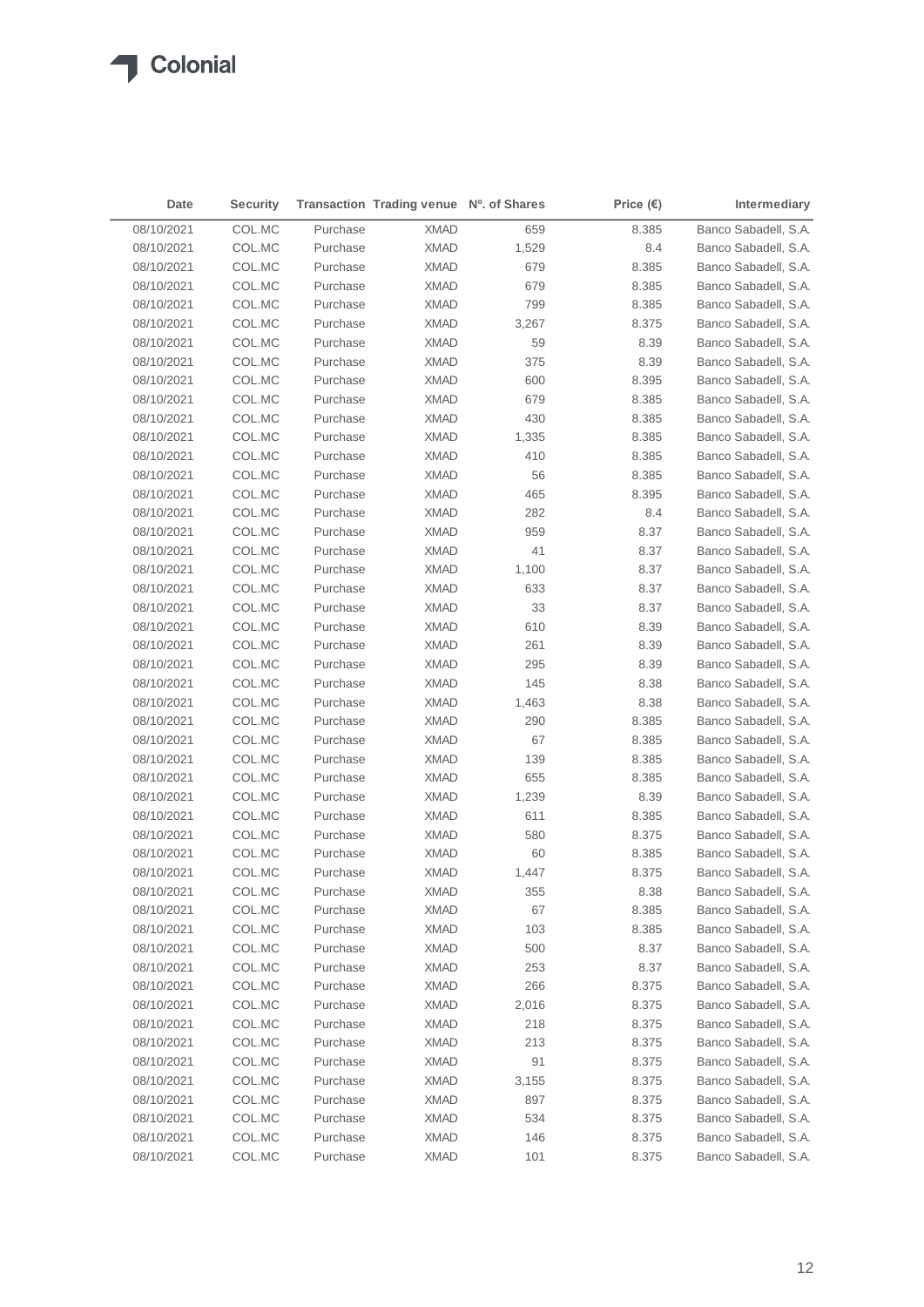| Date       | <b>Security</b> |          | Transaction Trading venue Nº. of Shares |       | Price $(\epsilon)$ | Intermediary         |
|------------|-----------------|----------|-----------------------------------------|-------|--------------------|----------------------|
| 08/10/2021 | COL.MC          | Purchase | <b>XMAD</b>                             | 29    | 8.375              | Banco Sabadell, S.A. |
| 08/10/2021 | COL.MC          | Purchase | <b>XMAD</b>                             | 177   | 8.375              | Banco Sabadell, S.A. |
| 08/10/2021 | COL.MC          | Purchase | <b>XMAD</b>                             | 170   | 8.375              | Banco Sabadell, S.A. |
| 08/10/2021 | COL.MC          | Purchase | <b>XMAD</b>                             | 679   | 8.375              | Banco Sabadell, S.A. |
| 08/10/2021 | COL.MC          | Purchase | XMAD                                    | 430   | 8.375              | Banco Sabadell, S.A. |
| 08/10/2021 | COL.MC          | Purchase | <b>XMAD</b>                             | 381   | 8.375              | Banco Sabadell, S.A. |
| 08/10/2021 | COL.MC          | Purchase | <b>XMAD</b>                             | 188   | 8.375              | Banco Sabadell, S.A. |
| 08/10/2021 | COL.MC          | Purchase | <b>XMAD</b>                             | 103   | 8.375              | Banco Sabadell, S.A. |
| 08/10/2021 | COL.MC          | Purchase | <b>XMAD</b>                             | 479   | 8.375              | Banco Sabadell, S.A. |
| 08/10/2021 | COL.MC          | Purchase | XMAD                                    | 1,345 | 8.385              | Banco Sabadell, S.A. |
| 08/10/2021 | COL.MC          | Purchase | XMAD                                    | 130   | 8.385              | Banco Sabadell, S.A. |
| 08/10/2021 | COL.MC          | Purchase | XMAD                                    | 679   | 8.385              | Banco Sabadell, S.A. |
| 08/10/2021 | COL.MC          | Purchase | <b>XMAD</b>                             | 346   | 8.385              | Banco Sabadell, S.A. |
| 08/10/2021 | COL.MC          | Purchase | XMAD                                    | 2,500 | 8.38               | Banco Sabadell, S.A. |
| 08/10/2021 | COL.MC          | Purchase | XMAD                                    | 1,609 | 8.375              | Banco Sabadell, S.A. |
| 08/10/2021 | COL.MC          | Purchase | XMAD                                    | 51    | 8.38               | Banco Sabadell, S.A. |
| 08/10/2021 | COL.MC          | Purchase | XMAD                                    | 2,106 | 8.38               | Banco Sabadell, S.A. |
| 08/10/2021 | COL.MC          | Purchase | XMAD                                    | 505   | 8.37               | Banco Sabadell, S.A. |
| 08/10/2021 | COL.MC          | Purchase | XMAD                                    | 13    | 8.37               | Banco Sabadell, S.A. |
| 08/10/2021 | COL.MC          | Purchase | XMAD                                    | 276   | 8.365              | Banco Sabadell, S.A. |
| 08/10/2021 | COL.MC          | Purchase | <b>XMAD</b>                             | 434   | 8.36               | Banco Sabadell, S.A. |
| 08/10/2021 | COL.MC          | Purchase | <b>XMAD</b>                             | 49    | 8.36               | Banco Sabadell, S.A. |
| 08/10/2021 | COL.MC          | Purchase | <b>XMAD</b>                             | 2,388 | 8.375              | Banco Sabadell, S.A. |
| 08/10/2021 | COL.MC          | Purchase | <b>XMAD</b>                             | 269   | 8.37               | Banco Sabadell, S.A. |
| 08/10/2021 | COL.MC          | Purchase | XMAD                                    | 304   | 8.37               | Banco Sabadell, S.A. |
| 08/10/2021 | COL.MC          | Purchase | XMAD                                    | 195   | 8.37               | Banco Sabadell, S.A. |
| 08/10/2021 | COL.MC          | Purchase | XMAD                                    | 60    | 8.36               | Banco Sabadell, S.A. |
| 08/10/2021 | COL.MC          | Purchase | XMAD                                    | 4,163 | 8.36               | Banco Sabadell, S.A. |
| 08/10/2021 | COL.MC          | Purchase | XMAD                                    | 509   | 8.365              | Banco Sabadell, S.A. |
| 08/10/2021 | COL.MC          | Purchase | XMAD                                    | 2,639 | 8.385              | Banco Sabadell, S.A. |
| 08/10/2021 | COL.MC          | Purchase | <b>XMAD</b>                             | 2,500 | 8.375              | Banco Sabadell, S.A. |
| 08/10/2021 | COL.MC          | Purchase | XMAD                                    | 720   | 8.385              | Banco Sabadell, S.A. |
| 08/10/2021 | COL.MC          | Purchase | <b>XMAD</b>                             | 571   | 8.385              | Banco Sabadell, S.A. |
| 08/10/2021 | COL.MC          | Purchase | <b>XMAD</b>                             | 309   | 8.385              | Banco Sabadell, S.A. |
| 08/10/2021 | COL.MC          | Purchase | XMAD                                    | 3,057 | 8.385              | Banco Sabadell, S.A. |
| 08/10/2021 | COL.MC          | Purchase | <b>XMAD</b>                             | 2,500 | 8.385              | Banco Sabadell, S.A. |
| 08/10/2021 | COL.MC          | Purchase | <b>XMAD</b>                             | 527   | 8.385              | Banco Sabadell, S.A. |
| 08/10/2021 | COL.MC          | Purchase | <b>XMAD</b>                             | 357   | 8.385              | Banco Sabadell, S.A. |
| 08/10/2021 | COL.MC          | Purchase | <b>XMAD</b>                             | 2,243 | 8.385              | Banco Sabadell, S.A. |
| 08/10/2021 | COL.MC          | Purchase | <b>XMAD</b>                             | 228   | 8.38               | Banco Sabadell, S.A. |
| 08/10/2021 | COL.MC          | Purchase | <b>XMAD</b>                             | 2,639 | 8.375              | Banco Sabadell, S.A. |
| 11/10/2021 | COL.MC          | Purchase | <b>XMAD</b>                             | 209   | 8.285              | Banco Sabadell, S.A. |
| 11/10/2021 | COL.MC          | Purchase | <b>XMAD</b>                             | 360   | 8.285              | Banco Sabadell, S.A. |
| 11/10/2021 | COL.MC          | Purchase | <b>XMAD</b>                             | 1,896 | 8.285              | Banco Sabadell, S.A. |
| 11/10/2021 | COL.MC          | Purchase | <b>XMAD</b>                             | 3,134 | 8.29               | Banco Sabadell, S.A. |
| 11/10/2021 | COL.MC          | Purchase | <b>XMAD</b>                             | 41    | 8.275              | Banco Sabadell, S.A. |
| 11/10/2021 | COL.MC          | Purchase | <b>XMAD</b>                             | 398   | 8.275              | Banco Sabadell, S.A. |
| 11/10/2021 | COL.MC          | Purchase | <b>XMAD</b>                             | 1,659 | 8.32               | Banco Sabadell, S.A. |
| 11/10/2021 | COL.MC          | Purchase | <b>XMAD</b>                             | 622   | 8.315              | Banco Sabadell, S.A. |
| 11/10/2021 | COL.MC          | Purchase | <b>XMAD</b>                             | 301   | 8.32               | Banco Sabadell, S.A. |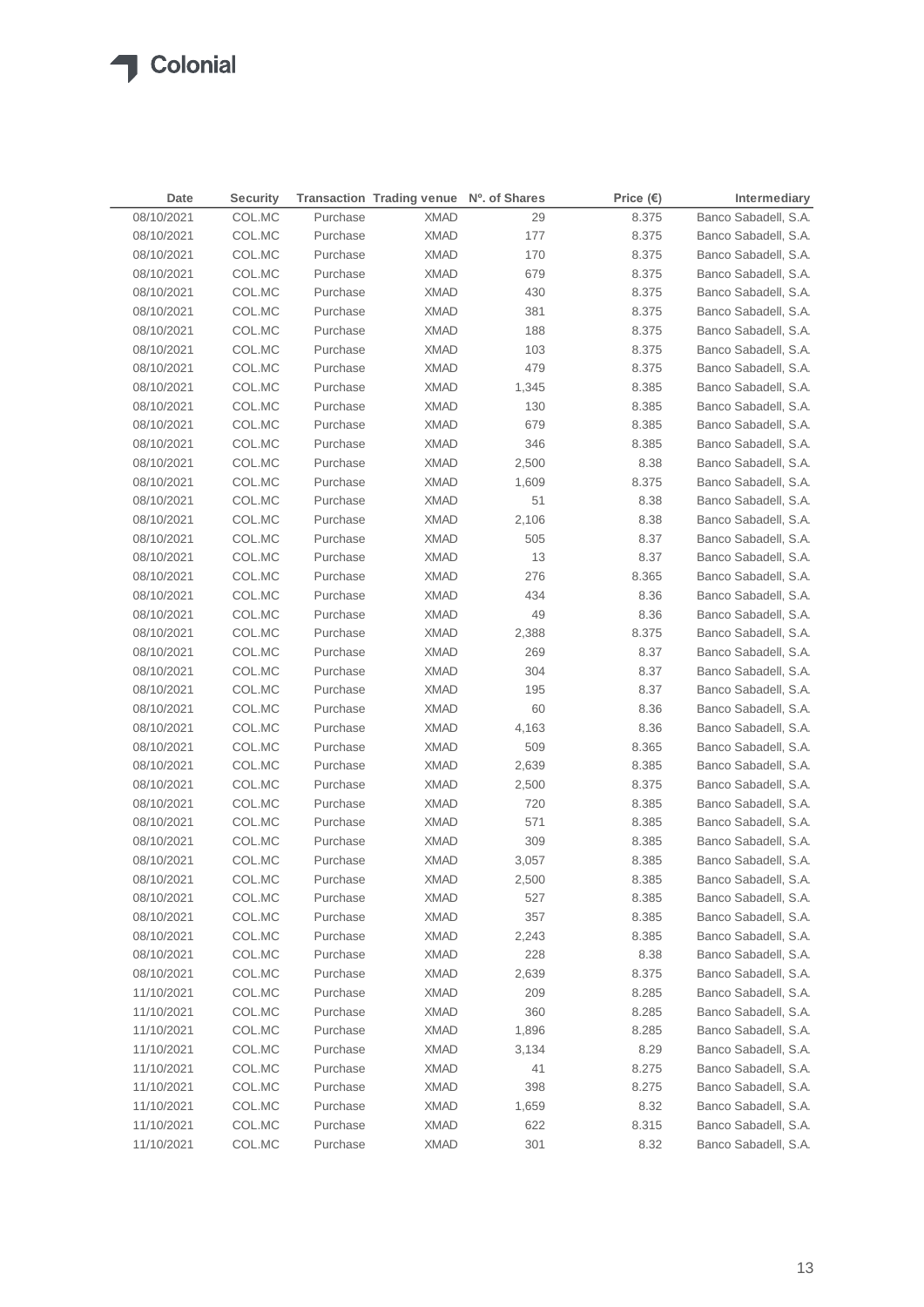$\sqrt{2}$ 

| Date       | <b>Security</b> |          | Transaction Trading venue Nº. of Shares |       | Price (€) | Intermediary         |
|------------|-----------------|----------|-----------------------------------------|-------|-----------|----------------------|
| 11/10/2021 | COL.MC          | Purchase | <b>XMAD</b>                             | 601   | 8.3       | Banco Sabadell, S.A. |
| 11/10/2021 | COL.MC          | Purchase | <b>XMAD</b>                             | 1,509 | 8.3       | Banco Sabadell, S.A. |
| 11/10/2021 | COL.MC          | Purchase | <b>XMAD</b>                             | 2,500 | 8.3       | Banco Sabadell, S.A. |
| 11/10/2021 | COL.MC          | Purchase | <b>XMAD</b>                             | 97    | 8.305     | Banco Sabadell, S.A. |
| 11/10/2021 | COL.MC          | Purchase | XMAD                                    | 30    | 8.305     | Banco Sabadell, S.A. |
| 11/10/2021 | COL.MC          | Purchase | <b>XMAD</b>                             | 1,006 | 8.3       | Banco Sabadell, S.A. |
| 11/10/2021 | COL.MC          | Purchase | <b>XMAD</b>                             | 744   | 8.295     | Banco Sabadell, S.A. |
| 11/10/2021 | COL.MC          | Purchase | <b>XMAD</b>                             | 761   | 8.305     | Banco Sabadell, S.A. |
| 11/10/2021 | COL.MC          | Purchase | <b>XMAD</b>                             | 324   | 8.255     | Banco Sabadell, S.A. |
| 11/10/2021 | COL.MC          | Purchase | <b>XMAD</b>                             | 303   | 8.25      | Banco Sabadell, S.A. |
| 11/10/2021 | COL.MC          | Purchase | <b>XMAD</b>                             | 128   | 8.255     | Banco Sabadell, S.A. |
| 11/10/2021 | COL.MC          | Purchase | XMAD                                    | 469   | 8.255     | Banco Sabadell, S.A. |
| 11/10/2021 | COL.MC          | Purchase | <b>XMAD</b>                             | 114   | 8.255     | Banco Sabadell, S.A. |
| 11/10/2021 | COL.MC          | Purchase | <b>XMAD</b>                             | 79    | 8.27      | Banco Sabadell, S.A. |
| 11/10/2021 | COL.MC          | Purchase | XMAD                                    | 585   | 8.26      | Banco Sabadell, S.A. |
| 11/10/2021 | COL.MC          | Purchase | XMAD                                    | 1,637 | 8.25      | Banco Sabadell, S.A. |
| 11/10/2021 | COL.MC          | Purchase | XMAD                                    | 560   | 8.25      | Banco Sabadell, S.A. |
| 11/10/2021 | COL.MC          | Purchase | XMAD                                    | 283   | 8.295     | Banco Sabadell, S.A. |
| 11/10/2021 | COL.MC          | Purchase | XMAD                                    | 273   | 8.29      | Banco Sabadell, S.A. |
| 11/10/2021 | COL.MC          | Purchase | XMAD                                    | 415   | 8.315     | Banco Sabadell, S.A. |
| 11/10/2021 | COL.MC          | Purchase | <b>XMAD</b>                             | 272   | 8.305     | Banco Sabadell, S.A. |
| 11/10/2021 | COL.MC          | Purchase | <b>XMAD</b>                             | 299   | 8.285     | Banco Sabadell, S.A. |
| 11/10/2021 | COL.MC          | Purchase | <b>XMAD</b>                             | 451   | 8.29      | Banco Sabadell, S.A. |
| 11/10/2021 | COL.MC          | Purchase | <b>XMAD</b>                             | 280   | 8.295     | Banco Sabadell, S.A. |
| 11/10/2021 | COL.MC          | Purchase | XMAD                                    | 308   | 8.305     | Banco Sabadell, S.A. |
| 11/10/2021 | COL.MC          | Purchase | <b>XMAD</b>                             | 199   | 8.305     | Banco Sabadell, S.A. |
| 11/10/2021 | COL.MC          | Purchase | XMAD                                    | 1,336 | 8.32      | Banco Sabadell, S.A. |
| 11/10/2021 | COL.MC          | Purchase | XMAD                                    | 370   | 8.305     | Banco Sabadell, S.A. |
| 11/10/2021 | COL.MC          | Purchase | XMAD                                    | 368   | 8.26      | Banco Sabadell, S.A. |
| 11/10/2021 | COL.MC          | Purchase | XMAD                                    | 264   | 8.265     | Banco Sabadell, S.A. |
| 11/10/2021 | COL.MC          | Purchase | <b>XMAD</b>                             | 2,010 | 8.275     | Banco Sabadell, S.A. |
| 11/10/2021 | COL.MC          | Purchase | <b>XMAD</b>                             | 351   | 8.275     | Banco Sabadell, S.A. |
| 11/10/2021 | COL.MC          | Purchase | <b>XMAD</b>                             | 278   | 8.26      | Banco Sabadell, S.A. |
| 11/10/2021 | COL.MC          | Purchase | XMAD                                    | 142   | 8.265     | Banco Sabadell, S.A. |
| 11/10/2021 | COL.MC          | Purchase | XMAD                                    | 135   | 8.26      | Banco Sabadell, S.A. |
| 11/10/2021 | COL.MC          | Purchase | <b>XMAD</b>                             | 521   | 8.25      | Banco Sabadell, S.A. |
| 11/10/2021 | COL.MC          | Purchase | <b>XMAD</b>                             | 27    | 8.25      | Banco Sabadell, S.A. |
| 11/10/2021 | COL.MC          | Purchase | <b>XMAD</b>                             | 559   | 8.265     | Banco Sabadell, S.A. |
| 11/10/2021 | COL.MC          | Purchase | <b>XMAD</b>                             | 58    | 8.26      | Banco Sabadell, S.A. |
| 11/10/2021 | COL.MC          | Purchase | <b>XMAD</b>                             | 68    | 8.26      | Banco Sabadell, S.A. |
| 11/10/2021 | COL.MC          | Purchase | <b>XMAD</b>                             | 142   | 8.26      | Banco Sabadell, S.A. |
| 11/10/2021 | COL.MC          | Purchase | <b>XMAD</b>                             | 183   | 8.255     | Banco Sabadell, S.A. |
| 11/10/2021 | COL.MC          | Purchase | <b>XMAD</b>                             | 29    | 8.26      | Banco Sabadell, S.A. |
| 11/10/2021 | COL.MC          | Purchase | <b>XMAD</b>                             | 192   | 8.275     | Banco Sabadell, S.A. |
| 11/10/2021 | COL.MC          | Purchase | <b>XMAD</b>                             | 600   | 8.275     | Banco Sabadell, S.A. |
| 11/10/2021 | COL.MC          | Purchase | <b>XMAD</b>                             | 523   | 8.26      | Banco Sabadell, S.A. |
| 11/10/2021 | COL.MC          | Purchase | <b>XMAD</b>                             | 92    | 8.28      | Banco Sabadell, S.A. |
| 11/10/2021 | COL.MC          | Purchase | <b>XMAD</b>                             | 755   | 8.28      | Banco Sabadell, S.A. |
| 11/10/2021 | COL.MC          | Purchase | <b>XMAD</b>                             | 258   | 8.28      | Banco Sabadell, S.A. |
| 11/10/2021 | COL.MC          | Purchase | <b>XMAD</b>                             | 620   | 8.28      | Banco Sabadell, S.A. |
|            |                 |          |                                         |       |           |                      |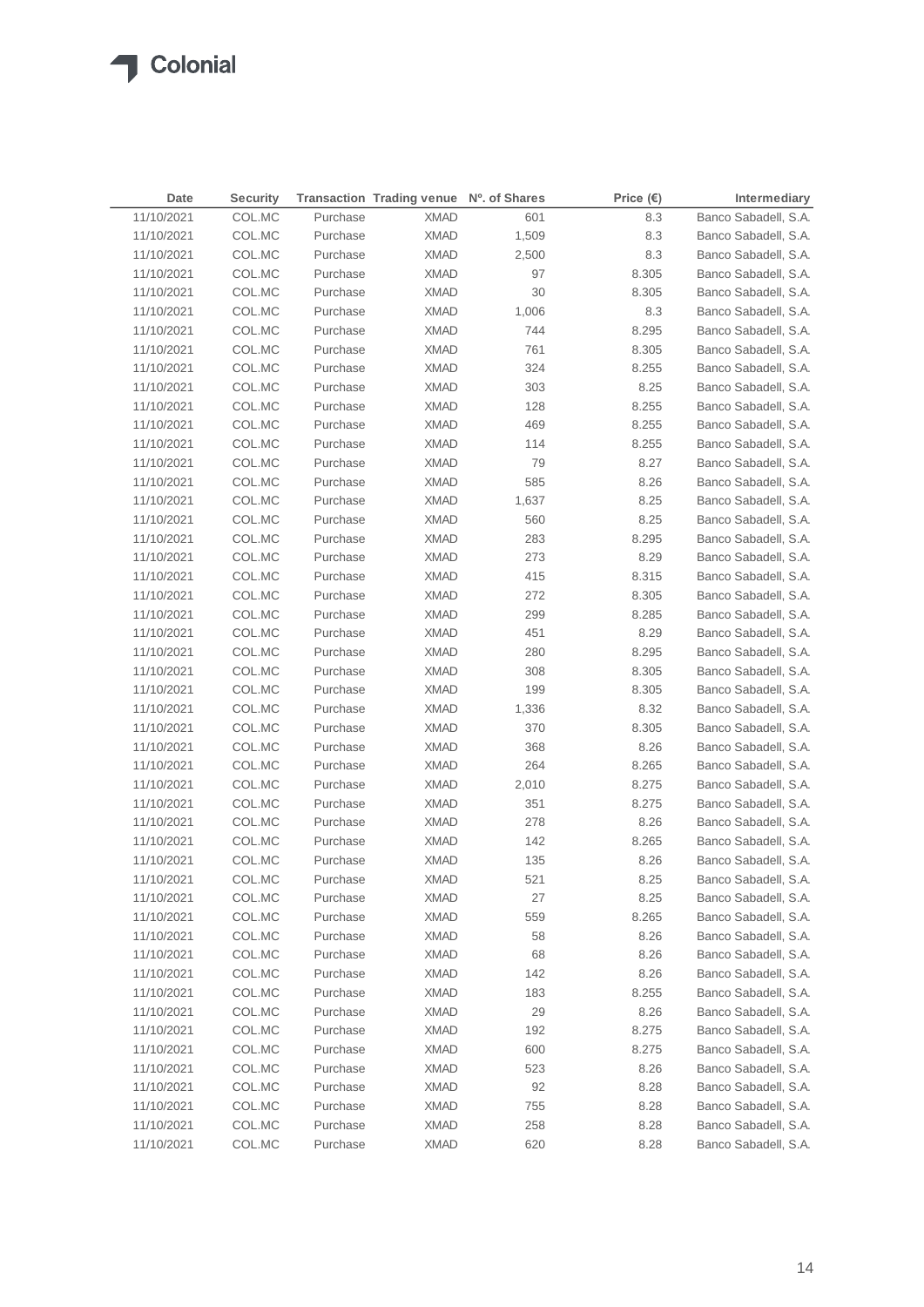| Date       | <b>Security</b> |          | Transaction Trading venue Nº. of Shares |       | Price $(€)$ | Intermediary         |
|------------|-----------------|----------|-----------------------------------------|-------|-------------|----------------------|
| 11/10/2021 | COL.MC          | Purchase | <b>XMAD</b>                             | 1,577 | 8.28        | Banco Sabadell, S.A. |
| 11/10/2021 | COL.MC          | Purchase | <b>XMAD</b>                             | 923   | 8.275       | Banco Sabadell, S.A. |
| 11/10/2021 | COL.MC          | Purchase | <b>XMAD</b>                             | 102   | 8.285       | Banco Sabadell, S.A. |
| 11/10/2021 | COL.MC          | Purchase | <b>XMAD</b>                             | 230   | 8.28        | Banco Sabadell, S.A. |
| 11/10/2021 | COL.MC          | Purchase | <b>XMAD</b>                             | 1,040 | 8.275       | Banco Sabadell, S.A. |
| 11/10/2021 | COL.MC          | Purchase | <b>XMAD</b>                             | 302   | 8.28        | Banco Sabadell, S.A. |
| 11/10/2021 | COL.MC          | Purchase | <b>XMAD</b>                             | 202   | 8.28        | Banco Sabadell, S.A. |
| 11/10/2021 | COL.MC          | Purchase | <b>XMAD</b>                             | 482   | 8.245       | Banco Sabadell, S.A. |
| 11/10/2021 | COL.MC          | Purchase | <b>XMAD</b>                             | 368   | 8.245       | Banco Sabadell, S.A. |
| 11/10/2021 | COL.MC          | Purchase | <b>XMAD</b>                             | 1,579 | 8.265       | Banco Sabadell, S.A. |
| 11/10/2021 | COL.MC          | Purchase | <b>XMAD</b>                             | 261   | 8.255       | Banco Sabadell, S.A. |
| 11/10/2021 | COL.MC          | Purchase | <b>XMAD</b>                             | 149   | 8.26        | Banco Sabadell, S.A. |
| 11/10/2021 | COL.MC          | Purchase | XMAD                                    | 386   | 8.265       | Banco Sabadell, S.A. |
| 11/10/2021 | COL.MC          | Purchase | <b>XMAD</b>                             | 909   | 8.26        | Banco Sabadell, S.A. |
| 11/10/2021 | COL.MC          | Purchase | XMAD                                    | 289   | 8.24        | Banco Sabadell, S.A. |
| 11/10/2021 | COL.MC          | Purchase | XMAD                                    | 61    | 8.27        | Banco Sabadell, S.A. |
| 11/10/2021 | COL.MC          | Purchase | <b>XMAD</b>                             | 44    | 8.27        | Banco Sabadell, S.A. |
| 11/10/2021 | COL.MC          | Purchase | <b>XMAD</b>                             | 238   | 8.27        | Banco Sabadell, S.A. |
| 11/10/2021 | COL.MC          | Purchase | <b>XMAD</b>                             | 662   | 8.27        | Banco Sabadell, S.A. |
| 11/10/2021 | COL.MC          | Purchase | <b>XMAD</b>                             | 255   | 8.27        | Banco Sabadell, S.A. |
| 11/10/2021 | COL.MC          | Purchase | <b>XMAD</b>                             | 61    | 8.27        | Banco Sabadell, S.A. |
| 11/10/2021 | COL.MC          | Purchase | <b>XMAD</b>                             | 92    | 8.27        | Banco Sabadell, S.A. |
| 11/10/2021 | COL.MC          | Purchase | XMAD                                    | 232   | 8.27        | Banco Sabadell, S.A. |
| 11/10/2021 | COL.MC          | Purchase | XMAD                                    | 290   | 8.265       | Banco Sabadell, S.A. |
| 11/10/2021 | COL.MC          | Purchase | <b>XMAD</b>                             | 60    | 8.27        | Banco Sabadell, S.A. |
| 11/10/2021 | COL.MC          | Purchase | XMAD                                    | 850   | 8.27        | Banco Sabadell, S.A. |
| 11/10/2021 | COL.MC          | Purchase | XMAD                                    | 218   | 8.275       | Banco Sabadell, S.A. |
| 11/10/2021 | COL.MC          | Purchase | XMAD                                    | 1,043 | 8.27        | Banco Sabadell, S.A. |
| 11/10/2021 | COL.MC          | Purchase | XMAD                                    | 526   | 8.28        | Banco Sabadell, S.A. |
| 11/10/2021 | COL.MC          | Purchase | XMAD                                    | 35    | 8.28        | Banco Sabadell, S.A. |
| 11/10/2021 | COL.MC          | Purchase | XMAD                                    | 200   | 8.28        | Banco Sabadell, S.A. |
| 11/10/2021 | COL.MC          | Purchase | XMAD                                    | 299   | 8.28        | Banco Sabadell, S.A. |
| 11/10/2021 | COL.MC          | Purchase | <b>XMAD</b>                             | 53    | 8.28        | Banco Sabadell, S.A. |
| 11/10/2021 | COL.MC          | Purchase | <b>XMAD</b>                             | 121   | 8.28        | Banco Sabadell, S.A. |
| 11/10/2021 | COL.MC          | Purchase | <b>XMAD</b>                             | 548   | 8.25        | Banco Sabadell, S.A. |
| 11/10/2021 | COL.MC          | Purchase | <b>XMAD</b>                             | 987   | 8.25        | Banco Sabadell, S.A. |
| 11/10/2021 | COL.MC          | Purchase | <b>XMAD</b>                             | 371   | 8.25        | Banco Sabadell, S.A. |
| 11/10/2021 | COL.MC          | Purchase | <b>XMAD</b>                             | 124   | 8.25        | Banco Sabadell, S.A. |
| 11/10/2021 | COL.MC          | Purchase | <b>XMAD</b>                             | 293   | 8.255       | Banco Sabadell, S.A. |
| 11/10/2021 | COL.MC          | Purchase | <b>XMAD</b>                             | 364   | 8.265       | Banco Sabadell, S.A. |
| 11/10/2021 | COL.MC          | Purchase | <b>XMAD</b>                             | 104   | 8.265       | Banco Sabadell, S.A. |
| 11/10/2021 | COL.MC          | Purchase | <b>XMAD</b>                             | 113   | 8.265       | Banco Sabadell, S.A. |
| 11/10/2021 | COL.MC          | Purchase | <b>XMAD</b>                             | 172   | 8.265       | Banco Sabadell, S.A. |
| 11/10/2021 | COL.MC          | Purchase | <b>XMAD</b>                             | 158   | 8.275       | Banco Sabadell, S.A. |
| 11/10/2021 | COL.MC          | Purchase | <b>XMAD</b>                             | 33    | 8.275       | Banco Sabadell, S.A. |
| 11/10/2021 | COL.MC          | Purchase | <b>XMAD</b>                             | 350   | 8.26        | Banco Sabadell, S.A. |
| 11/10/2021 | COL.MC          | Purchase | <b>XMAD</b>                             | 170   | 8.25        | Banco Sabadell, S.A. |
| 11/10/2021 | COL.MC          | Purchase | <b>XMAD</b>                             | 360   | 8.25        | Banco Sabadell, S.A. |
| 11/10/2021 | COL.MC          | Purchase | <b>XMAD</b>                             | 1,970 | 8.25        | Banco Sabadell, S.A. |
| 11/10/2021 | COL.MC          | Purchase | <b>XMAD</b>                             | 170   | 8.245       | Banco Sabadell, S.A. |
|            |                 |          |                                         |       |             |                      |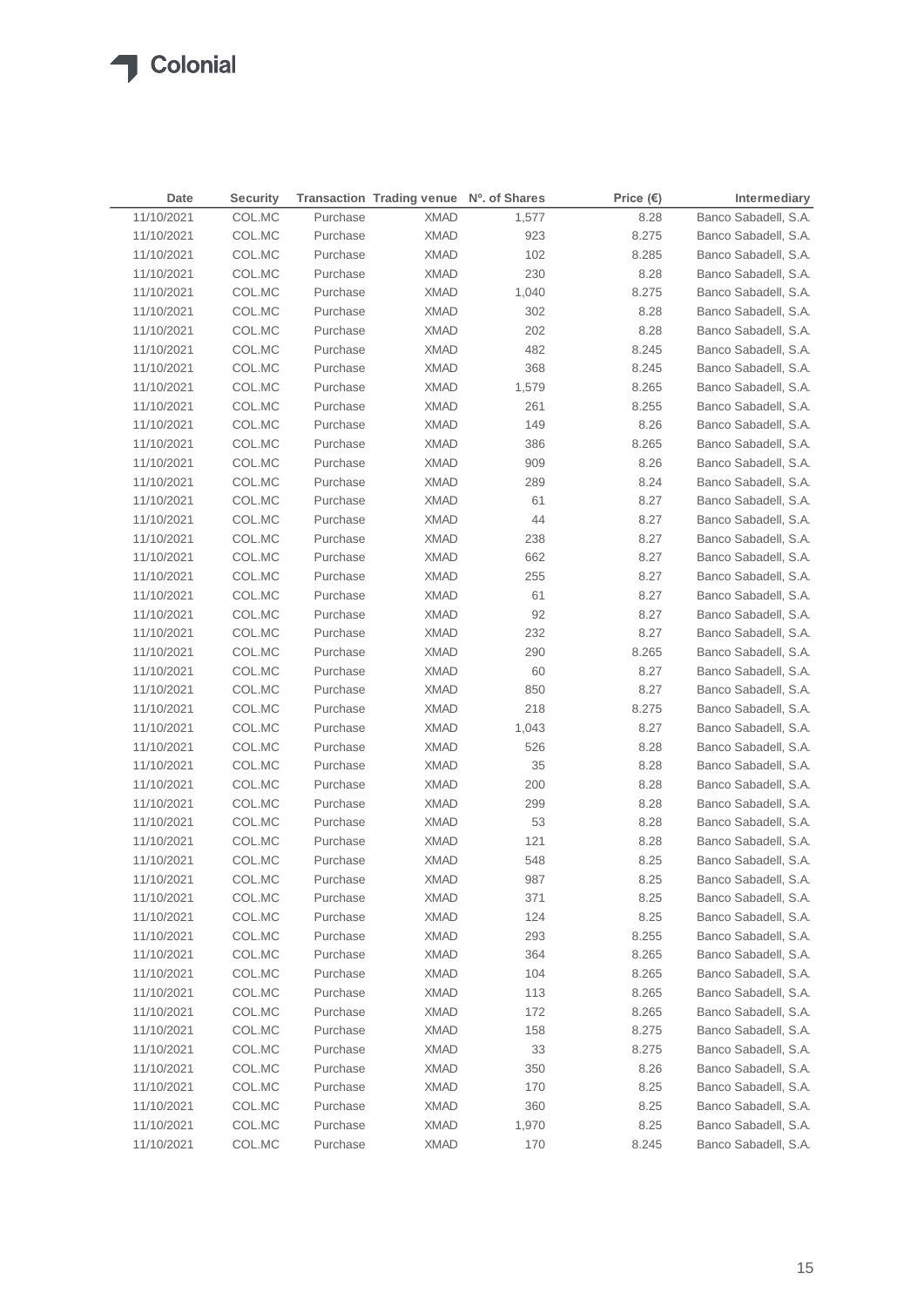| Date       | <b>Security</b> |          | Transaction Trading venue Nº. of Shares |       | Price $(\epsilon)$ | Intermediary         |
|------------|-----------------|----------|-----------------------------------------|-------|--------------------|----------------------|
| 11/10/2021 | COL.MC          | Purchase | <b>XMAD</b>                             | 181   | 8.245              | Banco Sabadell, S.A. |
| 11/10/2021 | COL.MC          | Purchase | XMAD                                    | 111   | 8.245              | Banco Sabadell, S.A. |
| 11/10/2021 | COL.MC          | Purchase | <b>XMAD</b>                             | 478   | 8.245              | Banco Sabadell, S.A. |
| 11/10/2021 | COL.MC          | Purchase | <b>XMAD</b>                             | 115   | 8.35               | Banco Sabadell, S.A. |
| 11/10/2021 | COL.MC          | Purchase | <b>XMAD</b>                             | 122   | 8.35               | Banco Sabadell, S.A. |
| 11/10/2021 | COL.MC          | Purchase | <b>XMAD</b>                             | 1,000 | 8.345              | Banco Sabadell, S.A. |
| 11/10/2021 | COL.MC          | Purchase | <b>XMAD</b>                             | 241   | 8.345              | Banco Sabadell, S.A. |
| 11/10/2021 | COL.MC          | Purchase | <b>XMAD</b>                             | 282   | 8.345              | Banco Sabadell, S.A. |
| 11/10/2021 | COL.MC          | Purchase | <b>XMAD</b>                             | 250   | 8.345              | Banco Sabadell, S.A. |
| 11/10/2021 | COL.MC          | Purchase | <b>XMAD</b>                             | 9     | 8.345              | Banco Sabadell, S.A. |
| 11/10/2021 | COL.MC          | Purchase | <b>XMAD</b>                             | 134   | 8.34               | Banco Sabadell, S.A. |
| 11/10/2021 | COL.MC          | Purchase | <b>XMAD</b>                             | 636   | 8.34               | Banco Sabadell, S.A. |
| 11/10/2021 | COL.MC          | Purchase | XMAD                                    | 529   | 8.25               | Banco Sabadell, S.A. |
| 11/10/2021 | COL.MC          | Purchase | <b>XMAD</b>                             | 587   | 8.25               | Banco Sabadell, S.A. |
| 11/10/2021 | COL.MC          | Purchase | XMAD                                    | 366   | 8.24               | Banco Sabadell, S.A. |
| 11/10/2021 | COL.MC          | Purchase | <b>XMAD</b>                             | 338   | 8.26               | Banco Sabadell, S.A. |
| 11/10/2021 | COL.MC          | Purchase | XMAD                                    | 401   | 8.265              | Banco Sabadell, S.A. |
| 11/10/2021 | COL.MC          | Purchase | XMAD                                    | 2,500 | 8.25               | Banco Sabadell, S.A. |
| 11/10/2021 | COL.MC          | Purchase | <b>XMAD</b>                             | 566   | 8.25               | Banco Sabadell, S.A. |
| 11/10/2021 | COL.MC          | Purchase | <b>XMAD</b>                             | 733   | 8.26               | Banco Sabadell, S.A. |
| 11/10/2021 | COL.MC          | Purchase | <b>XMAD</b>                             | 908   | 8.26               | Banco Sabadell, S.A. |
| 11/10/2021 | COL.MC          | Purchase | <b>XMAD</b>                             | 579   | 8.245              | Banco Sabadell, S.A. |
| 11/10/2021 | COL.MC          | Purchase | <b>XMAD</b>                             | 295   | 8.25               | Banco Sabadell, S.A. |
| 11/10/2021 | COL.MC          | Purchase | <b>XMAD</b>                             | 262   | 8.245              | Banco Sabadell, S.A. |
| 11/10/2021 | COL.MC          | Purchase | XMAD                                    | 161   | 8.255              | Banco Sabadell, S.A. |
| 11/10/2021 | COL.MC          | Purchase | XMAD                                    | 56    | 8.255              | Banco Sabadell, S.A. |
| 11/10/2021 | COL.MC          | Purchase | <b>XMAD</b>                             | 70    | 8.255              | Banco Sabadell, S.A. |
| 11/10/2021 | COL.MC          | Purchase | <b>XMAD</b>                             | 36    | 8.255              | Banco Sabadell, S.A. |
| 11/10/2021 | COL.MC          | Purchase | XMAD                                    | 546   | 8.255              | Banco Sabadell, S.A. |
| 11/10/2021 | COL.MC          | Purchase | XMAD                                    | 1,970 | 8.26               | Banco Sabadell, S.A. |
| 11/10/2021 | COL.MC          | Purchase | XMAD                                    | 436   | 8.25               | Banco Sabadell, S.A. |
| 11/10/2021 | COL.MC          | Purchase | XMAD                                    | 360   | 8.25               | Banco Sabadell, S.A. |
| 11/10/2021 | COL.MC          | Purchase | XMAD                                    | 1,704 | 8.25               | Banco Sabadell, S.A. |
| 11/10/2021 | COL.MC          | Purchase | XMAD                                    | 390   | 8.24               | Banco Sabadell, S.A. |
| 11/10/2021 | COL.MC          | Purchase | <b>XMAD</b>                             | 1,690 | 8.255              | Banco Sabadell, S.A. |
| 11/10/2021 | COL.MC          | Purchase | <b>XMAD</b>                             | 466   | 8.25               | Banco Sabadell, S.A. |
| 11/10/2021 | COL.MC          | Purchase | <b>XMAD</b>                             | 104   | 8.25               | Banco Sabadell, S.A. |
| 11/10/2021 | COL.MC          | Purchase | <b>XMAD</b>                             | 115   | 8.25               | Banco Sabadell, S.A. |
| 11/10/2021 | COL.MC          | Purchase | <b>XMAD</b>                             | 36    | 8.25               | Banco Sabadell, S.A. |
| 11/10/2021 | COL.MC          | Purchase | <b>XMAD</b>                             | 32    | 8.25               | Banco Sabadell, S.A. |
| 11/10/2021 | COL.MC          | Purchase | <b>XMAD</b>                             | 36    | 8.25               | Banco Sabadell, S.A. |
| 11/10/2021 | COL.MC          | Purchase | <b>XMAD</b>                             | 380   | 8.245              | Banco Sabadell, S.A. |
| 11/10/2021 | COL.MC          | Purchase | <b>XMAD</b>                             | 280   | 8.245              | Banco Sabadell, S.A. |
| 11/10/2021 | COL.MC          | Purchase | <b>XMAD</b>                             | 179   | 8.25               | Banco Sabadell, S.A. |
| 11/10/2021 | COL.MC          | Purchase | <b>XMAD</b>                             | 693   | 8.25               | Banco Sabadell, S.A. |
| 11/10/2021 | COL.MC          | Purchase | <b>XMAD</b>                             | 436   | 8.25               | Banco Sabadell, S.A. |
| 11/10/2021 | COL.MC          | Purchase | <b>XMAD</b>                             | 1,045 | 8.25               | Banco Sabadell, S.A. |
| 11/10/2021 | COL.MC          | Purchase | <b>XMAD</b>                             | 283   | 8.32               | Banco Sabadell, S.A. |
| 11/10/2021 | COL.MC          | Purchase | <b>XMAD</b>                             | 259   | 8.315              | Banco Sabadell, S.A. |
| 11/10/2021 | COL.MC          | Purchase | <b>XMAD</b>                             | 297   | 8.325              | Banco Sabadell, S.A. |
|            |                 |          |                                         |       |                    |                      |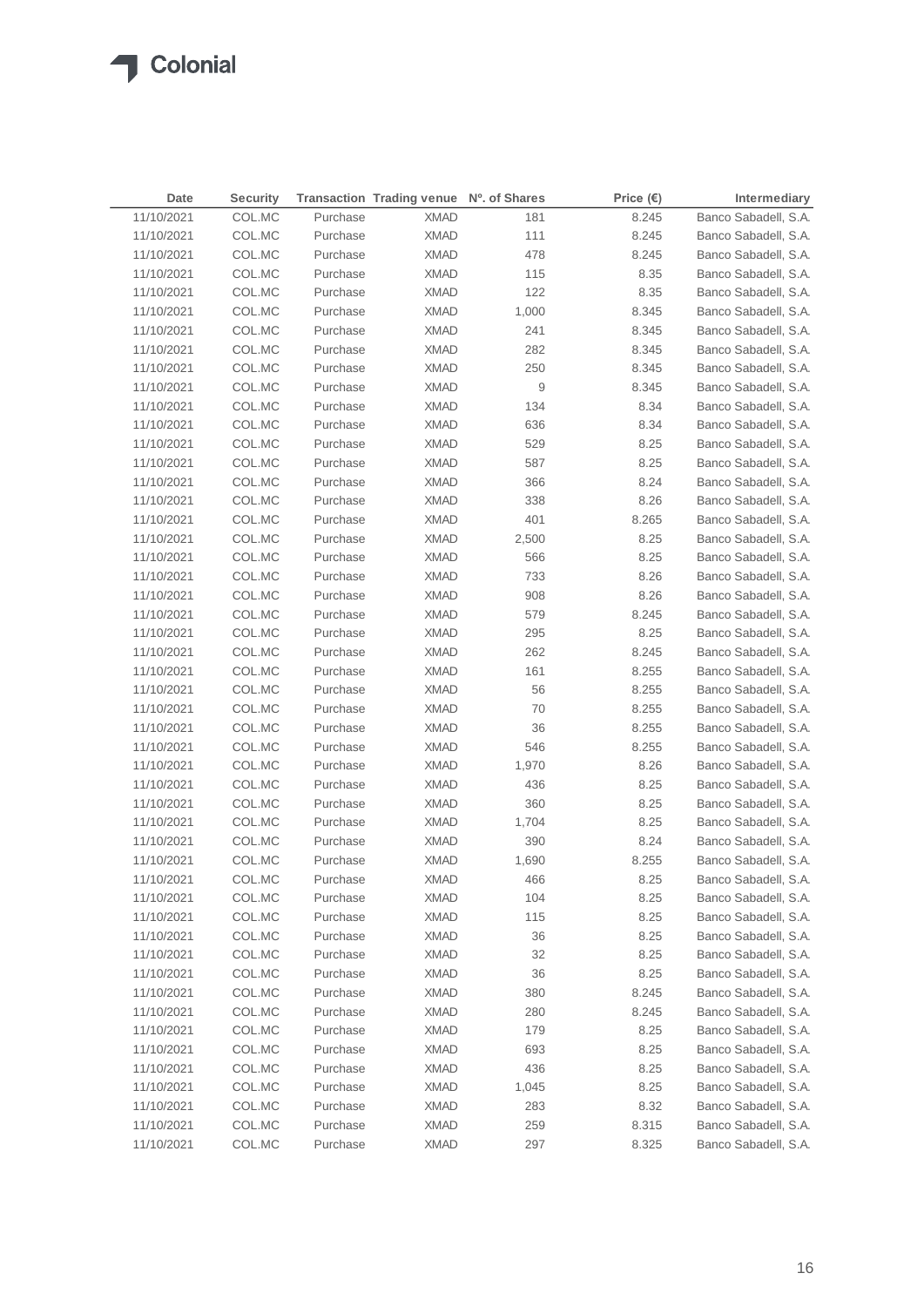| Date       | <b>Security</b> |                      | Transaction Trading venue Nº. of Shares |       | Price $(\epsilon)$ | Intermediary         |
|------------|-----------------|----------------------|-----------------------------------------|-------|--------------------|----------------------|
| 11/10/2021 | COL.MC          | Purchase             | <b>XMAD</b>                             | 287   | 8.32               | Banco Sabadell, S.A. |
| 11/10/2021 | COL.MC          | Purchase             | XMAD                                    | 407   | 8.32               | Banco Sabadell, S.A. |
| 11/10/2021 | COL.MC          | Purchase             | <b>XMAD</b>                             | 285   | 8.33               | Banco Sabadell, S.A. |
| 11/10/2021 | COL.MC          | Purchase             | <b>XMAD</b>                             | 165   | 8.32               | Banco Sabadell, S.A. |
| 11/10/2021 | COL.MC          | Purchase             | <b>XMAD</b>                             | 78    | 8.32               | Banco Sabadell, S.A. |
| 11/10/2021 | COL.MC          | Purchase             | <b>XMAD</b>                             | 91    | 8.32               | Banco Sabadell, S.A. |
| 11/10/2021 | COL.MC          | Purchase             | <b>XMAD</b>                             | 404   | 8.32               | Banco Sabadell, S.A. |
| 11/10/2021 | COL.MC          | Purchase             | <b>XMAD</b>                             | 88    | 8.32               | Banco Sabadell, S.A. |
| 11/10/2021 | COL.MC          | Purchase             | <b>XMAD</b>                             | 219   | 8.32               | Banco Sabadell, S.A. |
| 11/10/2021 | COL.MC          | Purchase             | <b>XMAD</b>                             | 292   | 8.275              | Banco Sabadell, S.A. |
| 11/10/2021 | COL.MC          | Purchase             | <b>XMAD</b>                             | 511   | 8.3                | Banco Sabadell, S.A. |
| 11/10/2021 | COL.MC          | Purchase             | <b>XMAD</b>                             | 545   | 8.285              | Banco Sabadell, S.A. |
| 11/10/2021 | COL.MC          | Purchase             | XMAD                                    | 261   | 8.28               | Banco Sabadell, S.A. |
| 11/10/2021 | COL.MC          | Purchase             | <b>XMAD</b>                             | 280   | 8.28               | Banco Sabadell, S.A. |
| 11/10/2021 | COL.MC          | Purchase             | XMAD                                    | 615   | 8.28               | Banco Sabadell, S.A. |
| 11/10/2021 | COL.MC          | Purchase             | <b>XMAD</b>                             | 387   | 8.285              | Banco Sabadell, S.A. |
| 11/10/2021 | COL.MC          | Purchase             | XMAD                                    | 831   | 8.275              | Banco Sabadell, S.A. |
| 11/10/2021 | COL.MC          | Purchase             | XMAD                                    | 1,287 | 8.26               | Banco Sabadell, S.A. |
| 11/10/2021 | COL.MC          | Purchase             | <b>XMAD</b>                             | 656   | 8.265              | Banco Sabadell, S.A. |
| 11/10/2021 | COL.MC          | Purchase             | <b>XMAD</b>                             | 155   | 8.255              | Banco Sabadell, S.A. |
| 11/10/2021 | COL.MC          | Purchase             | <b>XMAD</b>                             | 145   | 8.255              | Banco Sabadell, S.A. |
| 11/10/2021 | COL.MC          | Purchase             | <b>XMAD</b>                             | 236   | 8.265              | Banco Sabadell, S.A. |
| 11/10/2021 | COL.MC          | Purchase             | <b>XMAD</b>                             | 179   | 8.265              | Banco Sabadell, S.A. |
| 11/10/2021 | COL.MC          | Purchase             | <b>XMAD</b>                             | 510   | 8.26               | Banco Sabadell, S.A. |
| 11/10/2021 | COL.MC          | Purchase             | <b>XMAD</b>                             | 397   | 8.255              | Banco Sabadell, S.A. |
| 11/10/2021 | COL.MC          | Purchase             | XMAD                                    | 231   | 8.255              | Banco Sabadell, S.A. |
| 11/10/2021 | COL.MC          | Purchase             | <b>XMAD</b>                             | 331   | 8.285              | Banco Sabadell, S.A. |
| 11/10/2021 | COL.MC          | Purchase             | <b>XMAD</b>                             | 276   | 8.29               | Banco Sabadell, S.A. |
| 11/10/2021 | COL.MC          | Purchase             | XMAD                                    | 73    | 8.285              | Banco Sabadell, S.A. |
| 11/10/2021 | COL.MC          | Purchase             | XMAD                                    | 101   | 8.285              | Banco Sabadell, S.A. |
| 11/10/2021 | COL.MC          | Purchase             | XMAD                                    | 128   | 8.285              | Banco Sabadell, S.A. |
| 11/10/2021 | COL.MC          | Purchase             | XMAD                                    | 338   | 8.285              | Banco Sabadell, S.A. |
| 11/10/2021 | COL.MC          | Purchase             | XMAD                                    | 335   | 8.275              | Banco Sabadell, S.A. |
| 11/10/2021 | COL.MC          | Purchase             | XMAD                                    | 469   | 8.275              | Banco Sabadell, S.A. |
| 11/10/2021 | COL.MC          | Purchase             | <b>XMAD</b>                             | 49    | 8.275              | Banco Sabadell, S.A. |
| 11/10/2021 | COL.MC          | Purchase             | <b>XMAD</b>                             | 91    | 8.275              | Banco Sabadell, S.A. |
| 11/10/2021 | COL.MC          | Purchase             | <b>XMAD</b>                             | 359   | 8.275              | Banco Sabadell, S.A. |
| 11/10/2021 | COL.MC          | Purchase             | <b>XMAD</b>                             | 39    | 8.28               | Banco Sabadell, S.A. |
| 11/10/2021 | COL.MC          | Purchase             | <b>XMAD</b>                             | 286   | 8.28               | Banco Sabadell, S.A. |
| 11/10/2021 | COL.MC          | Purchase             | <b>XMAD</b>                             | 307   | 8.285              | Banco Sabadell, S.A. |
| 11/10/2021 | COL.MC          | Purchase             | <b>XMAD</b>                             | 120   | 8.295              | Banco Sabadell, S.A. |
| 11/10/2021 | COL.MC          | Purchase             | <b>XMAD</b>                             | 73    | 8.295              | Banco Sabadell, S.A. |
| 11/10/2021 | COL.MC          | Purchase             | <b>XMAD</b>                             | 246   | 8.295              | Banco Sabadell, S.A. |
| 12/10/2021 | COL.MC          | Purchase             | <b>XMAD</b>                             | 306   | 8.31               | Banco Sabadell, S.A. |
| 12/10/2021 | COL.MC          | Purchase             | <b>XMAD</b>                             | 496   | 8.31               | Banco Sabadell, S.A. |
| 12/10/2021 | COL.MC          |                      | <b>XMAD</b>                             | 397   | 8.31               | Banco Sabadell, S.A. |
| 12/10/2021 | COL.MC          | Purchase<br>Purchase | <b>XMAD</b>                             | 433   | 8.3                | Banco Sabadell, S.A. |
| 12/10/2021 | COL.MC          | Purchase             | <b>XMAD</b>                             | 2,015 | 8.26               | Banco Sabadell, S.A. |
| 12/10/2021 | COL.MC          | Purchase             | <b>XMAD</b>                             | 61    | 8.32               | Banco Sabadell, S.A. |
| 12/10/2021 | COL.MC          | Purchase             | <b>XMAD</b>                             | 899   | 8.305              | Banco Sabadell, S.A. |
|            |                 |                      |                                         |       |                    |                      |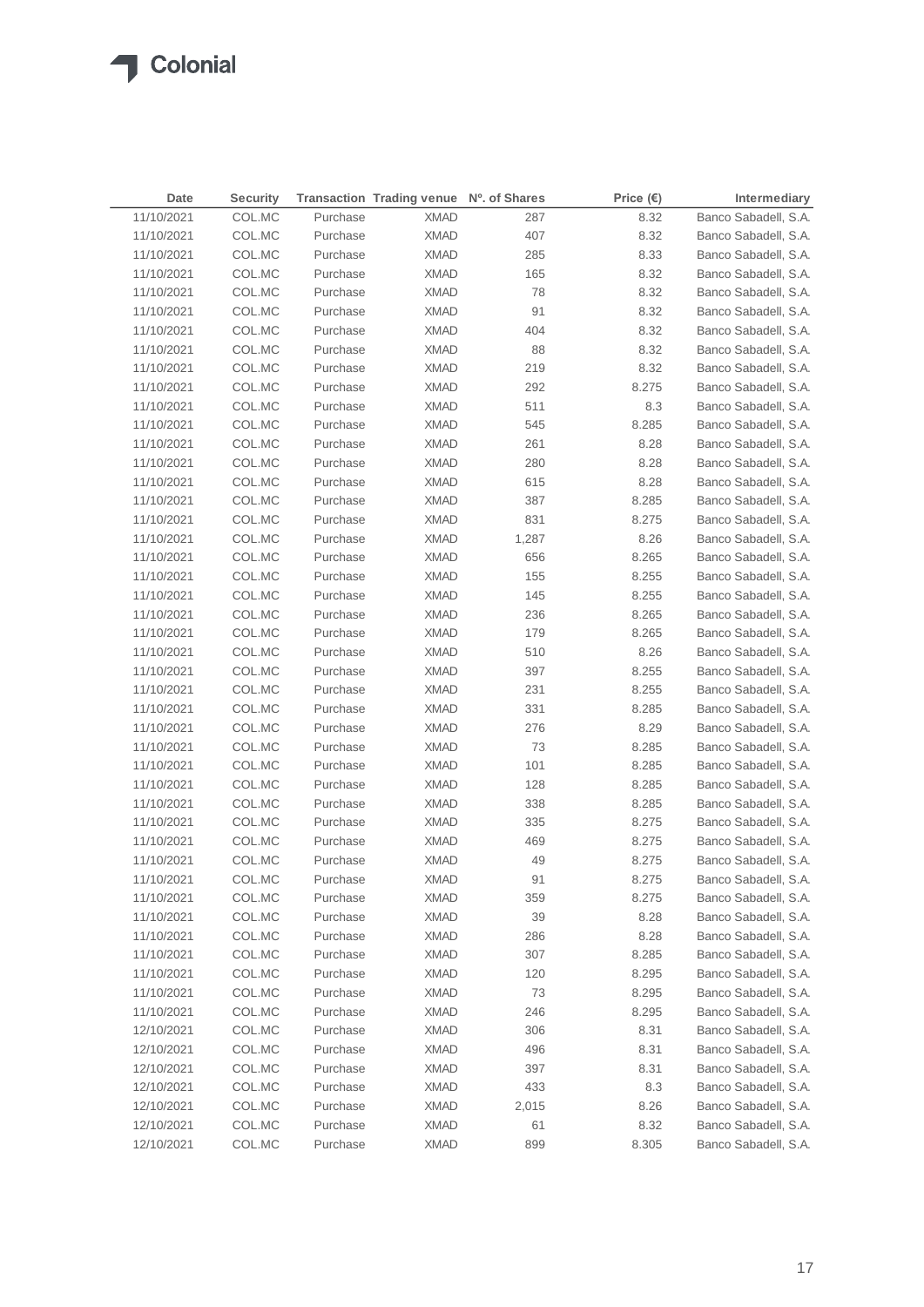| Date       | <b>Security</b> |          | Transaction Trading venue Nº. of Shares |       | Price $(\epsilon)$ | Intermediary         |
|------------|-----------------|----------|-----------------------------------------|-------|--------------------|----------------------|
| 12/10/2021 | COL.MC          | Purchase | <b>XMAD</b>                             | 985   | 8.38               | Banco Sabadell, S.A. |
| 12/10/2021 | COL.MC          | Purchase | <b>XMAD</b>                             | 4     | 8.375              | Banco Sabadell, S.A. |
| 12/10/2021 | COL.MC          | Purchase | <b>XMAD</b>                             | 500   | 8.34               | Banco Sabadell, S.A. |
| 12/10/2021 | COL.MC          | Purchase | <b>XMAD</b>                             | 319   | 8.365              | Banco Sabadell, S.A. |
| 12/10/2021 | COL.MC          | Purchase | <b>XMAD</b>                             | 17    | 8.365              | Banco Sabadell, S.A. |
| 12/10/2021 | COL.MC          | Purchase | XMAD                                    | 2,500 | 8.365              | Banco Sabadell, S.A. |
| 12/10/2021 | COL.MC          | Purchase | <b>XMAD</b>                             | 598   | 8.365              | Banco Sabadell, S.A. |
| 12/10/2021 | COL.MC          | Purchase | <b>XMAD</b>                             | 134   | 8.385              | Banco Sabadell, S.A. |
| 12/10/2021 | COL.MC          | Purchase | <b>XMAD</b>                             | 298   | 8.385              | Banco Sabadell, S.A. |
| 12/10/2021 | COL.MC          | Purchase | XMAD                                    | 129   | 8.385              | Banco Sabadell, S.A. |
| 12/10/2021 | COL.MC          | Purchase | XMAD                                    | 84    | 8.365              | Banco Sabadell, S.A. |
| 12/10/2021 | COL.MC          | Purchase | XMAD                                    | 214   | 8.365              | Banco Sabadell, S.A. |
| 12/10/2021 | COL.MC          | Purchase | XMAD                                    | 35    | 8.38               | Banco Sabadell, S.A. |
| 12/10/2021 | COL.MC          | Purchase | XMAD                                    | 502   | 8.38               | Banco Sabadell, S.A. |
| 12/10/2021 | COL.MC          | Purchase | XMAD                                    | 35    | 8.38               | Banco Sabadell, S.A. |
| 12/10/2021 | COL.MC          | Purchase | <b>XMAD</b>                             | 587   | 8.375              | Banco Sabadell, S.A. |
| 12/10/2021 | COL.MC          | Purchase | <b>XMAD</b>                             | 473   | 8.4                | Banco Sabadell, S.A. |
| 12/10/2021 | COL.MC          | Purchase | <b>XMAD</b>                             | 424   | 8.4                | Banco Sabadell, S.A. |
| 12/10/2021 | COL.MC          | Purchase | <b>XMAD</b>                             | 50    | 8.4                | Banco Sabadell, S.A. |
| 12/10/2021 | COL.MC          | Purchase | XMAD                                    | 252   | 8.4                | Banco Sabadell, S.A. |
| 12/10/2021 | COL.MC          | Purchase | <b>XMAD</b>                             | 61    | 8.395              | Banco Sabadell, S.A. |
| 12/10/2021 | COL.MC          | Purchase | <b>XMAD</b>                             | 347   | 8.395              | Banco Sabadell, S.A. |
| 12/10/2021 | COL.MC          | Purchase | XMAD                                    | 150   | 8.435              | Banco Sabadell, S.A. |
| 12/10/2021 | COL.MC          | Purchase | XMAD                                    | 87    | 8.425              | Banco Sabadell, S.A. |
| 12/10/2021 | COL.MC          | Purchase | XMAD                                    | 173   | 8.425              | Banco Sabadell, S.A. |
| 12/10/2021 | COL.MC          | Purchase | XMAD                                    | 273   | 8.425              | Banco Sabadell, S.A. |
| 12/10/2021 | COL.MC          | Purchase | XMAD                                    | 437   | 8.425              | Banco Sabadell, S.A. |
| 12/10/2021 | COL.MC          | Purchase | XMAD                                    | 247   | 8.42               | Banco Sabadell, S.A. |
| 12/10/2021 | COL.MC          | Purchase | XMAD                                    | 116   | 8.435              | Banco Sabadell, S.A. |
| 12/10/2021 | COL.MC          | Purchase | <b>XMAD</b>                             | 609   | 8.435              | Banco Sabadell, S.A. |
| 12/10/2021 | COL.MC          | Purchase | <b>XMAD</b>                             | 500   | 8.425              | Banco Sabadell, S.A. |
| 12/10/2021 | COL.MC          | Purchase | XMAD                                    | 1,387 | 8.425              | Banco Sabadell, S.A. |
| 12/10/2021 | COL.MC          | Purchase | <b>XMAD</b>                             | 352   | 8.4                | Banco Sabadell, S.A. |
| 12/10/2021 | COL.MC          | Purchase | <b>XMAD</b>                             | 102   | 8.405              | Banco Sabadell, S.A. |
| 12/10/2021 | COL.MC          | Purchase | <b>XMAD</b>                             | 540   | 8.405              | Banco Sabadell, S.A. |
| 12/10/2021 | COL.MC          | Purchase | <b>XMAD</b>                             | 136   | 8.395              | Banco Sabadell, S.A. |
| 12/10/2021 | COL.MC          | Purchase | <b>XMAD</b>                             | 60    | 8.395              | Banco Sabadell, S.A. |
| 12/10/2021 | COL.MC          | Purchase | <b>XMAD</b>                             | 31    | 8.395              | Banco Sabadell, S.A. |
| 12/10/2021 | COL.MC          | Purchase | <b>XMAD</b>                             | 414   | 8.42               | Banco Sabadell, S.A. |
| 12/10/2021 | COL.MC          | Purchase | <b>XMAD</b>                             | 155   | 8.415              | Banco Sabadell, S.A. |
| 12/10/2021 | COL.MC          | Purchase | <b>XMAD</b>                             | 3     | 8.395              | Banco Sabadell, S.A. |
| 12/10/2021 | COL.MC          | Purchase | <b>XMAD</b>                             | 97    | 8.395              | Banco Sabadell, S.A. |
| 12/10/2021 | COL.MC          | Purchase | <b>XMAD</b>                             | 113   | 8.395              | Banco Sabadell, S.A. |
| 12/10/2021 | COL.MC          | Purchase | <b>XMAD</b>                             | 316   | 8.4                | Banco Sabadell, S.A. |
| 12/10/2021 | COL.MC          | Purchase | <b>XMAD</b>                             | 119   | 8.4                | Banco Sabadell, S.A. |
| 12/10/2021 | COL.MC          | Purchase | <b>XMAD</b>                             | 423   | 8.405              | Banco Sabadell, S.A. |
| 12/10/2021 | COL.MC          | Purchase | <b>XMAD</b>                             | 524   | 8.415              | Banco Sabadell, S.A. |
| 12/10/2021 | COL.MC          | Purchase | <b>XMAD</b>                             | 40    | 8.415              | Banco Sabadell, S.A. |
| 12/10/2021 | COL.MC          | Purchase | <b>XMAD</b>                             | 456   | 8.415              | Banco Sabadell, S.A. |
| 12/10/2021 | COL.MC          | Purchase | <b>XMAD</b>                             | 131   | 8.405              | Banco Sabadell, S.A. |
|            |                 |          |                                         |       |                    |                      |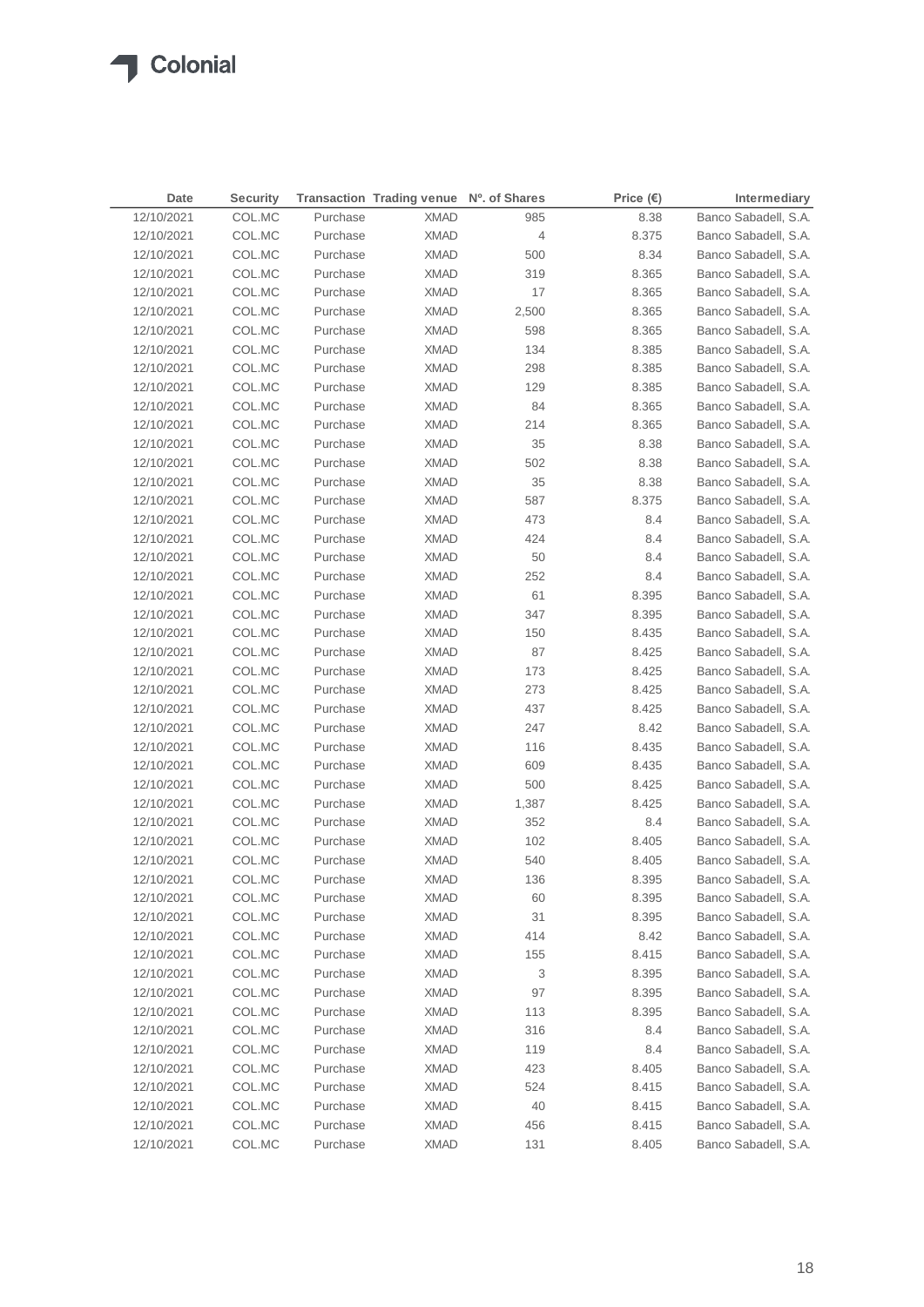$\sqrt{2}$ 

| Date       | <b>Security</b> |          | Transaction Trading venue Nº. of Shares |       | Price $(\epsilon)$ | Intermediary         |
|------------|-----------------|----------|-----------------------------------------|-------|--------------------|----------------------|
| 12/10/2021 | COL.MC          | Purchase | <b>XMAD</b>                             | 189   | 8.4                | Banco Sabadell, S.A. |
| 12/10/2021 | COL.MC          | Purchase | XMAD                                    | 552   | 8.4                | Banco Sabadell, S.A. |
| 12/10/2021 | COL.MC          | Purchase | <b>XMAD</b>                             | 345   | 8.4                | Banco Sabadell, S.A. |
| 12/10/2021 | COL.MC          | Purchase | <b>XMAD</b>                             | 129   | 8.395              | Banco Sabadell, S.A. |
| 12/10/2021 | COL.MC          | Purchase | <b>XMAD</b>                             | 134   | 8.395              | Banco Sabadell, S.A. |
| 12/10/2021 | COL.MC          | Purchase | <b>XMAD</b>                             | 49    | 8.395              | Banco Sabadell, S.A. |
| 12/10/2021 | COL.MC          | Purchase | <b>XMAD</b>                             | 62    | 8.405              | Banco Sabadell, S.A. |
| 12/10/2021 | COL.MC          | Purchase | <b>XMAD</b>                             | 426   | 8.405              | Banco Sabadell, S.A. |
| 12/10/2021 | COL.MC          | Purchase | <b>XMAD</b>                             | 81    | 8.405              | Banco Sabadell, S.A. |
| 12/10/2021 | COL.MC          | Purchase | <b>XMAD</b>                             | 82    | 8.405              | Banco Sabadell, S.A. |
| 12/10/2021 | COL.MC          | Purchase | <b>XMAD</b>                             | 1,475 | 8.385              | Banco Sabadell, S.A. |
| 12/10/2021 | COL.MC          | Purchase | <b>XMAD</b>                             | 322   | 8.39               | Banco Sabadell, S.A. |
| 12/10/2021 | COL.MC          | Purchase | XMAD                                    | 29    | 8.405              | Banco Sabadell, S.A. |
| 12/10/2021 | COL.MC          | Purchase | <b>XMAD</b>                             | 1,289 | 8.41               | Banco Sabadell, S.A. |
| 12/10/2021 | COL.MC          | Purchase | XMAD                                    | 705   | 8.395              | Banco Sabadell, S.A. |
| 12/10/2021 | COL.MC          | Purchase | <b>XMAD</b>                             | 343   | 8.395              | Banco Sabadell, S.A. |
| 12/10/2021 | COL.MC          | Purchase | XMAD                                    | 556   | 8.395              | Banco Sabadell, S.A. |
| 12/10/2021 | COL.MC          | Purchase | XMAD                                    | 348   | 8.395              | Banco Sabadell, S.A. |
| 12/10/2021 | COL.MC          | Purchase | <b>XMAD</b>                             | 299   | 8.385              | Banco Sabadell, S.A. |
| 12/10/2021 | COL.MC          | Purchase | <b>XMAD</b>                             | 60    | 8.385              | Banco Sabadell, S.A. |
| 12/10/2021 | COL.MC          | Purchase | <b>XMAD</b>                             | 60    | 8.385              | Banco Sabadell, S.A. |
| 12/10/2021 | COL.MC          | Purchase | <b>XMAD</b>                             | 166   | 8.385              | Banco Sabadell, S.A. |
| 12/10/2021 | COL.MC          | Purchase | <b>XMAD</b>                             | 299   | 8.385              | Banco Sabadell, S.A. |
| 12/10/2021 | COL.MC          | Purchase | <b>XMAD</b>                             | 150   | 8.385              | Banco Sabadell, S.A. |
| 12/10/2021 | COL.MC          | Purchase | <b>XMAD</b>                             | 60    | 8.385              | Banco Sabadell, S.A. |
| 12/10/2021 | COL.MC          | Purchase | XMAD                                    | 95    | 8.385              | Banco Sabadell, S.A. |
| 12/10/2021 | COL.MC          | Purchase | <b>XMAD</b>                             | 492   | 8.385              | Banco Sabadell, S.A. |
| 12/10/2021 | COL.MC          | Purchase | <b>XMAD</b>                             | 60    | 8.385              | Banco Sabadell, S.A. |
| 12/10/2021 | COL.MC          | Purchase | XMAD                                    | 68    | 8.385              | Banco Sabadell, S.A. |
| 12/10/2021 | COL.MC          | Purchase | XMAD                                    | 6     | 8.385              | Banco Sabadell, S.A. |
| 12/10/2021 | COL.MC          | Purchase | XMAD                                    | 136   | 8.385              | Banco Sabadell, S.A. |
| 12/10/2021 | COL.MC          | Purchase | XMAD                                    | 75    | 8.385              | Banco Sabadell, S.A. |
| 12/10/2021 | COL.MC          | Purchase | XMAD                                    | 66    | 8.395              | Banco Sabadell, S.A. |
| 12/10/2021 | COL.MC          | Purchase | XMAD                                    | 239   | 8.395              | Banco Sabadell, S.A. |
| 12/10/2021 | COL.MC          | Purchase | <b>XMAD</b>                             | 60    | 8.395              | Banco Sabadell, S.A. |
| 12/10/2021 | COL.MC          | Purchase | <b>XMAD</b>                             | 60    | 8.395              | Banco Sabadell, S.A. |
| 12/10/2021 | COL.MC          | Purchase | <b>XMAD</b>                             | 60    | 8.395              | Banco Sabadell, S.A. |
| 12/10/2021 | COL.MC          | Purchase | <b>XMAD</b>                             | 518   | 8.39               | Banco Sabadell, S.A. |
| 12/10/2021 | COL.MC          | Purchase | <b>XMAD</b>                             | 783   | 8.39               | Banco Sabadell, S.A. |
| 12/10/2021 | COL.MC          | Purchase | <b>XMAD</b>                             | 585   | 8.395              | Banco Sabadell, S.A. |
| 12/10/2021 | COL.MC          | Purchase | <b>XMAD</b>                             | 264   | 8.395              | Banco Sabadell, S.A. |
| 12/10/2021 | COL.MC          | Purchase | <b>XMAD</b>                             | 233   | 8.395              | Banco Sabadell, S.A. |
| 12/10/2021 | COL.MC          | Purchase | <b>XMAD</b>                             | 581   | 8.405              | Banco Sabadell, S.A. |
| 12/10/2021 | COL.MC          | Purchase | <b>XMAD</b>                             | 1,178 | 8.405              | Banco Sabadell, S.A. |
| 12/10/2021 | COL.MC          | Purchase | <b>XMAD</b>                             | 125   | 8.405              | Banco Sabadell, S.A. |
| 12/10/2021 | COL.MC          | Purchase | <b>XMAD</b>                             | 435   | 8.405              | Banco Sabadell, S.A. |
| 12/10/2021 | COL.MC          | Purchase | <b>XMAD</b>                             | 21    | 8.36               | Banco Sabadell, S.A. |
| 12/10/2021 | COL.MC          | Purchase | <b>XMAD</b>                             | 1,757 | 8.36               | Banco Sabadell, S.A. |
| 12/10/2021 | COL.MC          | Purchase | <b>XMAD</b>                             | 496   | 8.36               | Banco Sabadell, S.A. |
| 12/10/2021 | COL.MC          | Purchase | <b>XMAD</b>                             | 91    | 8.37               | Banco Sabadell, S.A. |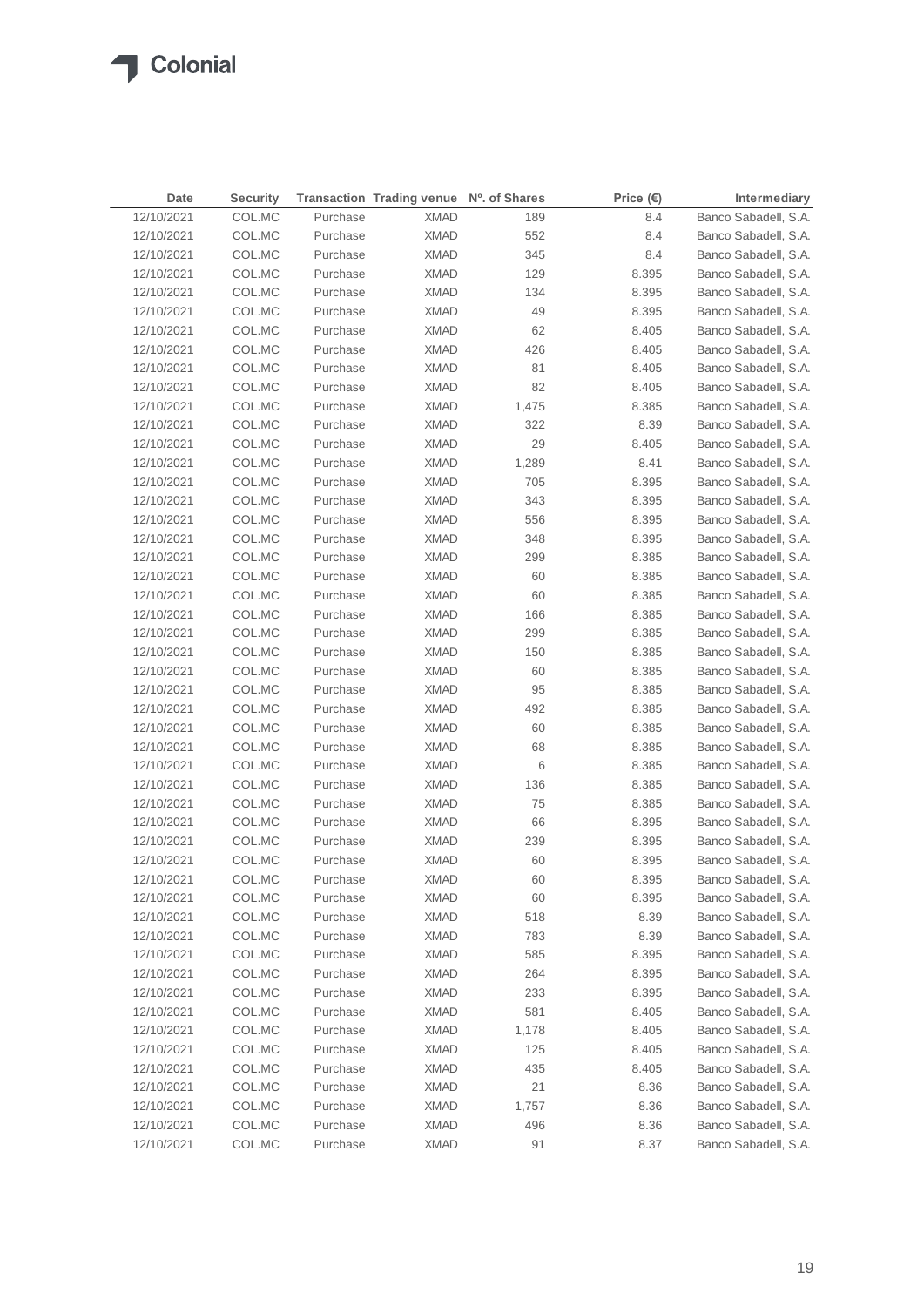| Date       | <b>Security</b> |          | Transaction Trading venue Nº. of Shares |       | Price $(\epsilon)$ | Intermediary         |
|------------|-----------------|----------|-----------------------------------------|-------|--------------------|----------------------|
| 12/10/2021 | COL.MC          | Purchase | <b>XMAD</b>                             | 217   | 8.37               | Banco Sabadell, S.A. |
| 12/10/2021 | COL.MC          | Purchase | <b>XMAD</b>                             | 88    | 8.365              | Banco Sabadell, S.A. |
| 12/10/2021 | COL.MC          | Purchase | <b>XMAD</b>                             | 169   | 8.365              | Banco Sabadell, S.A. |
| 12/10/2021 | COL.MC          | Purchase | <b>XMAD</b>                             | 269   | 8.36               | Banco Sabadell, S.A. |
| 12/10/2021 | COL.MC          | Purchase | <b>XMAD</b>                             | 83    | 8.375              | Banco Sabadell, S.A. |
| 12/10/2021 | COL.MC          | Purchase | <b>XMAD</b>                             | 502   | 8.375              | Banco Sabadell, S.A. |
| 12/10/2021 | COL.MC          | Purchase | <b>XMAD</b>                             | 1,201 | 8.38               | Banco Sabadell, S.A. |
| 12/10/2021 | COL.MC          | Purchase | <b>XMAD</b>                             | 982   | 8.385              | Banco Sabadell, S.A. |
| 12/10/2021 | COL.MC          | Purchase | <b>XMAD</b>                             | 267   | 8.385              | Banco Sabadell, S.A. |
| 12/10/2021 | COL.MC          | Purchase | XMAD                                    | 59    | 8.375              | Banco Sabadell, S.A. |
| 12/10/2021 | COL.MC          | Purchase | XMAD                                    | 233   | 8.375              | Banco Sabadell, S.A. |
| 12/10/2021 | COL.MC          | Purchase | XMAD                                    | 444   | 8.375              | Banco Sabadell, S.A. |
| 12/10/2021 | COL.MC          | Purchase | XMAD                                    | 596   | 8.37               | Banco Sabadell, S.A. |
| 12/10/2021 | COL.MC          | Purchase | <b>XMAD</b>                             | 539   | 8.365              | Banco Sabadell, S.A. |
| 12/10/2021 | COL.MC          | Purchase | XMAD                                    | 222   | 8.37               | Banco Sabadell, S.A. |
| 12/10/2021 | COL.MC          | Purchase | <b>XMAD</b>                             | 247   | 8.37               | Banco Sabadell, S.A. |
| 12/10/2021 | COL.MC          | Purchase | <b>XMAD</b>                             | 17    | 8.36               | Banco Sabadell, S.A. |
| 12/10/2021 | COL.MC          | Purchase | <b>XMAD</b>                             | 639   | 8.36               | Banco Sabadell, S.A. |
| 12/10/2021 | COL.MC          | Purchase | <b>XMAD</b>                             | 477   | 8.375              | Banco Sabadell, S.A. |
| 12/10/2021 | COL.MC          | Purchase | XMAD                                    | 94    | 8.375              | Banco Sabadell, S.A. |
| 12/10/2021 | COL.MC          | Purchase | XMAD                                    | 69    | 8.38               | Banco Sabadell, S.A. |
| 12/10/2021 | COL.MC          | Purchase | <b>XMAD</b>                             | 1,059 | 8.38               | Banco Sabadell, S.A. |
| 12/10/2021 | COL.MC          | Purchase | XMAD                                    | 280   | 8.38               | Banco Sabadell, S.A. |
| 12/10/2021 | COL.MC          | Purchase | XMAD                                    | 1,972 | 8.395              | Banco Sabadell, S.A. |
| 12/10/2021 | COL.MC          | Purchase | XMAD                                    | 147   | 8.335              | Banco Sabadell, S.A. |
| 12/10/2021 | COL.MC          | Purchase | XMAD                                    | 291   | 8.335              | Banco Sabadell, S.A. |
| 12/10/2021 | COL.MC          | Purchase | XMAD                                    | 34    | 8.335              | Banco Sabadell, S.A. |
| 12/10/2021 | COL.MC          | Purchase | XMAD                                    | 266   | 8.335              | Banco Sabadell, S.A. |
| 12/10/2021 | COL.MC          | Purchase | XMAD                                    | 250   | 8.34               | Banco Sabadell, S.A. |
| 12/10/2021 | COL.MC          | Purchase | <b>XMAD</b>                             | 225   | 8.34               | Banco Sabadell, S.A. |
| 12/10/2021 | COL.MC          | Purchase | <b>XMAD</b>                             | 285   | 8.34               | Banco Sabadell, S.A. |
| 12/10/2021 | COL.MC          | Purchase | <b>XMAD</b>                             | 231   | 8.34               | Banco Sabadell, S.A. |
| 12/10/2021 | COL.MC          | Purchase | <b>XMAD</b>                             | 1     | 8.34               | Banco Sabadell, S.A. |
| 12/10/2021 | COL.MC          | Purchase | <b>XMAD</b>                             | 233   | 8.34               | Banco Sabadell, S.A. |
| 12/10/2021 | COL.MC          | Purchase | <b>XMAD</b>                             | 132   | 8.34               | Banco Sabadell, S.A. |
| 12/10/2021 | COL.MC          | Purchase | <b>XMAD</b>                             | 97    | 8.34               | Banco Sabadell, S.A. |
| 12/10/2021 | COL.MC          | Purchase | <b>XMAD</b>                             | 11    | 8.34               | Banco Sabadell, S.A. |
| 12/10/2021 | COL.MC          | Purchase | <b>XMAD</b>                             | 163   | 8.34               | Banco Sabadell, S.A. |
| 12/10/2021 | COL.MC          | Purchase | <b>XMAD</b>                             | 108   | 8.34               | Banco Sabadell, S.A. |
| 12/10/2021 | COL.MC          | Purchase | <b>XMAD</b>                             | 456   | 8.345              | Banco Sabadell, S.A. |
| 12/10/2021 | COL.MC          | Purchase | <b>XMAD</b>                             | 125   | 8.345              | Banco Sabadell, S.A. |
| 12/10/2021 | COL.MC          | Purchase | <b>XMAD</b>                             | 117   | 8.345              | Banco Sabadell, S.A. |
| 12/10/2021 | COL.MC          | Purchase | <b>XMAD</b>                             | 176   | 8.345              | Banco Sabadell, S.A. |
| 12/10/2021 | COL.MC          | Purchase | <b>XMAD</b>                             | 237   | 8.335              | Banco Sabadell, S.A. |
| 12/10/2021 | COL.MC          | Purchase | <b>XMAD</b>                             | 634   | 8.35               | Banco Sabadell, S.A. |
| 12/10/2021 | COL.MC          | Purchase | <b>XMAD</b>                             | 183   | 8.31               | Banco Sabadell, S.A. |
| 12/10/2021 | COL.MC          | Purchase | <b>XMAD</b>                             | 541   | 8.315              | Banco Sabadell, S.A. |
| 12/10/2021 | COL.MC          | Purchase | <b>XMAD</b>                             | 249   | 8.31               | Banco Sabadell, S.A. |
| 12/10/2021 | COL.MC          | Purchase | <b>XMAD</b>                             | 752   | 8.305              | Banco Sabadell, S.A. |
| 12/10/2021 | COL.MC          | Purchase | <b>XMAD</b>                             | 641   | 8.305              | Banco Sabadell, S.A. |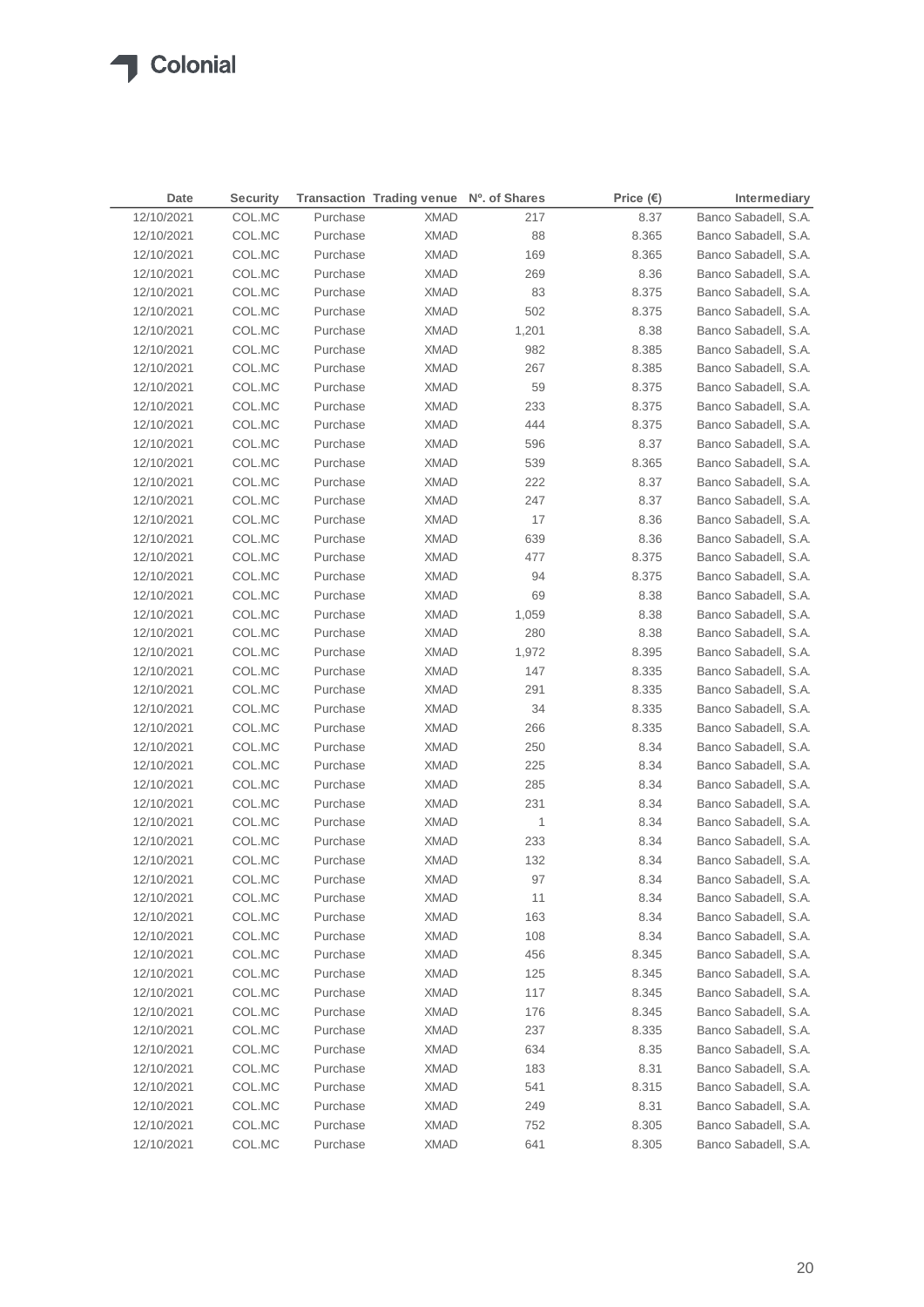| Date       | <b>Security</b> |          | Transaction Trading venue Nº. of Shares |       | Price $(\epsilon)$ | Intermediary         |
|------------|-----------------|----------|-----------------------------------------|-------|--------------------|----------------------|
| 12/10/2021 | COL.MC          | Purchase | <b>XMAD</b>                             | 2,500 | 8.305              | Banco Sabadell, S.A. |
| 12/10/2021 | COL.MC          | Purchase | <b>XMAD</b>                             | 275   | 8.305              | Banco Sabadell, S.A. |
| 12/10/2021 | COL.MC          | Purchase | <b>XMAD</b>                             | 987   | 8.3                | Banco Sabadell, S.A. |
| 12/10/2021 | COL.MC          | Purchase | <b>XMAD</b>                             | 290   | 8.3                | Banco Sabadell, S.A. |
| 12/10/2021 | COL.MC          | Purchase | <b>XMAD</b>                             | 72    | 8.32               | Banco Sabadell, S.A. |
| 12/10/2021 | COL.MC          | Purchase | <b>XMAD</b>                             | 747   | 8.32               | Banco Sabadell, S.A. |
| 12/10/2021 | COL.MC          | Purchase | <b>XMAD</b>                             | 265   | 8.305              | Banco Sabadell, S.A. |
| 12/10/2021 | COL.MC          | Purchase | <b>XMAD</b>                             | 134   | 8.29               | Banco Sabadell, S.A. |
| 12/10/2021 | COL.MC          | Purchase | XMAD                                    | 478   | 8.305              | Banco Sabadell, S.A. |
| 12/10/2021 | COL.MC          | Purchase | XMAD                                    | 330   | 8.305              | Banco Sabadell, S.A. |
| 12/10/2021 | COL.MC          | Purchase | XMAD                                    | 573   | 8.325              | Banco Sabadell, S.A. |
| 12/10/2021 | COL.MC          | Purchase | XMAD                                    | 1,023 | 8.33               | Banco Sabadell, S.A. |
| 12/10/2021 | COL.MC          | Purchase | XMAD                                    | 653   | 8.325              | Banco Sabadell, S.A. |
| 12/10/2021 | COL.MC          | Purchase | XMAD                                    | 718   | 8.325              | Banco Sabadell, S.A. |
| 12/10/2021 | COL.MC          | Purchase | XMAD                                    | 1,129 | 8.325              | Banco Sabadell, S.A. |
| 12/10/2021 | COL.MC          | Purchase | <b>XMAD</b>                             | 190   | 8.315              | Banco Sabadell, S.A. |
| 12/10/2021 | COL.MC          | Purchase | <b>XMAD</b>                             | 565   | 8.315              | Banco Sabadell, S.A. |
| 12/10/2021 | COL.MC          | Purchase | <b>XMAD</b>                             | 41    | 8.305              | Banco Sabadell, S.A. |
| 12/10/2021 | COL.MC          | Purchase | <b>XMAD</b>                             | 1,042 | 8.305              | Banco Sabadell, S.A. |
| 12/10/2021 | COL.MC          | Purchase | XMAD                                    | 359   | 8.305              | Banco Sabadell, S.A. |
| 12/10/2021 | COL.MC          | Purchase | XMAD                                    | 1,058 | 8.305              | Banco Sabadell, S.A. |
| 12/10/2021 | COL.MC          | Purchase | <b>XMAD</b>                             | 235   | 8.305              | Banco Sabadell, S.A. |
| 12/10/2021 | COL.MC          | Purchase | <b>XMAD</b>                             | 141   | 8.305              | Banco Sabadell, S.A. |
| 12/10/2021 | COL.MC          | Purchase | XMAD                                    | 131   | 8.305              | Banco Sabadell, S.A. |
| 12/10/2021 | COL.MC          | Purchase | XMAD                                    | 2,500 | 8.305              | Banco Sabadell, S.A. |
| 12/10/2021 | COL.MC          | Purchase | XMAD                                    | 1,478 | 8.305              | Banco Sabadell, S.A. |
| 12/10/2021 | COL.MC          | Purchase | XMAD                                    | 1,227 | 8.34               | Banco Sabadell, S.A. |
| 12/10/2021 | COL.MC          | Purchase | XMAD                                    | 174   | 8.345              | Banco Sabadell, S.A. |
| 12/10/2021 | COL.MC          | Purchase | XMAD                                    | 74    | 8.34               | Banco Sabadell, S.A. |
| 12/10/2021 | COL.MC          | Purchase | XMAD                                    | 242   | 8.34               | Banco Sabadell, S.A. |
| 12/10/2021 | COL.MC          | Purchase | <b>XMAD</b>                             | 627   | 8.335              | Banco Sabadell, S.A. |
| 12/10/2021 | COL.MC          | Purchase | <b>XMAD</b>                             | 24    | 8.355              | Banco Sabadell, S.A. |
| 12/10/2021 | COL.MC          | Purchase | <b>XMAD</b>                             | 1,148 | 8.355              | Banco Sabadell, S.A. |
| 12/10/2021 | COL.MC          | Purchase | <b>XMAD</b>                             | 2,500 | 8.35               | Banco Sabadell, S.A. |
| 12/10/2021 | COL.MC          | Purchase | <b>XMAD</b>                             | 478   | 8.35               | Banco Sabadell, S.A. |
| 12/10/2021 | COL.MC          | Purchase | <b>XMAD</b>                             | 260   | 8.34               | Banco Sabadell, S.A. |
| 12/10/2021 | COL.MC          | Purchase | <b>XMAD</b>                             | 891   | 8.32               | Banco Sabadell, S.A. |
| 12/10/2021 | COL.MC          | Purchase | <b>XMAD</b>                             | 285   | 8.325              | Banco Sabadell, S.A. |
| 12/10/2021 | COL.MC          | Purchase | <b>XMAD</b>                             | 342   | 8.325              | Banco Sabadell, S.A. |
| 12/10/2021 | COL.MC          | Purchase | <b>XMAD</b>                             | 895   | 8.325              | Banco Sabadell, S.A. |
| 12/10/2021 | COL.MC          | Purchase | <b>XMAD</b>                             | 301   | 8.33               | Banco Sabadell, S.A. |
| 12/10/2021 | COL.MC          | Purchase | <b>XMAD</b>                             | 460   | 8.33               | Banco Sabadell, S.A. |
| 12/10/2021 | COL.MC          | Purchase | XMAD                                    | 553   | 8.34               | Banco Sabadell, S.A. |
| 12/10/2021 | COL.MC          | Purchase | <b>XMAD</b>                             | 116   | 8.34               | Banco Sabadell, S.A. |
| 12/10/2021 | COL.MC          | Purchase | <b>XMAD</b>                             | 394   | 8.34               | Banco Sabadell, S.A. |
| 12/10/2021 | COL.MC          | Purchase | <b>XMAD</b>                             | 29    | 8.34               | Banco Sabadell, S.A. |
| 12/10/2021 | COL.MC          | Purchase | <b>XMAD</b>                             | 579   | 8.34               | Banco Sabadell, S.A. |
| 12/10/2021 | COL.MC          | Purchase | <b>XMAD</b>                             | 254   | 8.34               | Banco Sabadell, S.A. |
| 12/10/2021 | COL.MC          | Purchase | <b>XMAD</b>                             | 49    | 8.345              | Banco Sabadell, S.A. |
| 12/10/2021 | COL.MC          | Purchase | <b>XMAD</b>                             | 11    | 8.345              | Banco Sabadell, S.A. |